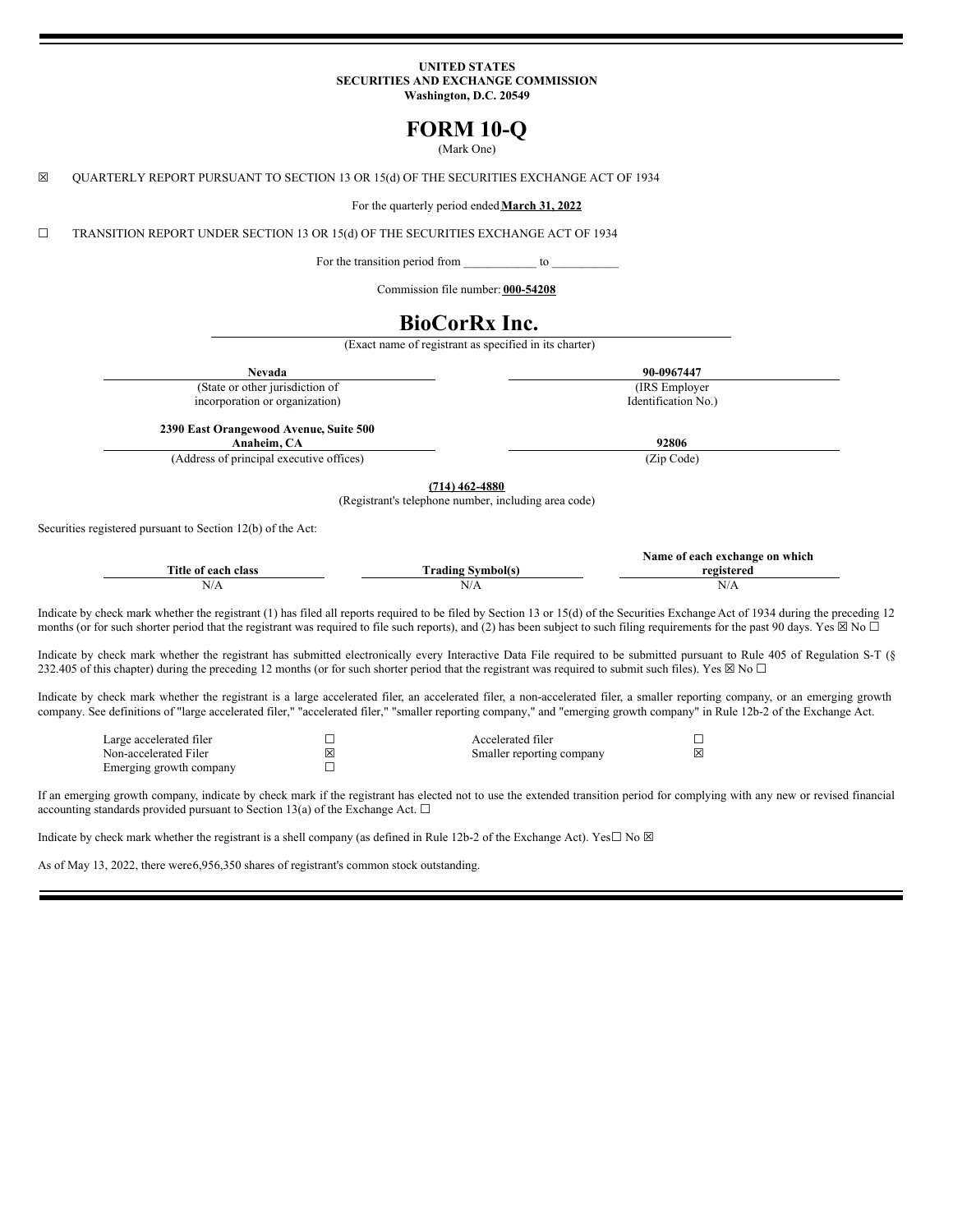## <span id="page-1-0"></span>**TABLE OF CONTENTS**

## PART I. FINANCIAL [INFORMATION](#page-2-0)

| ITEM 1.  | <b>Financial Statements (Unaudited)</b>                                                            | 3  |
|----------|----------------------------------------------------------------------------------------------------|----|
|          | Condensed Consolidated Balance Sheets as of March 31, 2022 and December 31, 2021                   |    |
|          | Condensed Consolidated Statements of Operations for the three months ended March 31, 2022 and 2021 |    |
|          | Condensed Consolidated Statement of Deficit for the three months ended March 31, 2022              |    |
|          | Condensed Consolidated Statement of Deficit for the three months ended March 31, 2021              | 6  |
|          | Condensed Consolidated Statements of Cash Flows for the three months ended March 31, 2022 and 2021 |    |
|          | <b>Notes to Consolidated Financial Statements</b>                                                  |    |
| ITEM 2.  | Management's Discussion and Analysis of Financial Condition and Results of Operations              | 26 |
| ITEM 3.  | Quantitative and Qualitative Disclosures about Market Risk                                         | 30 |
| ITEM 4.  | <b>Controls and Procedures</b>                                                                     | 30 |
|          |                                                                                                    |    |
|          | PART II. OTHER INFORMATION                                                                         | 31 |
|          |                                                                                                    |    |
| ITEM 1.  | <b>Legal Proceedings</b>                                                                           | 31 |
| ITEM 1A. | <b>Risk Factors</b>                                                                                | 31 |
| ITEM 2.  | Unregistered Sales of Equity Securities and Use of Proceeds                                        | 31 |
| ITEM 3.  | <b>Defaults Upon Senior Securities</b>                                                             | 31 |
| ITEM 4.  | <b>Mine Safety Disclosures</b>                                                                     | 31 |
| ITEM 5.  | Other Information                                                                                  | 31 |
| ITEM 6.  | Exhibits                                                                                           | 32 |
|          |                                                                                                    |    |

#### signatures that the contract of the contract of the contract of the contract of the contract of the contract of the contract of the contract of the contract of the contract of the contract of the contract of the contract o

This Quarterly Report on Form 10-Q contains forward-looking statements within the meaning of the Private Securities Litigation Reform Act of 1995. All statements contained in this Quarterly Report on Form 10-Q other than statements of historical fact, including statements regarding our future results of operations and financial position, our business strategy and plans, and our objectives for future operations, are forward-looking statements. The words "believe," "may," "will," "estimate," "continue," "anticipate," "intend," "expect," and similar expressions are intended to identify forward-looking statements. We have based these forward-looking statements largely on our current expectations and projections about future events and trends that we believe may affect our financial condition, results of operations, business strategy, short-term and long-term business operations and objectives, and financial needs. These forward-looking statements are subject to a number of risks, uncertainties and assumptions. Moreover, we operate in a very competitive and rapidly changing environment. New risks emerge from time to time. It is not possible for our management to predict all risks, nor can we assess the impact of all factors on our business or the extent to which any factor, or combination of factors, may cause actual results to differ materially from those contained in any forward-looking statements we may make. In light of these risks, uncertainties and assumptions, the future events and trends discussed in this Quarterly Report on Form 10-Q may not occur and actual results could differ materially and adversely from those anticipated or implied in the forward-looking statements. We undertake no obligation to revise or publicly release the results of any revision to these forward-looking statements, except as required by law. Given these risks and uncertainties, readers are cautioned not to place undue reliance on such forward-looking statements.

Unless expressly indicated or the context requires otherwise, the terms "BioCorRx," "company," "we," "us," and "our" in this document refer to BioCorRx, Inc., a Nevada corporation, and, where appropriate, its wholly owned subsidiaries.

#### $2<sup>2</sup>$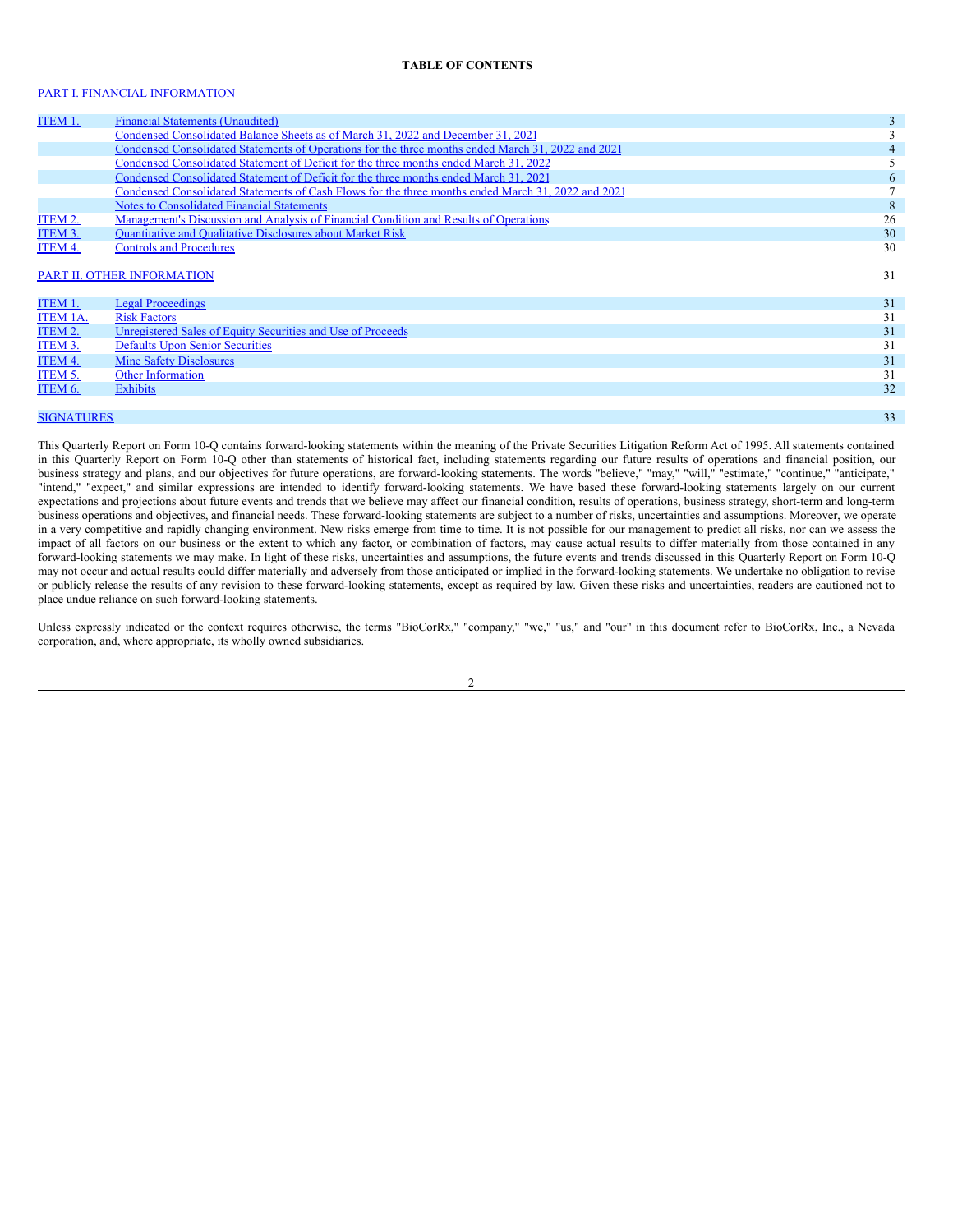## <span id="page-2-2"></span><span id="page-2-0"></span>**PART I - FINANCIAL INFORMATION**

## <span id="page-2-1"></span>**ITEM 1. FINANCIAL STATEMENTS**

## **BIOCORRX INC . CONDENSED CONSOLIDATED BALANCE SHEETS**

|                                                                                                                                                             |               | March 31,<br>2022 | December 31,<br>2021 |              |
|-------------------------------------------------------------------------------------------------------------------------------------------------------------|---------------|-------------------|----------------------|--------------|
|                                                                                                                                                             |               | (unaudited)       |                      |              |
| <b>ASSETS</b><br>Current assets:                                                                                                                            |               |                   |                      |              |
| Cash                                                                                                                                                        | \$            | 64,553            | \$                   | 85,838       |
| Restricted cash                                                                                                                                             |               | 148,613           |                      |              |
| Accounts receivable, net                                                                                                                                    |               | 10,393            |                      | 1,500        |
| Grant receivable                                                                                                                                            |               | 209,350           |                      | 56,359       |
| Prepaid expenses                                                                                                                                            |               | 154,587           |                      | 84,629       |
| Total current assets                                                                                                                                        |               | 587,496           |                      | 228,326      |
|                                                                                                                                                             |               |                   |                      |              |
| Property and equipment, net                                                                                                                                 |               | 96,275            |                      | 102,843      |
| Right to use assets                                                                                                                                         |               | 357,246           |                      | 384,921      |
| Other assets:                                                                                                                                               |               |                   |                      |              |
| Patents, net                                                                                                                                                |               | 11,090            |                      | 11,385       |
| Software development costs                                                                                                                                  |               | 47,980            |                      | 47,980       |
| Deposits, long term                                                                                                                                         |               | 44,520            |                      | 44,520       |
|                                                                                                                                                             |               |                   |                      |              |
| Total other assets                                                                                                                                          |               | 103,590           |                      | 103,885      |
| Total assets                                                                                                                                                | \$            | 1,144,607         | \$                   | 819,975      |
| <b>LIABILITIES AND DEFICIT</b>                                                                                                                              |               |                   |                      |              |
| Current liabilities:                                                                                                                                        |               |                   |                      |              |
| Accounts payable and accrued expenses, including related party payables of \$1,128,058 and \$1,014,892, respectively                                        | \$            | 3,227,392         | \$                   | 3,188,560    |
| Deferred revenue, short term                                                                                                                                |               | 34,981            |                      | 34,981       |
| Lease liability, short term                                                                                                                                 |               | 123,269           |                      | 119,733      |
| Notes payable                                                                                                                                               |               | 221,480           |                      | 221,480      |
| Notes payable, related parties                                                                                                                              |               | 790,110           |                      | 790,110      |
| PPP loan, short term                                                                                                                                        |               | 15,373            |                      | 31,580       |
| Total current liabilities                                                                                                                                   |               | 4,412,605         |                      | 4,386,444    |
| Long term liabilities:                                                                                                                                      |               |                   |                      |              |
| PPP loan, long term                                                                                                                                         |               | 116,067           |                      | 99,860       |
| EIDL loan, long term                                                                                                                                        |               | 74,300            |                      | 74,300       |
| Royalty obligation, net of discount of \$5,738,892 and \$5,854,226, related parties                                                                         |               | 2,983,208         |                      | 2,867,874    |
| Lease liability, long term                                                                                                                                  |               | 283,307           |                      | 315,672      |
| Deferred revenue, long term                                                                                                                                 |               | 28,675            |                      | 37,301       |
| Total liabilities                                                                                                                                           |               | 7,898,162         |                      | 7,781,451    |
| Commitments and contingencies                                                                                                                               |               |                   |                      |              |
|                                                                                                                                                             |               |                   |                      |              |
| Deficit:<br>Preferred stock, no par value, 600,000 authorized                                                                                               |               |                   |                      |              |
|                                                                                                                                                             |               |                   |                      |              |
| Series A convertible preferred stock, no par value; 80,000 designated; 80,000 shares issued and outstanding as of March 31, 2022 and                        |               |                   |                      |              |
| December 31, 2021                                                                                                                                           |               | 16,000            |                      | 16,000       |
| Series B convertible preferred stock, no par value; 160,000 designated; 160,000 shares issued and outstanding as of March 31, 2022<br>and December 31, 2021 |               | 5,616             |                      | 5,616        |
| Common stock, \$0.001 par value; 750,000,000 shares authorized, 6,954,277 and 6,698,968 shares issued and outstanding as of March                           |               |                   |                      |              |
| 31, 2022 and December 31, 2021, respectively                                                                                                                |               | 6,954             |                      | 6,699        |
| Common stock subscribed                                                                                                                                     |               | 100,000           |                      | 100,000      |
| Additional paid in capital                                                                                                                                  |               | 64, 147, 396      |                      | 62,994,739   |
| Accumulated deficit                                                                                                                                         |               | (70, 911, 132)    |                      | (69,966,692) |
| Total deficit attributable to BioCorRx, Inc.                                                                                                                |               | (6,635,166)       |                      | (6,843,638)  |
| Non-controlling interest                                                                                                                                    |               | (118, 389)        |                      | (117, 838)   |
| Total deficit                                                                                                                                               |               | (6,753,555)       |                      | (6,961,476)  |
|                                                                                                                                                             |               |                   |                      |              |
| Total liabilities and deficit                                                                                                                               | $\frac{1}{2}$ | 1,144,607         | \$                   | 819,975      |

See the accompanying notes to the unaudited condensed consolidated financial statements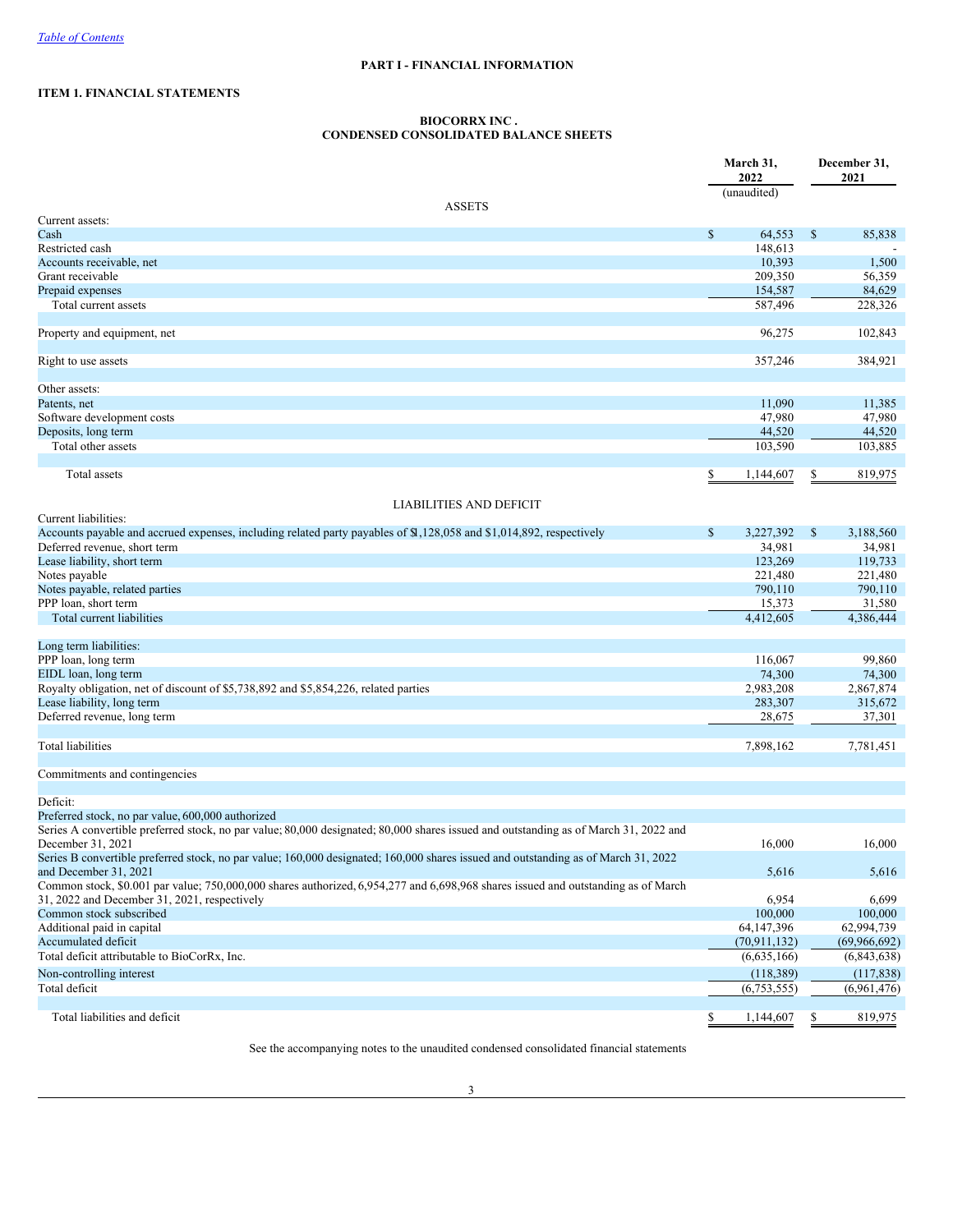## <span id="page-3-0"></span>**BIOCORRX INC. CONDENSED CONSOLIDATED STATEMENTS OF OPERATIONS (UNAUDITED)**

|                                                                         |                  | Three months ended<br>March 31, |
|-------------------------------------------------------------------------|------------------|---------------------------------|
|                                                                         | 2022             | 2021                            |
| Revenues, net                                                           | 20,518<br>\$     | 10,124<br>\$                    |
| Operating expenses:                                                     |                  |                                 |
| Cost of implants and other costs                                        | 1,535            | 632                             |
| Research and development                                                | 197,849          | 658,237                         |
| Selling, general and administrative                                     | 938,945          | 911,093                         |
| Depreciation and amortization                                           | 6,863            | 19,378                          |
| Total operating expenses                                                | 1,145,192        | 1,589,340                       |
| Loss from operations                                                    | (1, 124, 674)    | (1,579,216)                     |
| Other income (expenses):                                                |                  |                                 |
| Interest expense, net                                                   | (166, 776)       | (123, 308)                      |
| Grant income                                                            | 346,393          | 90,232                          |
| Other miscellaneous income                                              | 66               | 28,229                          |
| Total other income (expense)                                            | 179,683          | (4, 847)                        |
| Net loss before provision for income taxes                              | (944, 991)       | (1,584,063)                     |
| Income taxes                                                            |                  |                                 |
| Net loss                                                                | (944, 991)       | (1,584,063)                     |
| Non-controlling interest                                                | 551              | 776                             |
| Net loss attributable to BioCorRx Inc.                                  | (944, 440)<br>\$ | (1, 583, 287)<br>\$             |
| Net loss per common share, basic and diluted                            | S<br>(0.14)      | S<br>(0.26)                     |
| Weighted average number of common shares outstanding, basic and diluted | 6,931,759        | 6,018,763                       |
|                                                                         |                  |                                 |

See the accompanying notes to the unaudited condensed consolidated financial statements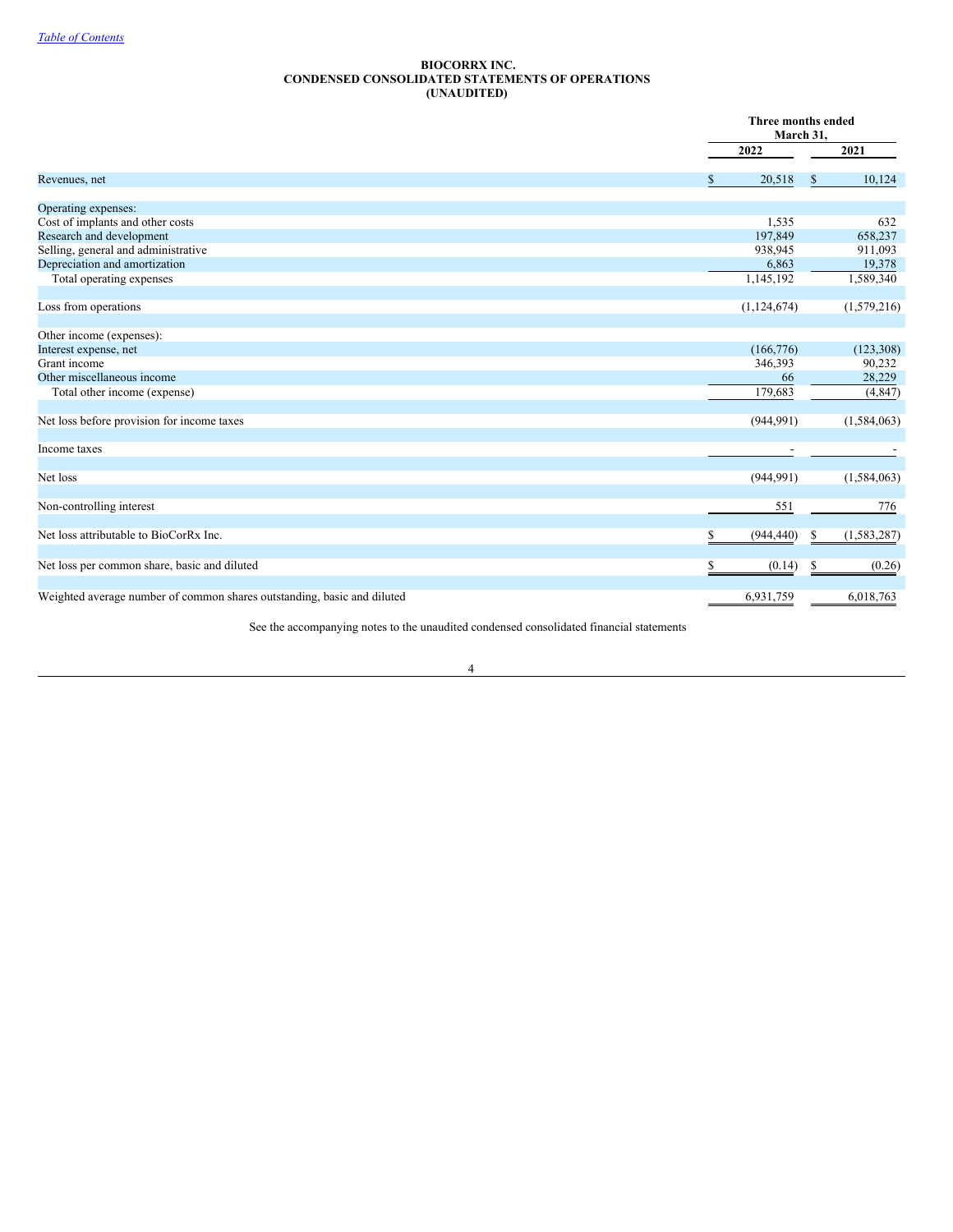## <span id="page-4-0"></span>**BIOCORRX INC. CONDENSED CONSOLIDATED STATEMENT OF DEFICIT THREE MONTHS ENDED MARCH 31, 2022**

|                                                                           | <b>Series A</b> | Convertible                      | <b>Series B</b><br>Convertible          |                          |                                      |             | Common                   | <b>Additional</b>  |                              | Non-                     |                             |
|---------------------------------------------------------------------------|-----------------|----------------------------------|-----------------------------------------|--------------------------|--------------------------------------|-------------|--------------------------|--------------------|------------------------------|--------------------------|-----------------------------|
|                                                                           | <b>Shares</b>   | <b>Preferred stock</b><br>Amount | <b>Preferred stock</b><br><b>Shares</b> | Amount                   | <b>Common stock</b><br><b>Shares</b> | Amount      | stock<br>Subscribed      | Paid in<br>Capital | Accumulated<br>Deficit       | Controlling<br>Interest  | Total                       |
| Balance,<br>December 31,<br>2021 (audited)                                | 80,000          | \$16,000                         | 160,000                                 | 5,616<br><sup>S</sup>    | 6,698,968                            | 6,699<br>S. | 100,000<br><sup>\$</sup> | \$62,994,739       | \$ (69,966,692)              | (117, 838)<br>S          | \$(6,961,476)               |
| Common stock<br>issued for services<br>rendered                           |                 |                                  |                                         |                          | 25,423                               | 25          |                          | 100,005            |                              |                          | 100,030                     |
| Common stock<br>issued in<br>connection with<br>subscription<br>agreement |                 |                                  |                                         | $\overline{\phantom{0}}$ | 229,886                              | 230         | $\overline{\phantom{a}}$ | 999,770            |                              | $\overline{\phantom{a}}$ | 1,000,000                   |
| Share-based<br>compensation                                               |                 |                                  |                                         |                          |                                      |             |                          | 52,882             |                              | $\overline{\phantom{a}}$ | 52,882                      |
| Net loss<br>Balance, March<br>31, 2022<br>(unaudited)                     | 80,000          | \$16,000                         | 160,000                                 | 5,616<br>S.              | 6,954,277                            | \$6,954     | 100,000<br>S.            | \$64,147,396       | (944, 440)<br>\$(70,911,132) | (551)<br>(118,389)<br>S  | (944, 991)<br>\$(6,753,555) |

See the accompanying notes to the unaudited condensed consolidated financial statements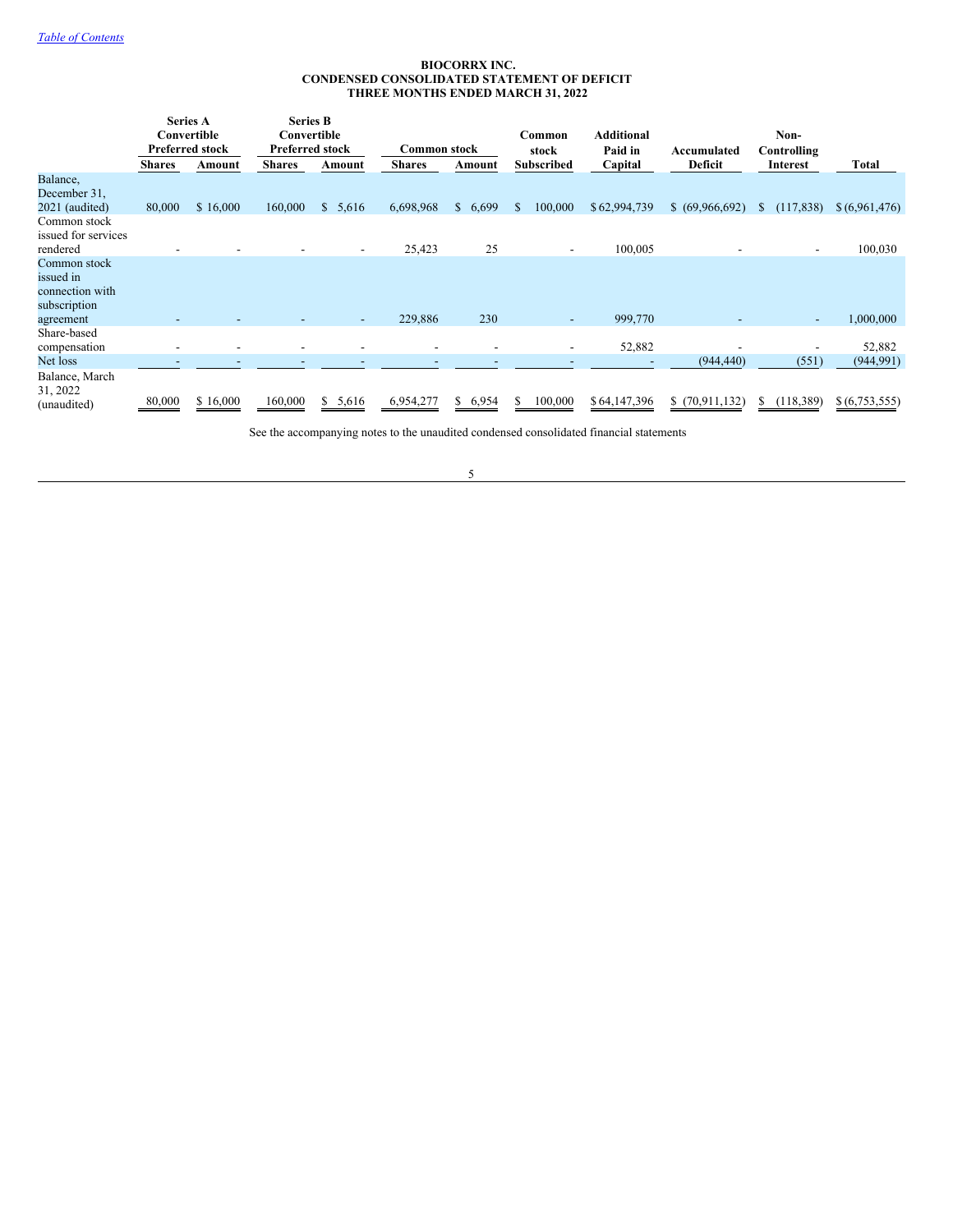## <span id="page-5-0"></span>**BIOCORRX INC . CONDENSED CONSOLIDATED STATEMENT OF DEFICIT THREE MONTHS ENDED MARCH 31, 2021**

|                                                                           | <b>Series A</b><br>Convertible          |          | <b>Series B</b><br>Convertible          |                          |                               |              | Common                   | <b>Additional</b>  |                                  | Non-                      |                                    |
|---------------------------------------------------------------------------|-----------------------------------------|----------|-----------------------------------------|--------------------------|-------------------------------|--------------|--------------------------|--------------------|----------------------------------|---------------------------|------------------------------------|
|                                                                           | <b>Preferred stock</b><br><b>Shares</b> | Amount   | <b>Preferred stock</b><br><b>Shares</b> | Amount                   | Common stock<br><b>Shares</b> | Amount       | stock<br>Subscribed      | Paid in<br>Capital | Accumulated<br>Deficit           | Controlling<br>Interest   | Total                              |
| Balance,<br>December 31,<br>2020 (audited)                                | 80,000                                  | \$16,000 | 160,000                                 | $\mathbb{S}$<br>5,616    | 5,463,444                     | <sup>S</sup> | 100,000<br><sup>\$</sup> | \$60,466,333       | \$ (64,688,311)                  | (115, 454)<br>S           |                                    |
| Common stock<br>issued for services<br>rendered                           |                                         |          |                                         | $\overline{\phantom{a}}$ | 26,013                        | 5,463<br>26  | $\overline{\phantom{a}}$ | 53,199             |                                  | $\overline{\phantom{a}}$  | \$(4,210,353)<br>53,225            |
| Common stock<br>issued in<br>connection with<br>subscription<br>agreement |                                         |          |                                         | $\overline{\phantom{a}}$ | 1,125,000                     | 1,125        | $\overline{\phantom{a}}$ | 2,248,875          |                                  | $\overline{\phantom{0}}$  | 2,250,000                          |
| Share-based<br>compensation                                               |                                         |          |                                         |                          |                               |              |                          | 5,029              |                                  |                           | 5,029                              |
| Net loss<br>Balance, March<br>31, 2021<br>(unaudited)                     | 80,000                                  | \$16,000 | 160,000                                 | \$5,616                  | 6,614,457                     | \$6,614      | 100,000<br>S             | \$62,773,436       | (1, 583, 287)<br>\$ (66,271,598) | (776)<br>(116, 230)<br>S. | (1, 584, 063)<br>$$$ $(3,486,162)$ |

See the accompanying notes to the unaudited condensed consolidated financial statements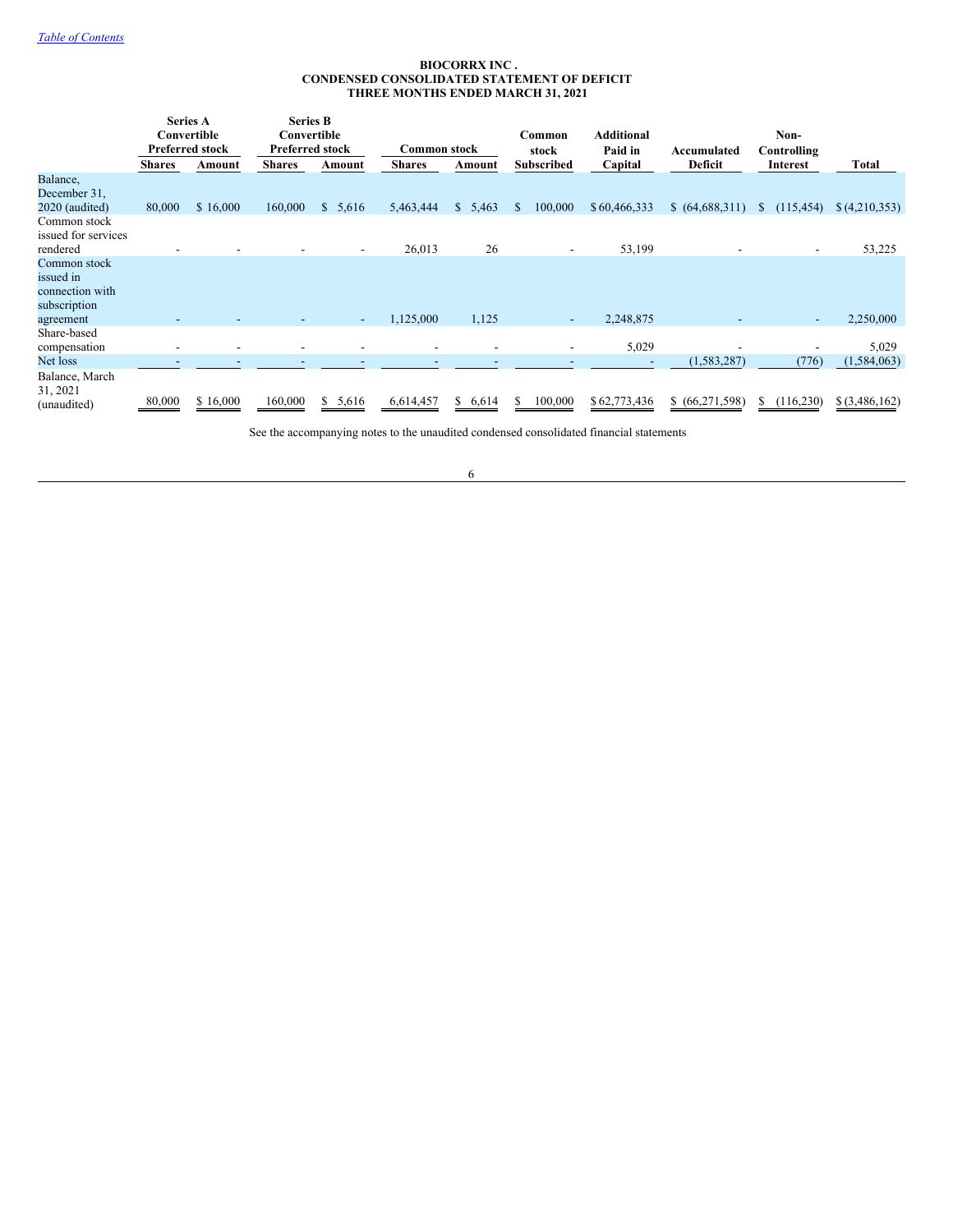## <span id="page-6-0"></span>**BIOCORRX INC. CONDENSED CONSOLIDATED STATEMENTS OF CASH FLOWS (UNAUDITED)**

|                                                                               |                                           | <b>Three Months ended</b><br>March 31, |             |  |
|-------------------------------------------------------------------------------|-------------------------------------------|----------------------------------------|-------------|--|
|                                                                               | 2022                                      |                                        | 2021        |  |
| CASH FLOWS FROM OPERATING ACTIVITIES:                                         |                                           |                                        |             |  |
| Net loss                                                                      | $\mathbb{S}$<br>(944, 991)                | - \$                                   | (1,584,063) |  |
| Adjustments to reconcile net loss to cash flows used in operating activities: |                                           |                                        |             |  |
| Depreciation and amortization                                                 | 6,863                                     |                                        | 19,378      |  |
| Amortization of discount on royalty obligation                                | 115,334                                   |                                        | 115,334     |  |
| Amortization of right-of-use asset                                            | 27,675                                    |                                        | 25,291      |  |
| Stock based compensation                                                      | 152,912                                   |                                        | 58,254      |  |
| Gain on forgiveness of debt                                                   |                                           |                                        | (28, 229)   |  |
| Changes in operating assets and liabilities:                                  |                                           |                                        |             |  |
| Accounts receivable                                                           | (8, 893)                                  |                                        | 500         |  |
| Grant receivable                                                              | (152,991)                                 |                                        | 224,879     |  |
| Prepaid expenses                                                              | (69, 958)                                 |                                        | 68,920      |  |
| Accounts payable and accrued expenses                                         | 38,832                                    |                                        | 269,395     |  |
| Lease liability                                                               | (28, 829)                                 |                                        | (25, 563)   |  |
| Deferred revenue                                                              | (8,626)                                   |                                        | (36,975)    |  |
| Deferred revenue-grant                                                        |                                           |                                        | (37,210)    |  |
| Net cash used in operating activities                                         | (872, 672)                                |                                        | (930,089)   |  |
|                                                                               |                                           |                                        |             |  |
| CASH FLOWS FROM INVESTING ACTIVITIES:                                         |                                           |                                        |             |  |
| Purchase of equipment                                                         |                                           |                                        | (2,017)     |  |
| Net cash used in investing activities                                         | $\overline{\phantom{a}}$                  |                                        | (2,017)     |  |
|                                                                               |                                           |                                        |             |  |
| CASH FLOWS FROM FINANCING ACTIVITIES:                                         |                                           |                                        |             |  |
| Proceeds from common stock subscription and royalty agreement                 | 1,000,000                                 |                                        | 2,250,000   |  |
| Net cash provided by financing activities                                     | 1,000,000                                 |                                        | 2,250,000   |  |
|                                                                               |                                           |                                        |             |  |
|                                                                               |                                           |                                        |             |  |
| Net increase in cash and restricted cash                                      | 127,328                                   |                                        | 1,317,894   |  |
| Cash and restricted cash, beginning of the period                             | 85,838                                    |                                        | 592,053     |  |
|                                                                               |                                           |                                        |             |  |
| Cash and restricted cash, end of period                                       | $\$$<br>213,166                           | $\$$                                   | 1,909,947   |  |
|                                                                               |                                           |                                        |             |  |
| Cash and restricted cash consist of the following, end of period:             |                                           |                                        |             |  |
| Cash                                                                          | \$<br>64,553                              | \$                                     | 1,909,947   |  |
| <b>Restricted cash</b>                                                        | 148,613                                   |                                        |             |  |
|                                                                               | \$<br>213,166                             | \$                                     | 1,909,947   |  |
|                                                                               |                                           |                                        |             |  |
| Cash and restricted cash consist of the following, beginning of the period:   |                                           |                                        |             |  |
| Cash                                                                          | $\mathbb{S}$<br>85,838                    | $\mathsf{\$}$                          | 592,053     |  |
| Restricted cash                                                               |                                           |                                        |             |  |
|                                                                               | $\$$<br>85,838                            | $\$$                                   | 592,053     |  |
|                                                                               |                                           |                                        |             |  |
|                                                                               |                                           |                                        |             |  |
| Supplemental disclosures of cash flow information:                            |                                           |                                        |             |  |
| Interest paid                                                                 | $\frac{1}{2}$<br>$\overline{\phantom{a}}$ |                                        |             |  |
| Taxes paid                                                                    | \$                                        | \$                                     |             |  |
|                                                                               |                                           |                                        |             |  |
| Non cash financing activities:                                                |                                           |                                        |             |  |
| PPP loan forgiveness                                                          | \$<br>$\blacksquare$                      | \$                                     | 28,000      |  |
|                                                                               |                                           |                                        |             |  |

See the accompanying notes to the unaudited condensed consolidated financial statements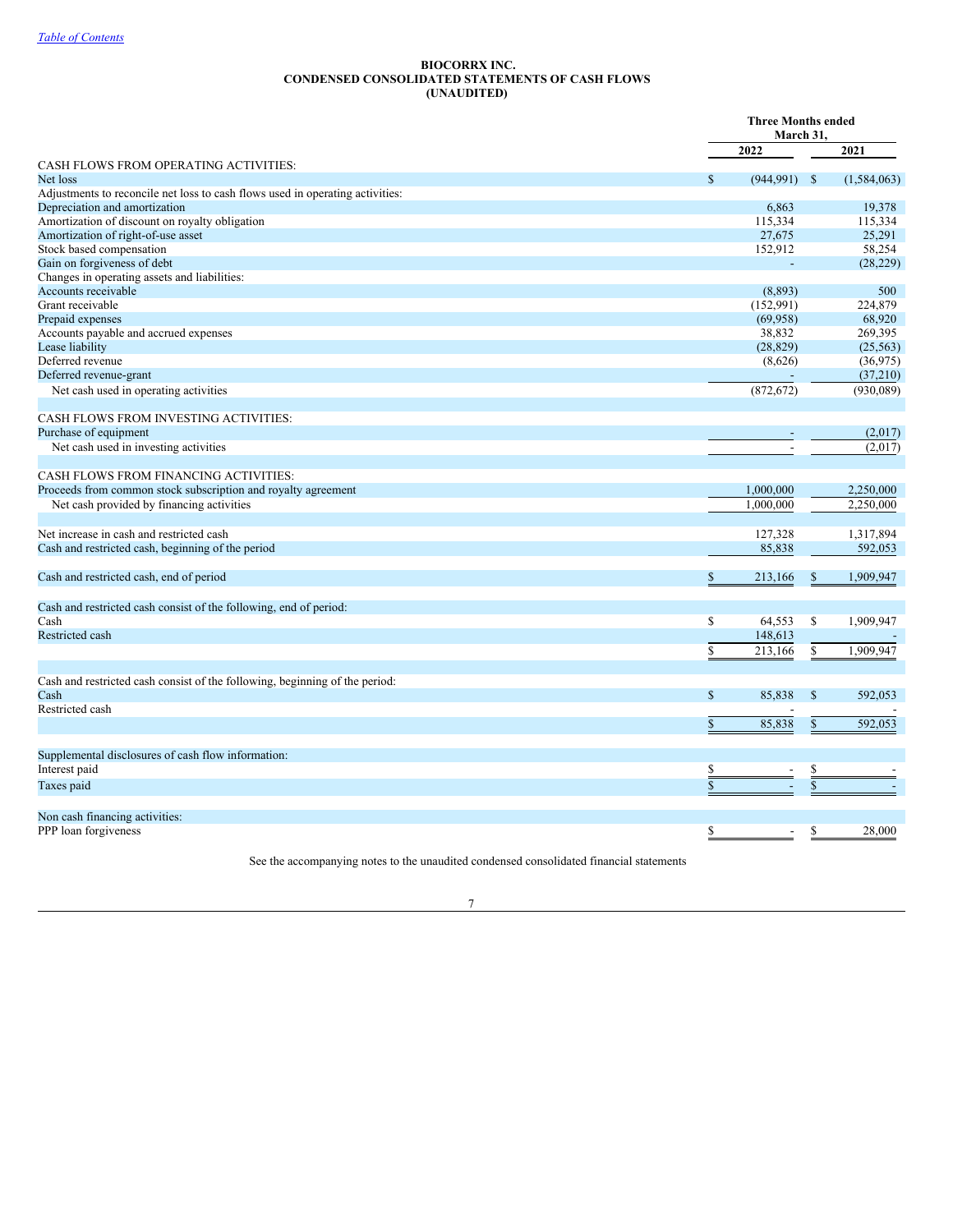## <span id="page-7-0"></span>**BIOCORRX, INC . NOTES TO CONDENSED CONSOLIDATED FINANCIAL STATEMENTS March 31, 2022 (UNAUDITED)**

## **NOTE 1 - BUSINESS**

BioCorRx Inc., through its subsidiaries, develops and provides innovative treatment programs for substance abuse and related disorders. The BioCorRx ® Recovery Program is a non-addictive, medication-assisted treatment (MAT) program for substance abuse that includes peer recovery support. The UnCraveRx™ Weight Loss Management Program is a medically assisted weight management program that is combined with a virtual platform application. The full program officially launched October 1, 2019. The Company's majority owned subsidiary BioCorRx Pharmaceuticals Inc. is also engaged in the research and development of sustained release naltrexone products for the treatment of addiction and other possible disorders. Specifically, the Company is developing an injectable (BICX101) and implantable naltrexone with the goal of future regulatory approval with the Food and Drug Administration. On May 7, 2021, the U.S. Food and Drug Administration (FDA) cleared the Company's Investigational New Drug Application (IND) application for its implantable naltrexone (BICX104) candidate. On October 31, 2020, the Company entered into a written management services agreement with Joseph DeSanto MD, Inc. ("Medical Corporation") under which the Company provides management and other administrative services to the Medical Corporation. These services include billing, collection of accounts receivable, accounting, management and human resource functions. Pursuant to the management services agreement, a management fee equal to 65% of the Medical Corporation's gross collected monthly revenue. Through this arrangement, the Company is directing the activities that most significantly impact the financial results of the respective Medical Corporation; however, all clinical treatment decisions are made solely by licensed healthcare professionals. The Company has determined that it is the primary beneficiary, and, therefore, has consolidated the Medical Corporation as variable interest entity ("VIE"). The medical corporation: (i) had not yet generated any revenues and (ii) had no significant assets or liabilities for the three months ended March 31,2022.

On July 28, 2016, BioCorRx Inc. formed BioCorRx Pharmaceuticals, Inc., a Nevada Corporation, for the purpose of developing certain business lines. In connection with the formation, the newly formed sub issued 24.2% ownership to officers of BioCorRx Inc. with the Company retaining75.8%. In 2018, BioCorRx Pharmaceuticals, Inc. began operating activities (Note 18).

## **NOTE 2 - SIGNIFICANT ACCOUNTING POLICIES**

## Interim Financial Statements

The following (a) condensed consolidated balance sheet as of December 31, 2021, which has been derived from audited financial statements, and (b) the unaudited condensed consolidated interim financial statements of the Company have been prepared in accordance with accounting principles generally accepted in the United States ("GAAP") for interim financial information and the instructions to Form 10-Q and Rule 8-03 of Regulation S-X. Accordingly, they do not include all of the information and footnotes required by GAAP for complete financial statements. In the opinion of management, all adjustments (consisting of normal recurring accruals) considered necessary for a fair presentation have been included. Operating results for the three months ended March 31, 2022 are not necessarily indicative of results that may be expected for the year ending December 31, 2022. These unaudited condensed consolidated financial statements should be read in conjunction with the audited consolidated financial statements and notes thereto for the year ended December 31, 2021 included in the Company's Annual Report on Form 10-K, filed with the Securities and Exchange Commission ("SEC") on March 31, 2022.

#### Basis of presentation

The consolidated financial statements include the accounts of: (i) BioCorRx Inc. and its wholly owned subsidiary, Fresh Start Private, Inc., (ii) its majority owned subsidiary, BioCorRx Pharmaceuticals, Inc., and (iii) and the Medical Corporation ("VIE") (Collectively, "the Company") under which the Company provides management and other administrative services pursuant to the management services agreement in which the Company is the primary beneficiary. All significant intercompany balances and transactions have been eliminated in consolidation.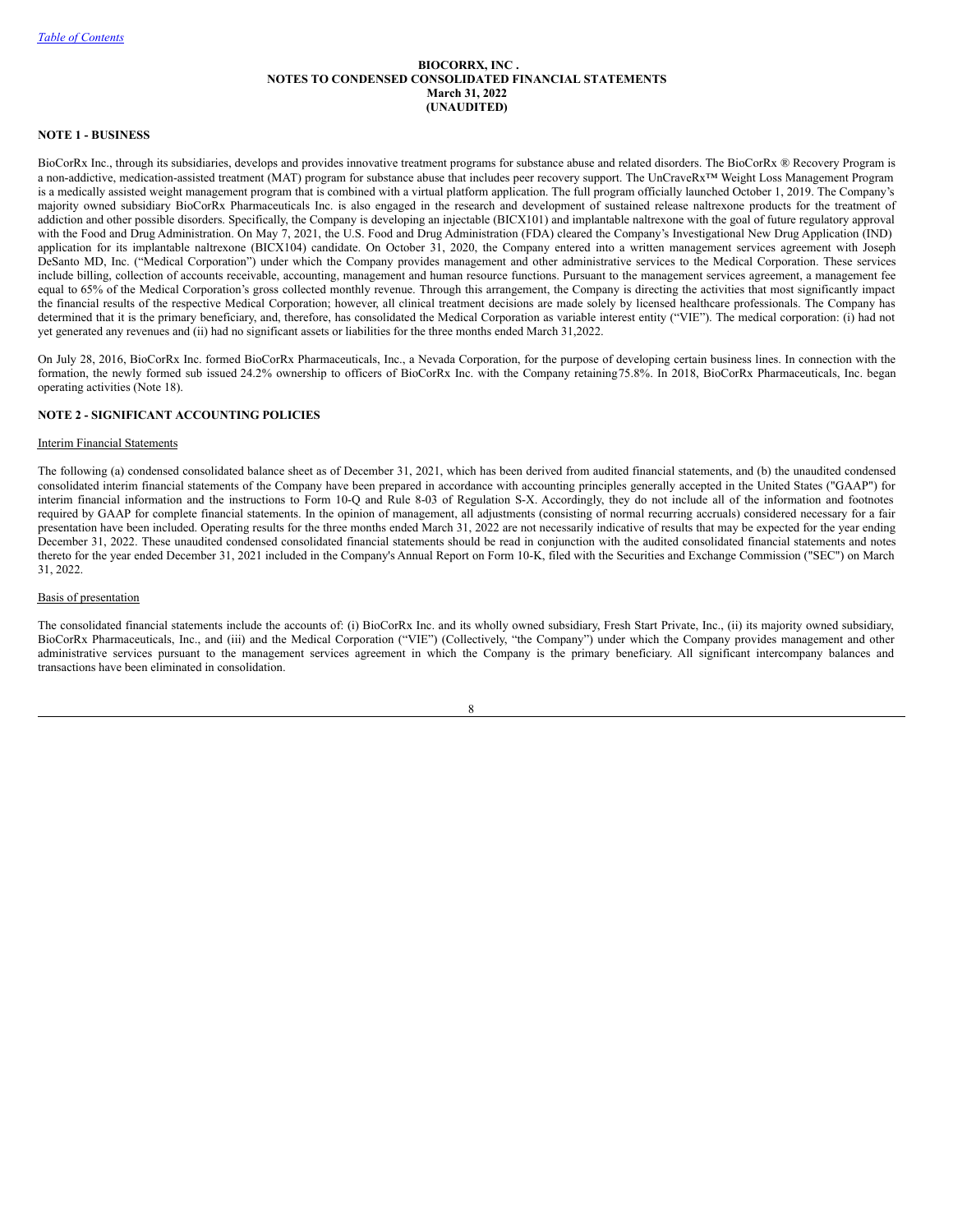## Restricted Cash

Restricted cash is comprised of subscription proceeds received that will exclusively be used for accrued and projected legal fees from Buchalter. Restricted cash was included in current assets as of March 31, 2022.

## Paycheck Protection Program ("PPP") Loan

The Company's policy is to account for the PPP loan (See Note 11) as debt. The Company will continue to record the loan as debt until either (1) the loan is partially or entirely forgiven and the Company has been legally released, at which point the amount forgiven will be recorded as income or (2) the Company pays off the loan.

## Revenue Recognition

The Company recognizes revenue in accordance with Financial Accounting Standards Board "FASB" Accounting Standards Codification "ASC" 606. A five-step analysis a must be met as outlined in Topic 606: (i) identify the contract with the customer, (ii) identify the performance obligations in the contract, (iii) determine the transaction price, (iv) allocate the transaction price to the performance obligations, and (v) recognize revenue when (or as) performance obligations are satisfied. Provisions for discounts and rebates to customers, estimated returns and allowances, and other adjustments are provided for in the same period the related sales are recorded.

The Company has elected the following practical expedients in applying ASC 606:

- · Unsatisfied Performance Obligations all performance obligations relate to contracts with a duration of less than one year. The Company has elected to apply the optional exemption provided in ASC 606 and therefore, is not required to disclose the aggregate amount of the transaction price allocated to performance obligations that are unsatisfied or partially unsatisfied at the end of the reporting period.
- · Contract Costs all incremental customer contract acquisition costs are expensed as they are incurred as the amortization period of the asset that the Company otherwise would have recognized is one year or less in duration.
- · Significant Financing Component the Company does not adjust the promised amount of consideration for the effects of a significant financing component as the Company expects, at contract inception, that the period between when the entity transfers a promised good or service to a customer and when the customer pays for that good or service will be one year or less.
- Sales Tax Exclusion from the Transaction Price the Company excludes from the measurement of the transaction price all taxes assessed by a governmental authority that are both imposed on and concurrent with a specific revenue-producing transaction and collected by the Company from the customer.
- · Shipping and Handling Activities the Company elected to account for shipping and handling activities as a fulfillment cost rather than as a separate performance obligation.

The Company's net sales are disaggregated by product category. The sales/access fees consist of product sales, which is recognized upon the transfer of promised goods to customers. The distribution rights income consists of the income recognized from the amortization of distribution agreements entered into for its products. The membership/program fees are generated from the Company's UnCraveRx™ Weight Loss Management Program, which is recognized upon the transfer of promised goods to customers.

The following table presents the Company's net sales by product category for the three months ended March 31, 2022 and 2021:

|                            |      | <b>Three Months Ended</b><br>March 31. |  |        |
|----------------------------|------|----------------------------------------|--|--------|
|                            | 2022 |                                        |  | 2021   |
| Sales/access fees          |      | 6,950                                  |  |        |
| Distribution rights income |      | 8.626                                  |  | 9,125  |
| Membership/program fees    |      | 4.942                                  |  | 999    |
| Net sales                  |      | 20,518                                 |  | 10.124 |

 $\overline{Q}$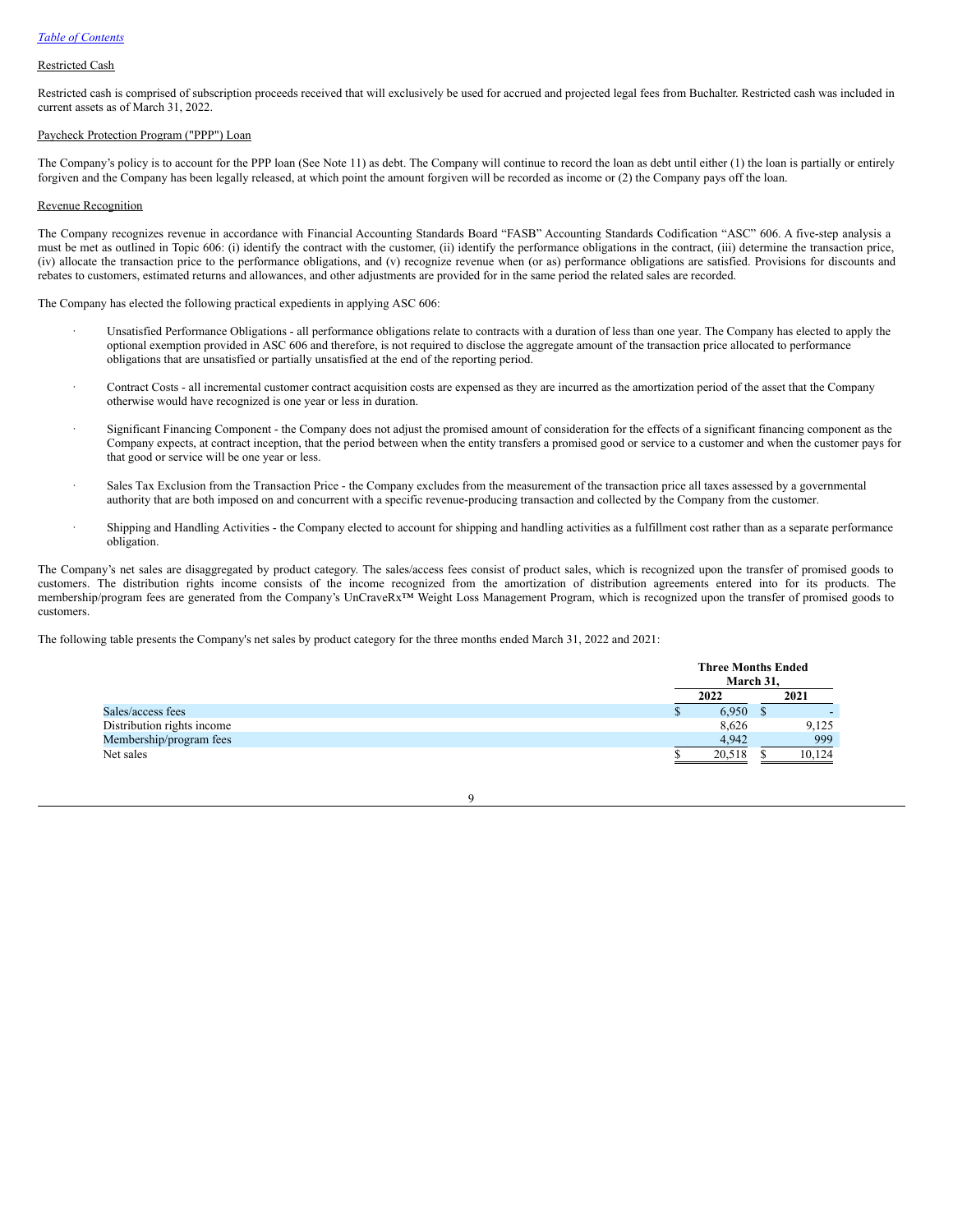## *Deferred revenue:*

The Company licenses proprietary products and protocols to customers under licensing agreements that allow those customers to access the products and protocols in services they provide to their customers during the term of the license agreement. The timing and amount of revenue recognized from license agreements depends upon a variety of factors, including the specific terms of each agreement. Such agreements are reviewed for multiple performance obligations. Performance obligations can include amounts related to initial non-refundable license fees for the use of the Company's products and protocols and additional royalties on covered services.

The Company granted license and sub-license agreements for various regions or States in the United States allowing the licensee to market, distributes and sell solely in the defined license territory, as defined, the products provided by the Company. The agreements are granted for a defined period or perpetual and are effective as long as annual milestones are achieved.

Terms for payments for licensee agreements vary from full cash payment to defined terms. In cases where license or sub-license fees are uncollected or deferred; the Company nets those uncollected fees with the deferred revenue for balance sheet presentation.

The Company amortizes license fees over the shorter of the economic life of the related contract life or contract terms for each licensee.

On October 1, 2019, the Company launched the UnCraveRx™ Weight Loss Management Program. Customers are charged a membership fee and are requested to pay for three training programs at inception. The payments are recorded as deferred revenue until earned.

The following table presents the changes in deferred revenue, reflected as current and long term liabilities on the Company's unaudited condensed consolidated balance sheet:

| Balance as of December 31, 2021 |              |
|---------------------------------|--------------|
| Short term                      | \$<br>34,981 |
| Long term                       | 37,301       |
| Total as of December 31, 2021   | 72,282       |
| Cash payments received          |              |
| Reclass to deferred grant       |              |
| Net sales recognized            | (8,626)      |
| Balance as of March 31, 2022    | 63,656       |
| Less short term                 | 34,981       |
| Long term                       | 28,675       |

#### Deferred Revenue-Grant

The Company recognizes grant revenues in the period during which the related research and development costs are incurred. The timing and amount of revenue recognized from reimbursement for research and development costs depends upon the specific terms for the contracted work. Such costs are reviewed for multiple performance obligations which can include amounts related to contracted work performed or as milestones have been achieved.

## Use of Estimates

The preparation of the consolidated financial statements in conformity with generally accepted accounting principles requires management to make estimates and assumptions that affect the reported amounts of assets and liabilities and disclosure of contingent assets and liabilities at the date of the financial statements and the reported amounts of revenue and expenses during the reporting period. Actual results could differ from those estimates. Significant estimates include assumptions used in the fair value of stockbased compensation, the fair value of other equity and debt instruments, fair value of intangible assets, useful lives of assets and allowance for doubtful accounts.

## Accounts Receivable

Accounts receivable are recorded at original invoice amount less an allowance for uncollectible accounts that management believes will be adequate to absorb estimated losses on existing balances. Management estimates the allowance based on collectability of accounts receivable and prior bad debt experience. Accounts receivable balances are written off against the allowance upon management's determination that such accounts are uncollectible. Recoveries of accounts receivable previously written off are recorded when received. Management believes that credit risks on accounts receivable will not be material to the financial position of the Company or results of operations. The allowance for doubtful accounts was \$0 as of March 31, 2022 and December 31, 2021, respectively.

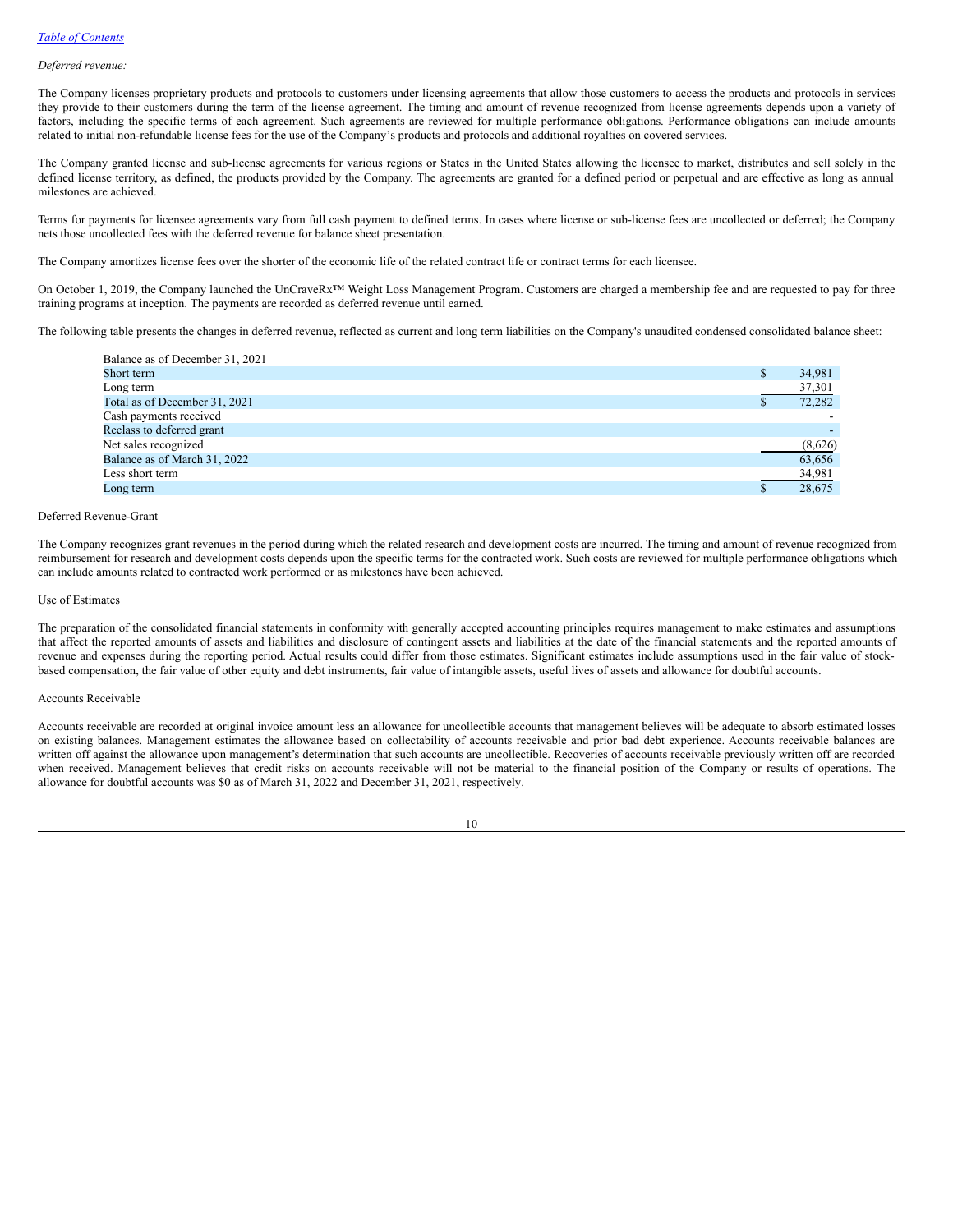## Fair Value of Financial Instruments

The Company calculates the fair value of its assets and liabilities which qualify as financial instruments and includes this additional information in the notes to the consolidated financial statements when the fair value is different than the carrying value of these financial instruments. The estimated fair value of cash, accounts receivable, grant receivable, accounts payable and accrued expenses, and notes payable approximate their carrying amounts due to the relatively short maturity of these instruments. The carrying value of lease liability and royalty obligation also approximates fair value since these instruments bear market rates of interest. None of these instruments are held for trading purposes.

See Note 14 and 15 for stock based compensation and other equity instruments.

#### Segment Information

Accounting Standards Codification subtopic Segment Reporting 280-10 ("ASC 280-10") establishes standards for reporting information regarding operating segments in annual financial statements and requires selected information for those segments to be presented in interim financial reports issued to stockholders. ASC 280-10 also establishes standards for related disclosures about products and services and geographic areas. Operating segments are identified as components of an enterprise about which separate discrete financial information is available for evaluation by the chief operating decision maker, or decision-making group, in making decisions how to allocate resources and assess performance. The information disclosed herein materially represents all of the financial information related to the Company's principal operating segment.

#### Long-Lived Assets

The Company follows a "primary asset" approach to determine the cash flow estimation period for a group of assets and liabilities that represents the unit of accounting for a long-lived asset to be held and used. Long-lived assets to be held and used are reviewed for impairment whenever events or changes in circumstances indicate that the carrying amount of an asset may not be recoverable. The carrying amount of a long-lived asset is not recoverable if it exceeds the sum of the undiscounted cash flows expected to result from the use and eventual disposition of the asset. Long-lived assets to be disposed of are reported at the lower of carrying amount or fair value less cost to sell.

The Company evaluates the recoverability of long-lived assets based upon forecasted undiscounted cash flows. Should impairment in value be indicated, the carrying value of the assets will be adjusted, based on estimates of future discounted cash flows resulting from the use and ultimate disposition of the asset. No impairments was recognized for the three months ended March 31, 2022 and 2021.

#### Intangible Assets

Intangible assets with finite lives are amortized over their estimated useful lives. Intangible assets with indefinite lives are not amortized, but are tested for impairment annually or whenever events or changes in circumstances indicate that the carrying amount of an asset may not be recoverable. No impairment was recognized for the three months ended March 31, 2022 and 2021.

#### Software Development Costs

The Company has adopted the provision of ASC 985-20-25, Costs of Software to Be Sold, Leased or Marketed, whereby costs incurred to establish the technological feasibility of a computer software product to be sold, leased or marketed are research and development costs. Research costs are expensed as incurred; costs of producing product masters incurred subsequent to establishing technological feasibility are capitalized; and costs incurred when the product is available for general release to the customers are expensed as incurred. Upgrades and enhancements are capitalized if they result in added functionality which enables the software to perform tasks it was previously incapable of performing.

On July 1, 2021, the Company began development of a proprietary cloud based app that will be marketed and commercialized, for \$47,980. The app was not placed in use as of March 31, 2022.

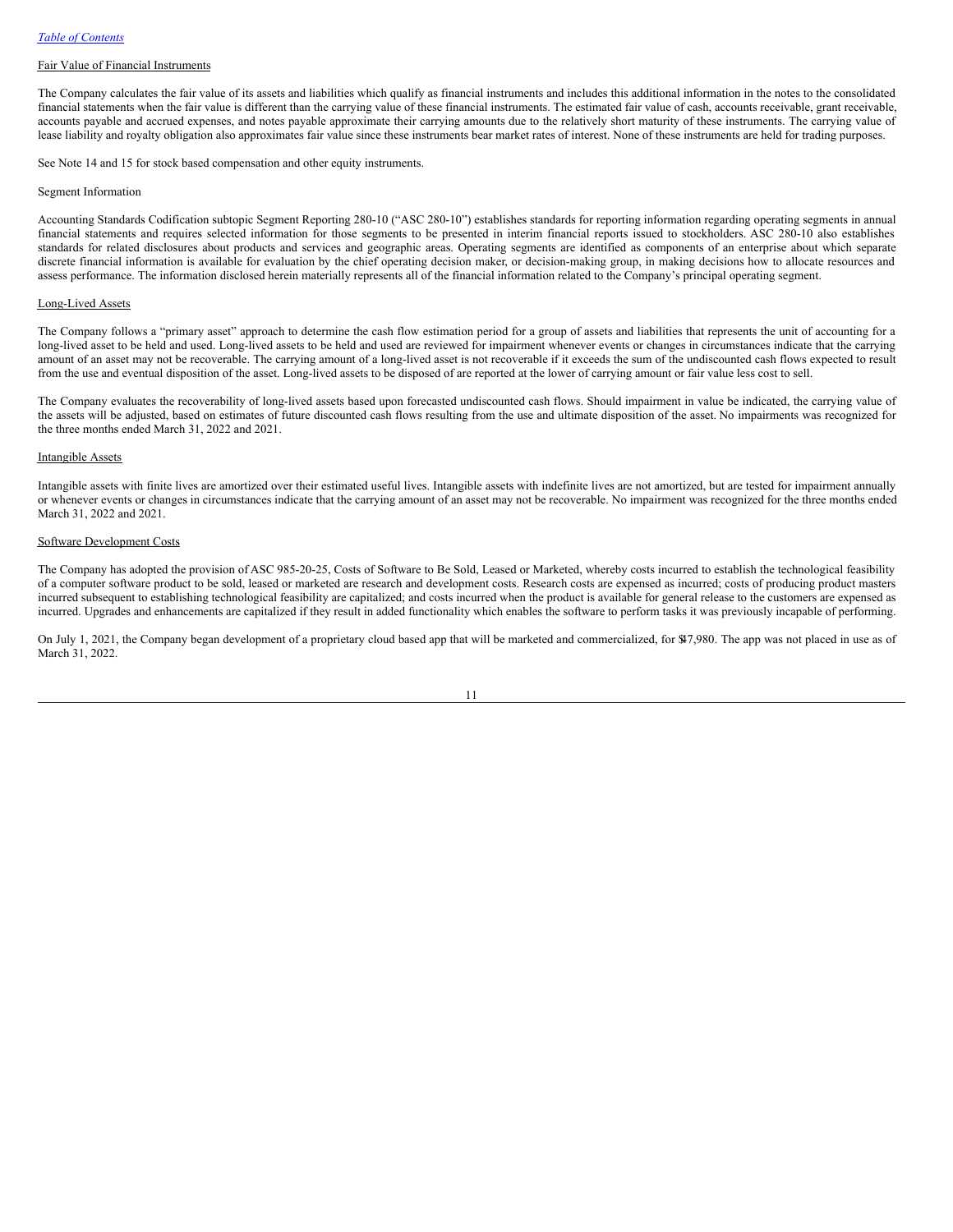## Property and Equipment

Property and equipment are stated at cost, less accumulated depreciation. Depreciation is calculated using the straight-line method over the asset's estimated useful life of5 to 15 years. Expenditures for maintenance and repairs are expensed as incurred. When retired or otherwise disposed, the related carrying value and accumulated depreciation are removed from the respective accounts and the net difference less any amount realized from disposition is reflected in earnings.

#### Leases

The Company determines if an arrangement is a lease at inception. Operating lease right-of-use assets ("ROU assets") and short-term and long-term lease liabilities are included on the face of the consolidated balance sheets.

ROU assets represent the right to use an underlying asset for the lease term and lease liabilities represent the Company's obligation to make lease payments arising from the lease. Operating lease ROU assets and liabilities are recognized at commencement date based on the present value of lease payments over the lease term. As most of the Company's leases do not provide an implicit rate, the Company uses an incremental borrowing rate based on the information available at commencement date in determining the present value of lease payments. The Company's lease terms may include options to extend or terminate the lease when it is reasonably certain that the Company will exercise that option. Lease expense for lease payments is recognized on a straight-line basis over the lease term. The Company has lease agreements with lease and non-lease components, which are accounted for as a single lease component. For lease agreements with terms less than 12 months, the Company has elected the short-term lease measurement and recognition exemption, and it recognizes such lease payments on a straight-line basis over the lease term.

## Net (loss) Per Share

The Company accounts for net loss per share in accordance with Accounting Standards Codification subtopic 260-10, Earnings Per Share ("ASC 260-10"), which requires presentation of basic and diluted earnings per share ("EPS") on the face of the statement of operations for all entities with complex capital structures and requires a reconciliation of the numerator and denominator of the basic EPS computation to the numerator and denominator of the diluted EPS.

Basic net loss per share is computed by dividing net loss by the weighted average number of shares of common stock outstanding during each period. It excludes the dilutive effects of any potentially issuable common shares. The effect of common stock equivalents is anti-dilutive with respect to losses and therefore basic and dilutive is the same.

Diluted net loss per share is calculated by including any potentially dilutive share issuances in the denominator. The following securities are excluded from the calculation of weighted average diluted shares at March 31, 2022 and 2021, respectively, because their inclusion would have been anti-dilutive.

|                                         | <b>Three months Ended</b> |           |
|-----------------------------------------|---------------------------|-----------|
|                                         | March 31.                 |           |
|                                         | 2022                      | 2021      |
| Shares underlying options outstanding   | 832,078                   | 818,631   |
| Shares underlying warrants outstanding  |                           | 72,500    |
| Convertible preferred stock outstanding | 240,000                   | 240,000   |
|                                         | 1.072.078                 | 1.131.131 |

## Advertising

The Company follows the policy of charging the costs of advertising to expense as incurred. The Company charged to operations \$73,630 and \$78,667 as advertising costs for the three months ended March 31, 2022 and 2021, respectively.

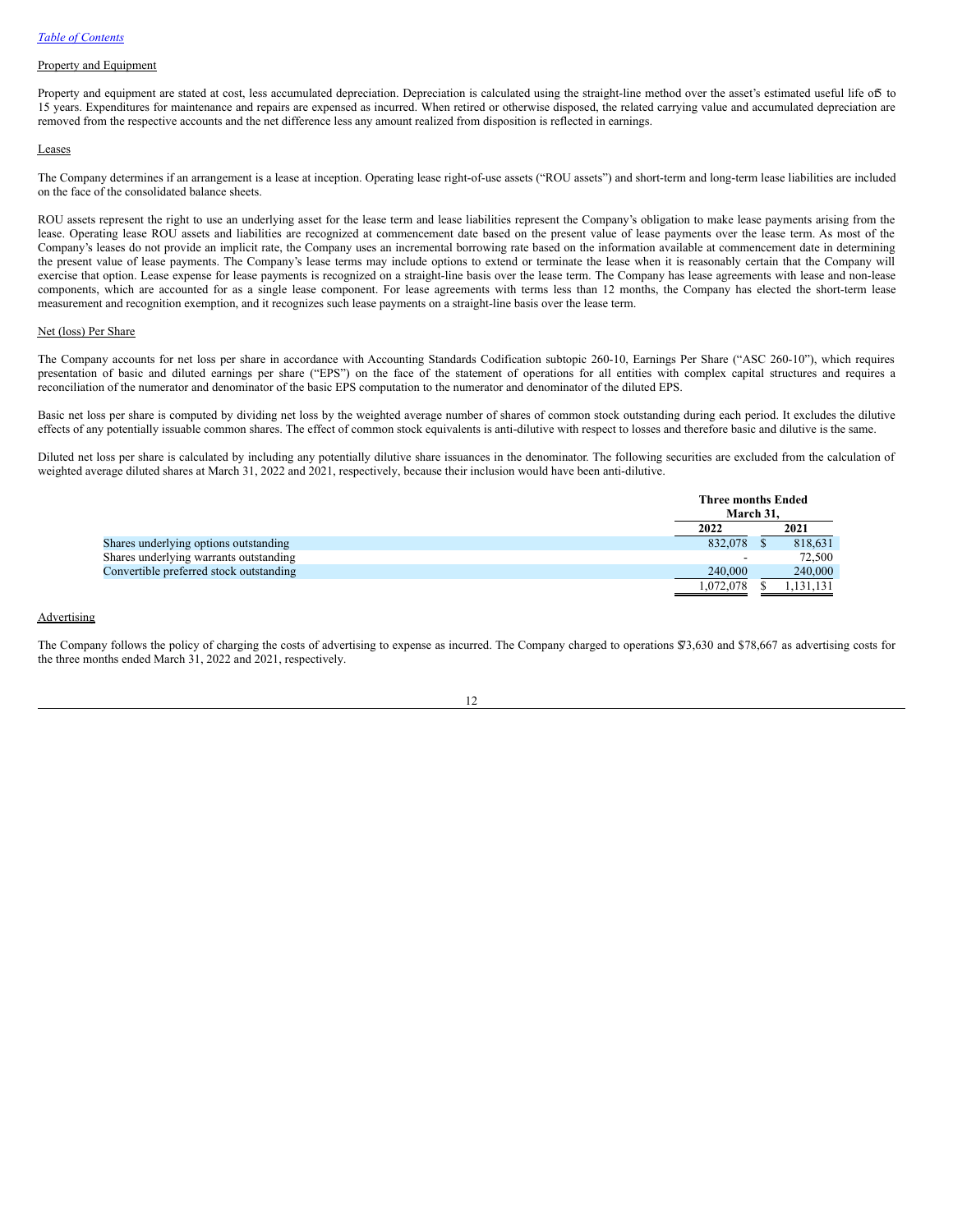#### Grant Income

On January 17, 2019, the Company received a Notice of Award from the United States Department of Health and Human Services for a grant from the National Institutes of Health ("NIH") in support of BICX102 from the National Institute on Drug Abuse. The grant provides for (i) \$2,842,430 in funding during the first year and (ii) \$2,831,838 during the second year subject to the terms and conditions specified in the grant, including satisfactory progress of project and the availability of funds. On August 27, 2021, the Company received a Notice of award from the United States Department of Health and Human Services for a grant from National Institute on Drug Abuse. The grant provides for \$3,453,367 in funding during the third year subject to the terms and conditions specified in the grant, including satisfactory progress of project and the availability of funds. On March 31, 2022, the Company received a Notice of award from the United States Department of Health and Human Services for a grant from National Institute on Drug Abuse. The grant provides for \$99,431 in additional funding during the third year subject to the terms and conditions specified in the grant, including satisfactory progress of project and the availability of funds. Grant payments received prior to the Company's performance of work required by the terms of the research grant are recorded as deferred income and recognized as grant income once work is performed and qualifying costs are incurred. Grant receivables were \$209,350 and \$56,359 as of March 31, 2022 and December 31, 2021, respectively. Deferred revenues related to the grant were \$0 as of March 31, 2022 and December 31, 2021. \$346,393 and \$90,232 was recorded as grant income for the three months ended March 31, 2022 and 2021, respectively.

#### Research and development costs

The Company accounts for research and development costs in accordance with the Accounting Standards Codification subtopic 730-10, Research and Development ("ASC 730- 10"). Under ASC 730-10, all research and development costs must be charged to expense as incurred. Accordingly, internal research and development costs are expensed as incurred. Third-party research and developments costs are expensed when the contracted work has been performed or as milestone results have been achieved. Companysponsored research and development costs related to both present and future products are expensed in the period incurred. The Company incurred research and development expenses of \$197,849 and \$658,237 for the three months ended March 31, 2022 and 2021, respectively.

## Stock Based Compensation

Share-based compensation issued to employees is measured at the grant date, based on the fair value of the award, and is recognized as an expense over the requisite service period. The Company measures the fair value of the share-based compensation issued to non-employees at the grant date using the stock price observed in the trading market (for stock transactions) or the fair value of the award (for non-stock transactions), which were considered to be more reliably determinable measures of fair value than the value of the services being rendered.

## Income Taxes

Deferred income tax assets and liabilities are determined based on the estimated future tax effects of net operating loss and credit carry forwards and temporary differences between the tax basis of assets and liabilities and their respective financial reporting amounts measured at the current enacted tax rates. The Company records an estimated valuation allowance on its deferred income tax assets if it is more likely than not that these deferred income tax assets will not be realized.

The Company recognizes a tax benefit from an uncertain tax position only if it is more likely than not that the tax position will be sustained on examination by taxing authorities, based on the technical merits of the position. The tax benefits recognized in the consolidated financial statements from such a position are measured based on the largest benefit that has a greater than 50% likelihood of being realized upon ultimate settlement. As of March 31, 2022 and December 31, 2021, the Company has not recorded any unrecognized tax benefits.

#### Variable Interest Entity

The Company evaluates all interests in the VIE for consolidation. When the Company's interests are determined to be variable interests, an assessment is made on whether the Company is deemed to be the primary beneficiary of the VIE. The primary beneficiary of a VIE is required to consolidate the VIE. Accounting Standards Codification ("ASC") 810, Consolidation, defines the primary beneficiary as the party that has both (i) the power to direct the activities of the VIE that most significantly impact its economic performance, and (ii) the obligation to absorb losses and the right to receive benefits from the VIE which could be potentially significant. Variable interests are considered in making this determination. Where both of these factors are present, the Company is deemed to be the primary beneficiary and the Company consolidates the VIE.

#### Royalty Obligations, net

The Company accounted for royalty obligations as debt in accordance with ASC 470-10-25 and derived a debt discount, which is amortized using the effective interest method over the expected life of the arrangement, which is 15 years. The Company has no obligation to repay the then outstanding balance if during the expected life of 15 years the treatment is discontinued. In order to record the discount of the liability, the Company fair valued the royalty and the difference between fair value of the royalty obligation and the gross projected future payments was \$7,171,200 and was recorded as non-cash interest expense over the life of the liability and offset to additional paid in capital at inception.

#### Recent Accounting Pronouncements

There are various updates recently issued, most of which represented technical corrections to the accounting literature or application to specific industries and are not expected to a have a material impact on the Company's financial position, results of operations or cash flows.

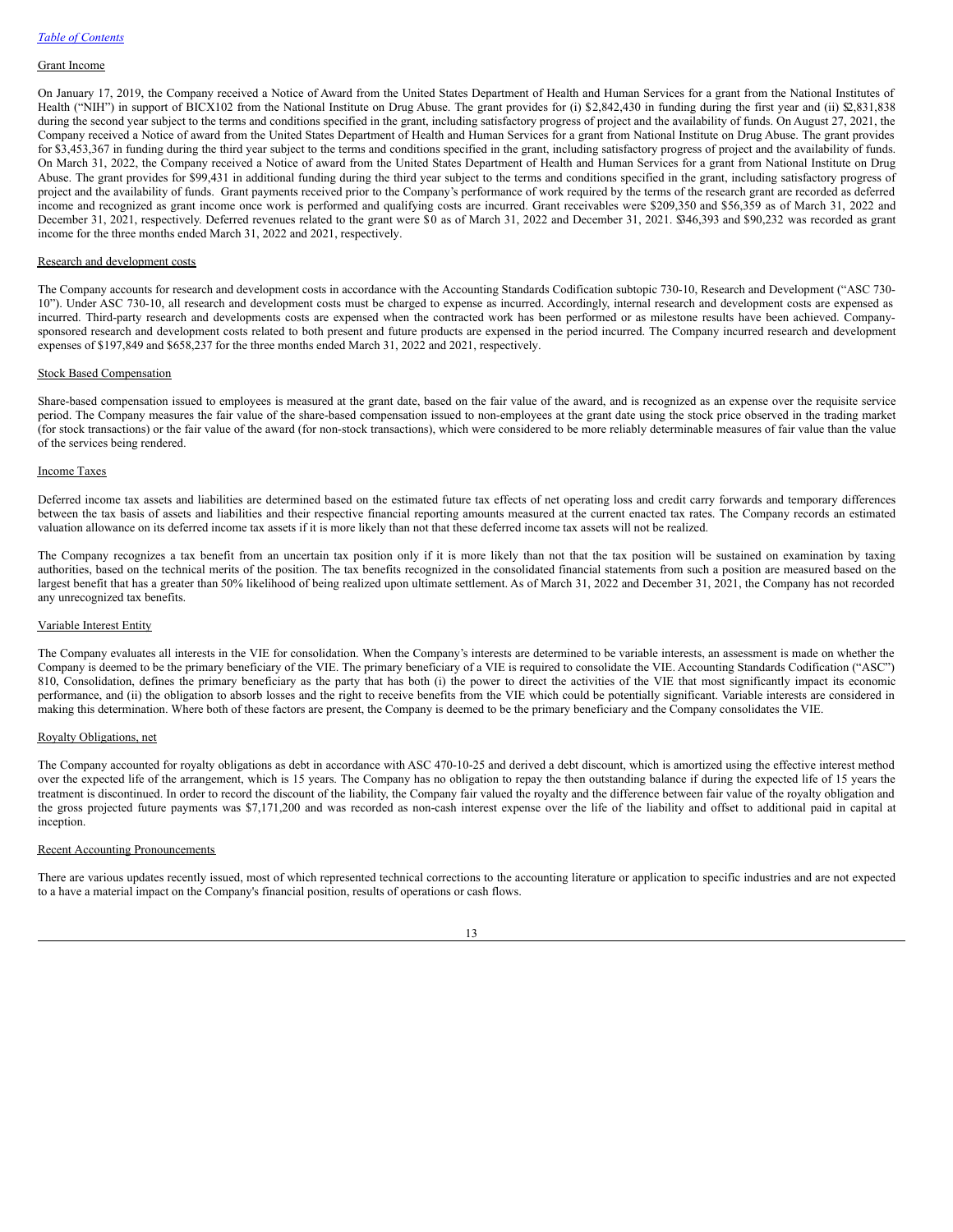## **NOTE 3 - GOING CONCERN AND MANAGEMENT'S LIQUIDITY PLANS**

As of March 31, 2022, the Company had cash and restricted cash of \$213,166 and working capital deficit of \$3,825,109. During the three months ended March 31, 2022, the Company used net cash in operating activities of \$872,672. The Company has not yet generated any significant revenues, and has incurred net losses since inception. These conditions raise substantial doubt about the Company's ability to continue as a going concern for the next twelve-month period since the date of the financial statements were issued.

The Company's primary source of operating funds since inception has been from proceeds from private placements of convertible and other debt and the sale of common stock. The Company intends to raise additional capital through private placements of debt and equity securities, but there can be no assurance that these funds will be available on terms acceptable to the Company, or will be sufficient to enable the Company to fully complete its development activities or sustain operations. If the Company is unable to raise sufficient additional funds, it will have to develop and implement a plan to further extend payables, reduce overhead, or scale back its current business plan until sufficient additional capital is raised to support further operations. There can be no assurance that such a plan will be successful.

In December 2019, a novel strain of coronavirus ("COVID-19") surfaced. The spread of COVID-19 around the world in the first quarter of 2020 has caused significant volatility in U.S. and international markets. There is significant uncertainty around the breadth and duration of business disruptions related to COVID-19, as well as its impact on the U.S. and international economies and, as such, the Company is unable to determine if it will have a material impact to its operations.

On January 3, 2022, the Company entered into a Subscription Agreement (the "Lucido 2022 Subscription Agreement") with Louis C Lucido and Carolyn M. Lucido, or their Successors, as Trustee of the Lucido Family Trust, Dated May 23, 2017, managed by Mr. Louis Lucido, a member of the Company's Board of Directors. Although the Lucido 2022 Subscription Agreement was dated January 3, 2022, it did not become effective until it was fully executed on January 3, 2022. Pursuant to the Lucido 2022 Subscription Agreement, Mr. Lucido purchased shares of the Company's common stock, par value \$ 0.001 per share, in the aggregate amount of \$500,000 at a purchase price of \$4.35 per share, for a total of 114,943 shares of Common Stock. The aggregate Purchase Price owed pursuant to the Lucido 2022 Subscription Agreement was paid in cash to the Company on January 12, 2022.

On January 3, 2022, the Company entered into a Subscription Agreement (the "Galligan 2022 Subscription Agreement") with The J and R Galligan Revocable Trust, managed by Mr. Joseph Galligan, a member of the Company's Board. Although the Galligan 2022 Subscription Agreement was dated January 3, 2022, it did not become effective until it was fully executed on January 3, 2022. The terms and conditions of the Galligan 2022 Subscription Agreement (including the number of shares of common stock purchased and the purchase price) are substantially the same as the Lucido 2022 Subscription Agreement.

Accordingly, the accompanying consolidated financial statements have been prepared in conformity with accounting principles generally accepted in the United States of America ("GAAP"), which contemplate continuation of the Company as a going concern and the realization of assets and satisfaction of liabilities in the normal course of business. The carrying amounts of assets and liabilities presented in the financial statements do not necessarily purport to represent realizable or settlement values. The consolidated financial statements do not include any adjustment that might result from the outcome of this uncertainty.

## **NOTE 4 - PREPAID EXPENSES**

The Company's prepaid expenses consisted of the following at March 31, 2022 and December 31, 2021:

|                               | March 31.<br>2022 |  | December 31,<br>2021 |
|-------------------------------|-------------------|--|----------------------|
| Prepaid insurance             | 2.300             |  | 3,680                |
| Prepaid subscription services | 61.707            |  | 79,455               |
| Prepaid R&D                   | 41.140            |  |                      |
| Other prepaid expenses        | 49.440            |  | .494                 |
|                               | 154,587           |  | 84,629               |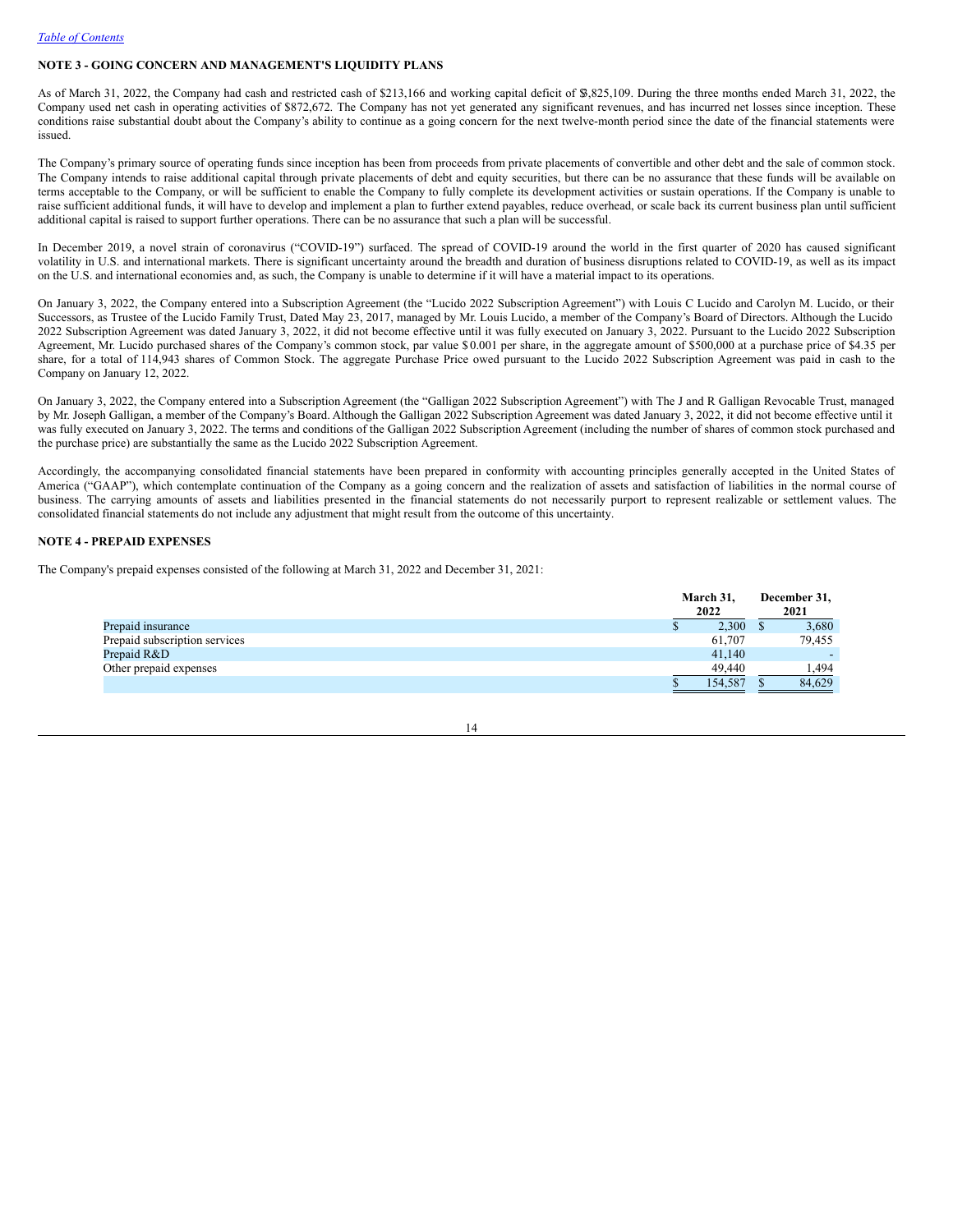## **NOTE 5 - PROPERTY AND EQUIPMENT**

The Company's property and equipment consisted of the following at March 31, 2022 and December 31, 2021:

|                               | March 31. |  | December 31, |  |
|-------------------------------|-----------|--|--------------|--|
|                               | 2022      |  | 2021         |  |
| Office equipment              | 45,519    |  | 45,519       |  |
| Computer equipment            | 5.544     |  | 5.544        |  |
| Manufacturing equipment       | 101.200   |  | 101,200      |  |
| Leasehold improvement         | 42,288    |  | 42,288       |  |
|                               | 194.551   |  | 194,551      |  |
| Less accumulated depreciation | (98, 276) |  | (91,708)     |  |
|                               | 96,275    |  | 102.843      |  |

Depreciation expense charged to operations amounted to \$6,568 and \$5,583, respectively, for the three months ended March 31, 2022 and 2021.

#### **NOTE 6 - LEASE**

*Operating leases*

Prior to 2020, the Company entered into several lease amendments with landlord wherebythe Company agreed to lease office space in Anaheim, California. The current term expires on January 31, 2025. The current lease has escalating payments from \$9,905 per month to \$11,018 per month. The Company recorded an aggregate value of right to use assets and lease liability of \$500,333.

On June 16, 2020, the Company entered into a lease agreement, whereby the Company agreed to lease office space in Costa Mesa, California for a term of5 years. Due to COVID-19, the Company was not able to move in or take possession until 30 days after shelter in place has been lifted in Orange County, CA. The Company will owe monthly rental payments ranging from \$2,286 to \$2,584 over the term of the lease. On September 20, 2020, the Company took possession of the office space and recorded right to use assets and lease liability of \$120,346.

Lease liability is summarized below:

|                          | March 31.<br>2022 | December 31,<br>2021 |  |
|--------------------------|-------------------|----------------------|--|
| Total lease liability    | 406,576           | 435,405              |  |
| Less: short term portion | 123.269           | 119.733              |  |
| Long term portion        | 283,307           | 315.672              |  |

Maturity analysis under these lease agreements are as follows:

|                              | <b>Total</b> |
|------------------------------|--------------|
| 2022                         | 112,921      |
| 2023                         | 154,771      |
| 2024                         | 159,420      |
| 2025                         | 31,690       |
| Subtotal                     | 458,802      |
| Less: present value discount | (52, 226)    |
| Lease liability              | 406,576      |

Lease expense for the three months ended March 31, 2022 and 2021 was comprised of the following:

|                         | <b>Three Months Ended</b><br>March 31. |  |        |  |
|-------------------------|----------------------------------------|--|--------|--|
|                         | 2022                                   |  | 2021   |  |
| Operating lease expense | 36.192                                 |  | 35,955 |  |
|                         | 36.192                                 |  | 35,955 |  |

During the three months ended March 31, 2022 and 2021, the Company paid \$37,345 and \$36,227 lease expense in cash, respectively.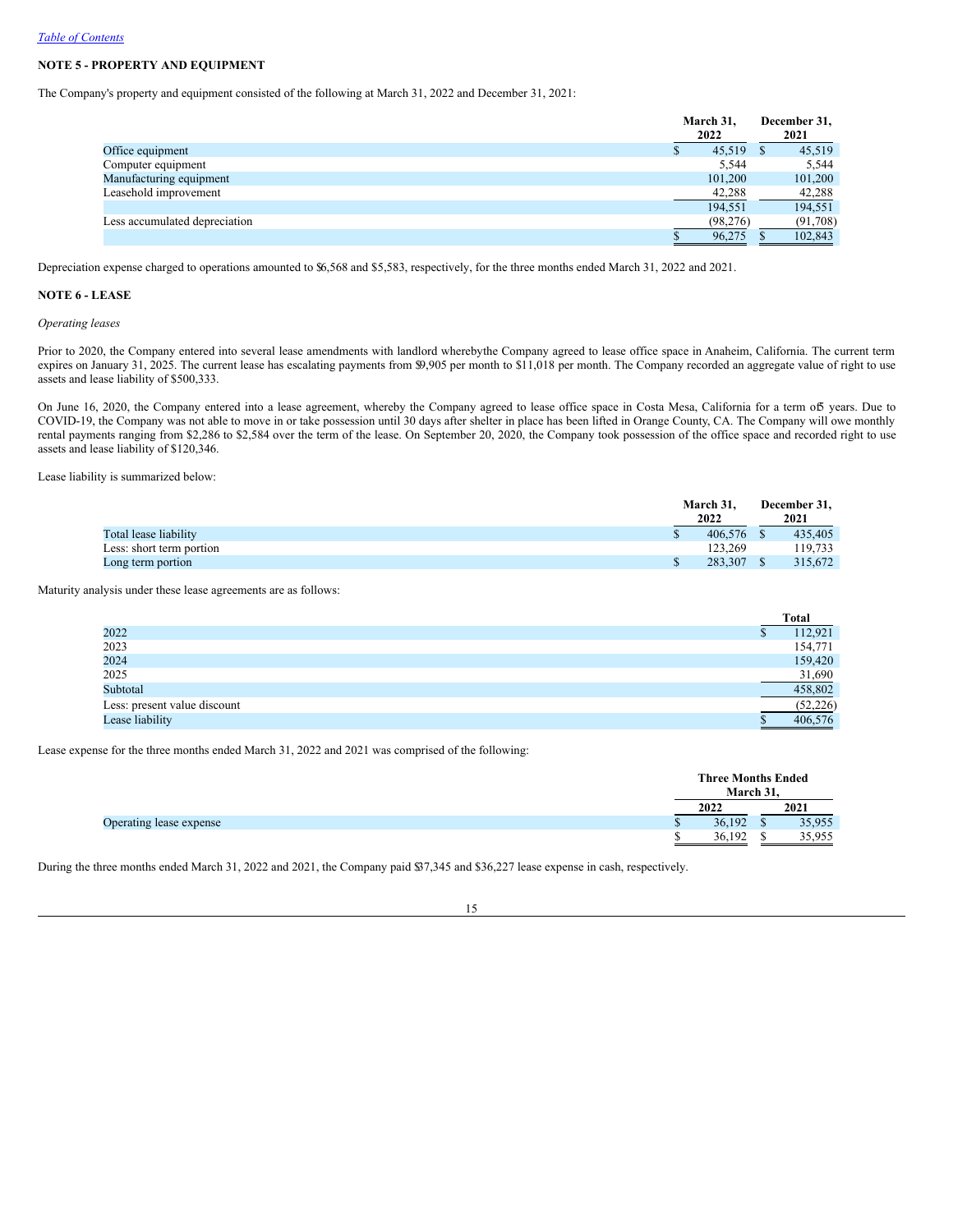Weighted-average remaining lease term and discount rate for operating leases are as follows:

|                                       | March 31.<br>2022 | December 31.<br>2021 |
|---------------------------------------|-------------------|----------------------|
| Weighted-average remaining lease term |                   | .                    |
| Weighted-average discount rate        | 8%                | $8\%$                |

## **NOTE 7 - INTELLECTUAL PROPERTY/ LICENSING RIGHTS**

On August 20, 2018, the Company purchased all the worldwide rights of Naltrexone Implants formula(s) with exception of New Zealand and Australia from Trinity Compound Solutions, Inc for \$10,000 and 20,000 shares of its common stock for an aggregate purchase price of \$236,000. The Company started to amortize the intellectual property corresponding to the launch of the UnCraveRx™ Weight Loss Management Program in October 2019. Amortization is computed on straight-line method based on estimated useful lives of 5 years. During the three months ended March 31, 2022 and 2021, the Company recorded amortization expense of the intellectual property of \$0 and \$13,795, respectively. The Company tested the intellectual property during 2021 and determined that, based on its qualitative assessment, that it is more likely than not that the fair value of the intellectual property is less than the carrying value, and thus recorded \$141,480 impairment loss, which brings the carrying value of the intellectual property to \$0.

On October 12, 2018 the Company's majority owned subsidiary, BioCorRx Pharmaceuticals Inc. acquired six patent families for sustained delivery platforms for the local delivery of biologic and small molecule drugs for an aggregate purchase price of \$15,200. Amortization is computed on straight-line method based on estimated useful lives of 13 years. During the three months ended March 31, 2022 and 2021, the Company recorded amortization expense of \$295. As of March 31, 2022, the accumulated amortization of these patents was \$4,110.

The future amortization of the patents are as follows:

| Year           | Amount |
|----------------|--------|
| 2022           | 874    |
| 2023           | 1,169  |
| 2024           | 1,169  |
| 2025           | 1,169  |
| 2026 and after | 6,709  |
|                | 1.090  |

## **NOTE 8 - ACCOUNTS PAYABLE AND ACCRUED EXPENSES**

Accounts payable and accrued expenses consisted of the following as of March 31, 2022 and December 31, 2021:

|                                                    |   | March 31.<br>2022 | December 31,<br>2021 |
|----------------------------------------------------|---|-------------------|----------------------|
| Accounts payable and accrued expenses              | S | 895,706           | 986,605              |
| Related party payable                              |   | 865,300           | 790,300              |
| Interest payable on notes payable                  |   | 1,166,102         | 1,153,773            |
| Interest payable on notes payable, related parties |   | 262,758           | 224,592              |
| Deferred insurance                                 |   | 1.280             | 2.561                |
| Interest payable on EIDL loan                      |   | 4.763             | 4,076                |
| Interest payable on PPP loan                       |   | 1.292             | 983                  |
| Accrued expenses                                   |   | 30,191            | 25,670               |
|                                                    |   | 3,227,392         | 3,188,560            |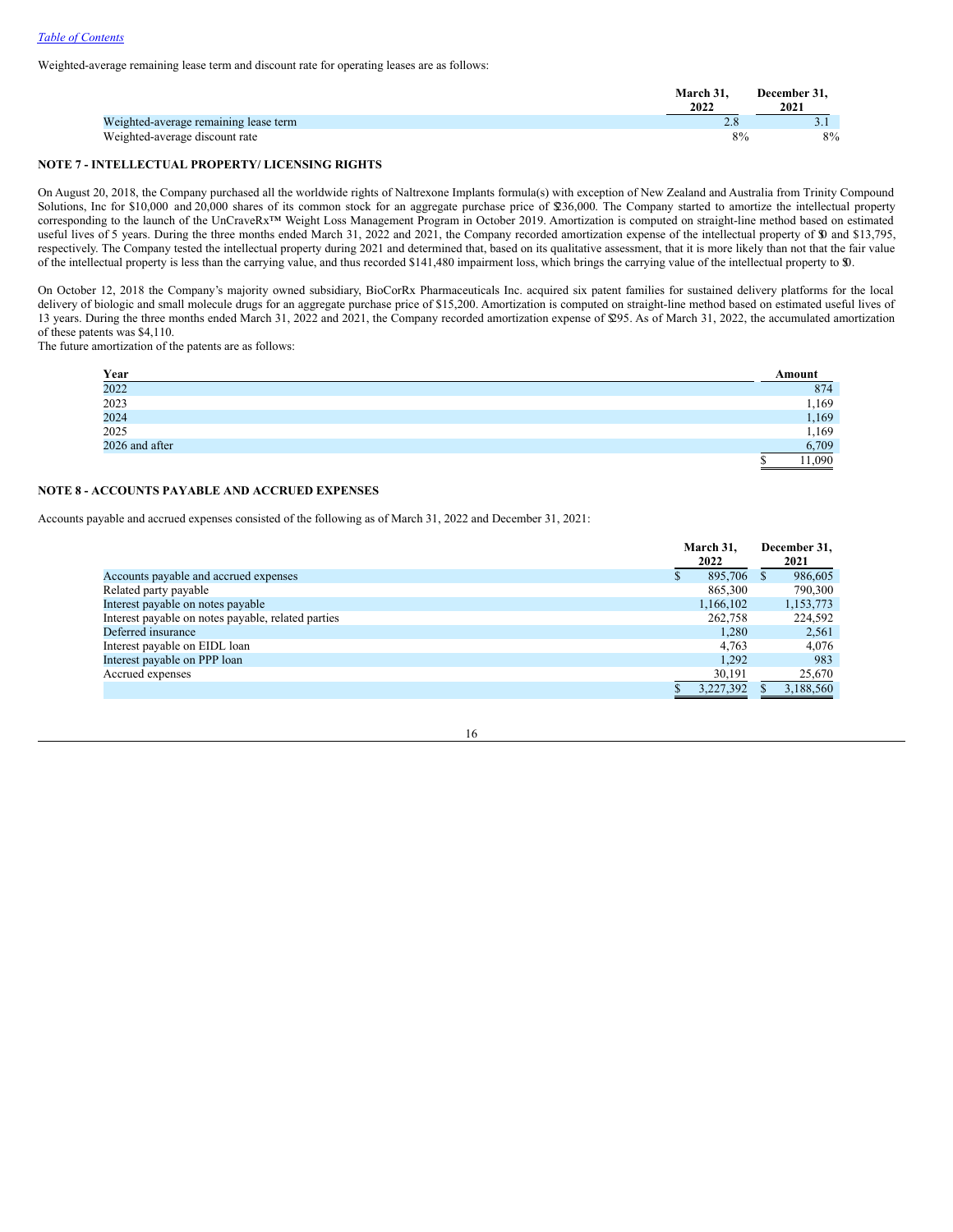## **NOTE 9 - NOTES PAYABLE**

As of March 31, 2022 and December 31, 2021, the Company had an advance from a third party. The advance bears no interest and is due on demand. The balance outstanding as of March 31, 2022 and December 31, 2021 is \$21,480.

On September 9, 2021, the Company issued an unsecured promissory note payable to one third party for \$200,000 with principal and interest due June 8, 2022, with a stated interest rate of 25% per annum. The balance outstanding as of March 31, 2022 and December 31, 2021 is \$200,000. The interest expense during the three months ended March 31, 2022 was \$12,329. If the Company fails to make any payment due under the terms of the promissory note, the Company shall issue a warrant to the third party to which the number of common shares that the third party has the right to purchase equals 48,309 common shares. The warrant shall have a term of 3 years with an exercise price of \$4.14 and shall be equitably adjusted to offset the effect of any stock splits and similar events.

## **NOTE 10 - NOTES PAYABLE-RELATED PARTIES**

As of March 31, 2022 and December 31, 2021, the Company had advances from Kent Emry (Chairman of the Company). The balance outstanding as of March 31, 2022 and December 31, 2021 was \$1,500.

The Company issued to Joe Galligan (a holder of between 5% and 10% of the Company's shares of common stock who became a member of the Board on February 16, 2021) one unsecured promissory notes of \$125,000 bearing interest at 8% per annum with both principal and initially interest dueJuly 26, 2018. During 2019 and 2020 the note was extended three times, ultimately rendering the note due on demand. The balance outstanding as of March 31, 2022 and December 31, 2021 was \$125,000.

On January 22, 2013, the Company issued an unsecured promissory note payable to Kent Emry (Chairman of the Board) for \$200,000 due January 1, 2018, with a stated interest rate of 12% per annum beginning three months from issuance, payable monthly. Principal payments were due starting February 1, 2015 at \$6,650 per month. The lender has an option to convert the note to licensing rights for the State of Oregon. The Company currently is in default of the principal and interest. The balance outstanding as of March 31, 2022 and December 31, 2021 was \$163,610.

On September 9, 2021, the Company issued an unsecured promissory note payable to Kent Emry for \$500,000 with principal and interest due June 8, 2022, with a stated interest rate of 25% per annum. The balance outstanding as of March 31, 2022 and December 31, 2021 is \$500,000. The interest expense during the three months ended March 31, 2022 was \$30,822. If the Company fails to make any payment due under the terms of the promissory note, the Company shall issue a warrant to Kent Emry to which the number of common shares that Kent Emry has the right to purchase equals 119,617 common shares. The warrant shall have a term of three years with an exercise price of \$4.14 and shall be equitably adjusted to offset the effect of any stock splits and similar events.

The interest expense during the three months ended March 31, 2022 and 2021 were \$38,166 and \$8,082, respectively. As of March 31, 2022 and December 31, 2021, the accumulated interest on related parties notes payable was \$262,758 and \$224,592, respectively, and was included in accounts payable and accrued expenses on the balance sheet.

## **NOTE 11 - PAYCHECK PROTECTION PROGRAM LOAN**

On May 14, 2020 the Company executed a promissory note evidencing an unsecured loan in the amount of \$28,000 under the PPP, which was established under the CARES Act and is administered by SBA. The Loan has been made through Citizens Business Bank ("Lender").

Under the terms of the CARES Act, PPP loan recipients can apply for and be granted forgiveness for all or a portion of loan granted under the PPP. Such forgiveness will be determined, subject to limitations, based on the use of loan proceeds for payment of payroll costs and any payments of mortgage interest, rent, and utilities. The Company has applied for forgiveness of all of loan granted under the PPP and forgiveness of PPP loan been granted effective March 17, 2021. The Company recognized a gain from the forgiveness of the PPP loan that is included in other miscellaneous income on the statement of operations.

On April 9, 2021 the Company received \$131,440 from Citizens Business Bank as the second tranche loan under the PPP Loan. The maximum term of the PPP Loan is five years and bears interest at a rate of 1.00% per annum. Monthly principal and interest payments are deferred for sixteen months. Under the terms of the CARES Act, PPP loan recipients can apply for and be granted forgiveness for all or a portion of loan granted under the PPP. Such forgiveness will be determined, subject to limitations, based on the use of loan proceeds for payment of payroll costs and any payments of mortgage interest, rent, and utilities. However, no assurance is provided that forgiveness for any portion of the PPP Loan will be obtained.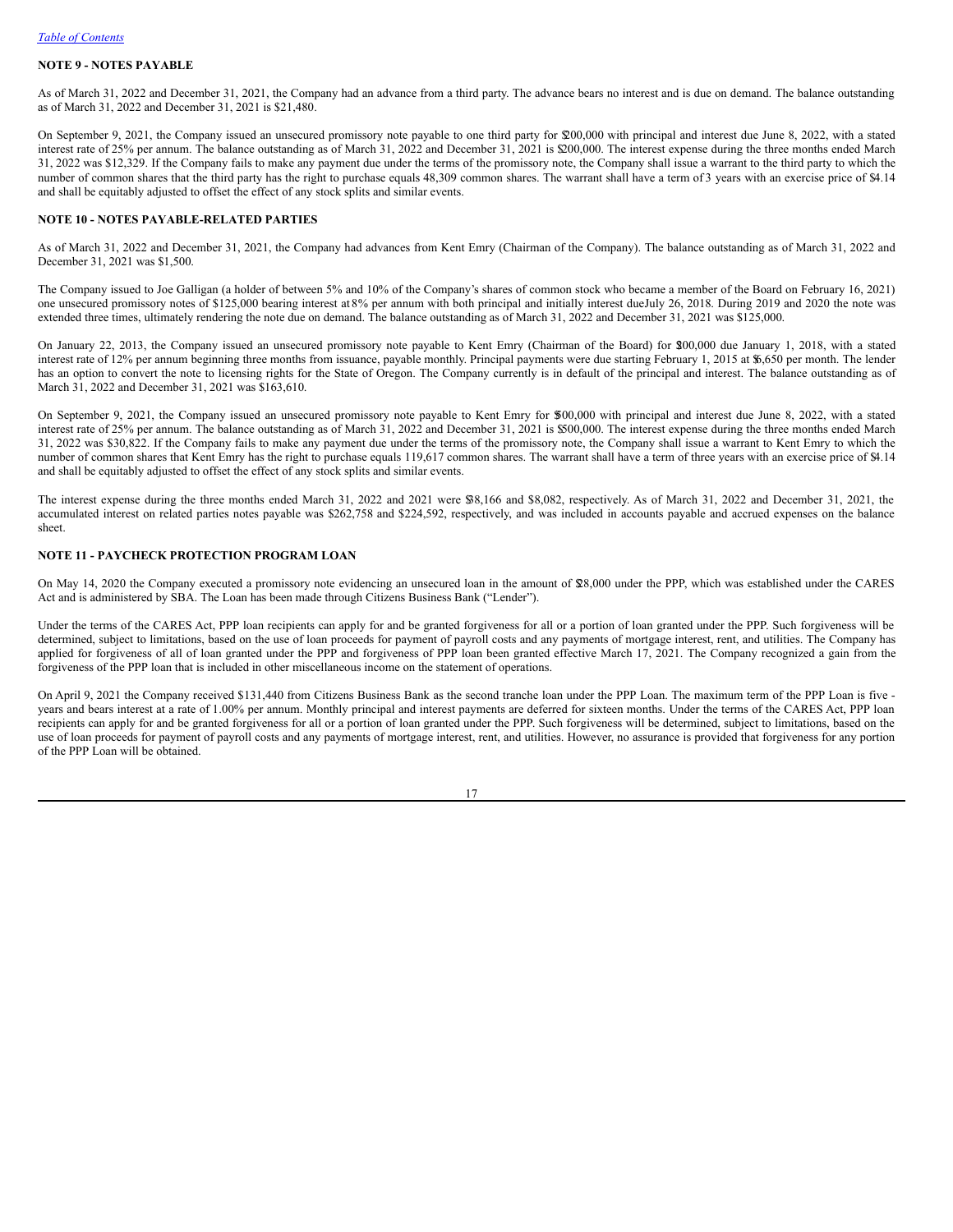The interest expense during the three months ended March 31, 2022 and 2021 was \$309 and \$51, respectively. As of March 31, 2022 and December 31, 2021, the accumulated interest on PPP Loan was \$1,292 and \$983, respectively.

The future principal payments are as follows:

|                     | Amount  |
|---------------------|---------|
| $\frac{Year}{2022}$ | 8,933   |
| 2023                | 25,855  |
| 2024                | 26,115  |
| 2025                | 26,377  |
| 2026 and after      | 44,160  |
|                     | 131,440 |

## **NOTE 12 - ECONOMIC INJURY DISASTER LOAN**

On July 17, 2020, the Company executed the standard loan documents required for securing a loan from SBA under its Economic Injury Disaster Loan assistance program in light of the impact of the COVID-19 pandemic on the Company's business. Pursuant to the loan agreement, the principal amount of the EIDL Loan is \$74,300, with proceeds to be used for working capital purposes. The EIDL loan is secured by the tangible and intangible personal property of the Company.

In accordance with the terms of the note: (i) interest accrues at the rate of 3.75% per annum, (ii) installment payments, including principal and interest, of \$363 monthly, will begin Thirty (30) months from the date of the promissory Note, (iii) the balance of principal and interest will be payable thirty (30) years from the date of the promissory note and (iv) SBA is granted a continuing security interest in and to any and all tangible and intangible personal property of the Company to secure payment and performance of all debts, liabilities and obligations of Borrower to SBA.

On April 28, 2020, the Company received \$5,000 from the SBA as an advance on the EIDL, and the advance was forgiven during the prior period.

The interest expense during the three months ended March 31, 2022 and 2021 was \$687. As of March 31, 2022 and December 31, 2021, the accumulated interest on EIDL Loan was \$4,763 and \$4,076, respectively.

The future principal payments are as follows:



## **NOTE 13 - ROYALTY OBLIGATIONS, NET**

In March 2019, the Company entered into two Subscription and Royalty Agreements (the "Subscription and Royalty Agreements"). One was with Louis and Carolyn Lucido CRT LLC, managed by Mr. Lucido, a member of the Company's Board of Directors and the other one was with the J and R Galligan Revocable Trust, managed by Mr. Galligan, a holder of between 10% and 15% of the Company's shares of common stock and a member of the Company's Board of Directors. Pursuant to the Subscription and Royalty Agreements: (i) Each party would purchase shares of the Company's common stock, par value \$0.001 per share (the "Common Stock"), in the aggregate amount of \$3,000,000 at a purchase price of \$15.00 per share (the "Purchase Price"), for a total of 200,000 shares of Common Stock; and (ii) the Company shall pay each (a) a total of \$37.50 from the gross revenue derived from each of its weight loss treatments sold in the United States starting on the first (1st) day that the first unit of the treatment is sold (the "Initial Sales Date") and ending on the third (3rd) anniversary of the Initial Sales Date; and (b) a total of \$25.00 from the gross revenue derived from each of its weight loss treatments sold in the United States starting on the day following the third (3rd) anniversary of the Initial Sales Date and ending on the fifteenth (15th) anniversary of the Initial Sales Date (the "Royalty").

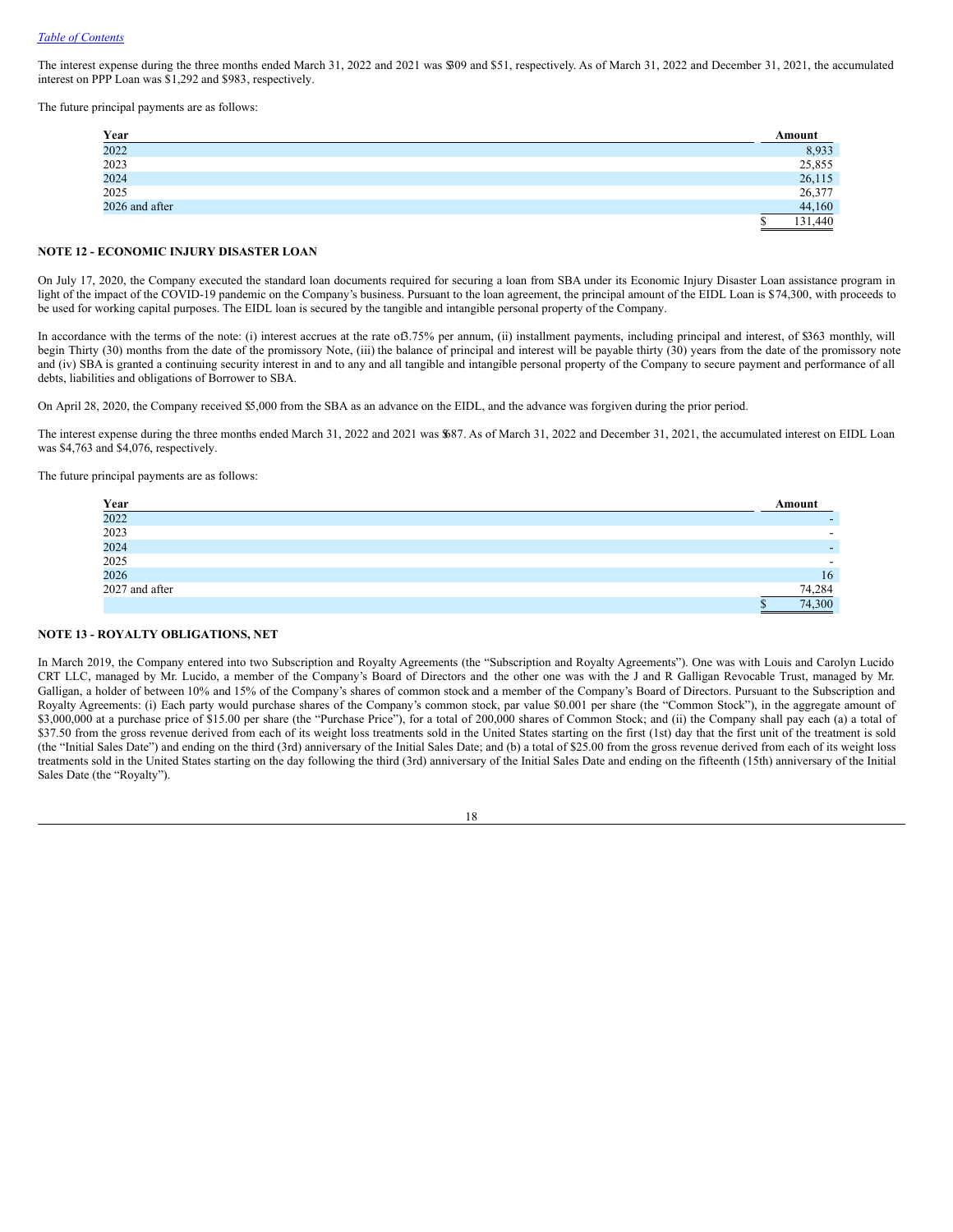The Company accounted for this transaction as debt in accordance with ASC 470-10-25 and derived a debt discount, which is amortized using the effective interest method over the expected life of the arrangement, which is 15 years. The Company has no obligation to repay the then outstanding balance if during the expected life of 15 years the treatment is discontinued. In order to record the discount of the liability, the Company fair valued the royalty and the difference between fair value of the royalty obligation and the gross projected future payments was \$7,171,200 and was recorded as non-cash interest expense over the life of the liability and offset to additional paid in capital at inception.

During the three months ended March 31, 2022 and 2021, the Company amortized \$115,334 as interest expense.

## **NOTE 14 - STOCKHOLDERS' EQUITY/(DEFICIT)**

#### Convertible Preferred stock

The Company is authorized to issue 600,000 shares of preferred stock with no par value. As of March 31, 2022 and December 31, 2021, the Company had80,000 shares of Series A preferred stock and 160,000 shares of Series B preferred stock issued and outstanding.

As of March 31, 2022 and December 31, 2021each share of Series A preferred stock is entitled to one thousand (1,000) votes and is convertible into one share of common stock. 30,000 shares of Series A Preferred Stock are owned by management. The Series A Preferred Stock is not entitled to dividends and there are no liquidation rights associated with Series A. Each share of Series A Preferred Stock may be converted, at the option of the holder each share of Series A Preferred Stock may be converted equal to one (1) fully paid and nonassessable share of Common Stock, par value \$0.001.

As of March 31, 2022 and December 31, 2021each share of Series B stock is entitled to two thousand (2,000) votes and is convertible into one share of common stock. 120,000 shares of Series B Preferred Stock are owned by management. The Series B Preferred Stock is not entitled to dividends and there are no liquidation rights associated with Series B. Each share of Series B Preferred Stock may be converted, at the option of the holder each share of Series B Preferred Stock may be converted equal to one (1) fully paid and nonassessable share of Common Stock, par value \$0.001.

#### Common stock

#### *Three months ended March 31, 2021*

During the three months ended March 31, 2021, the Company issued an aggregate of26,013 shares of its common stock for services rendered valued at \$53,225 based on the underlying market value of the common stock at the date of issuance.

During the three months ended March 31, 2021, the Company issued an aggregate of1,125,000 shares of its common stock under these Subscription Agreements. The common shares were recorded at a price of \$2.00 per shares at the date of the agreements of \$2,250,000.

#### *Three months ended March 31, 2022*

During the three months ended March 31, 2022, the Company issued an aggregate of25,423 shares of its common stock for services rendered valued at \$100,030 based on the underlying market value of the common stock at the date of issuance, among which 7,040 shares valued at \$25,000 were issued to the board of directors for board compensation.

During the three months ended March 31, 2022, the Company issued an aggregate of229,886 shares of its common stock pursuant to the subscription agreements described in Note 16. The common shares were recorded at a price of \$4.35 per shares for gross proceeds to the Company of \$1,000,000.

As of March 31, 2022, and December 31, 2021, the Company had6,954,277 and 6,698,968 shares of common stock issued and outstanding, respectively.

## **NOTE 15 - STOCK OPTIONS**

On November 13, 2014, our Board of Directors authorized and approved the adoption of the Plan effective November 13, 2014 (2014 Stock Option Plan) under which an aggregate of 20% (290,879 shares) of the issued and outstanding shares may be issued. The plan shall terminate ten years after the plan's adoption by the board of directors. We granted an aggregate 145,000 stock options. As of March 31, 2022, an aggregate total of145,879 can still be granted under the plan.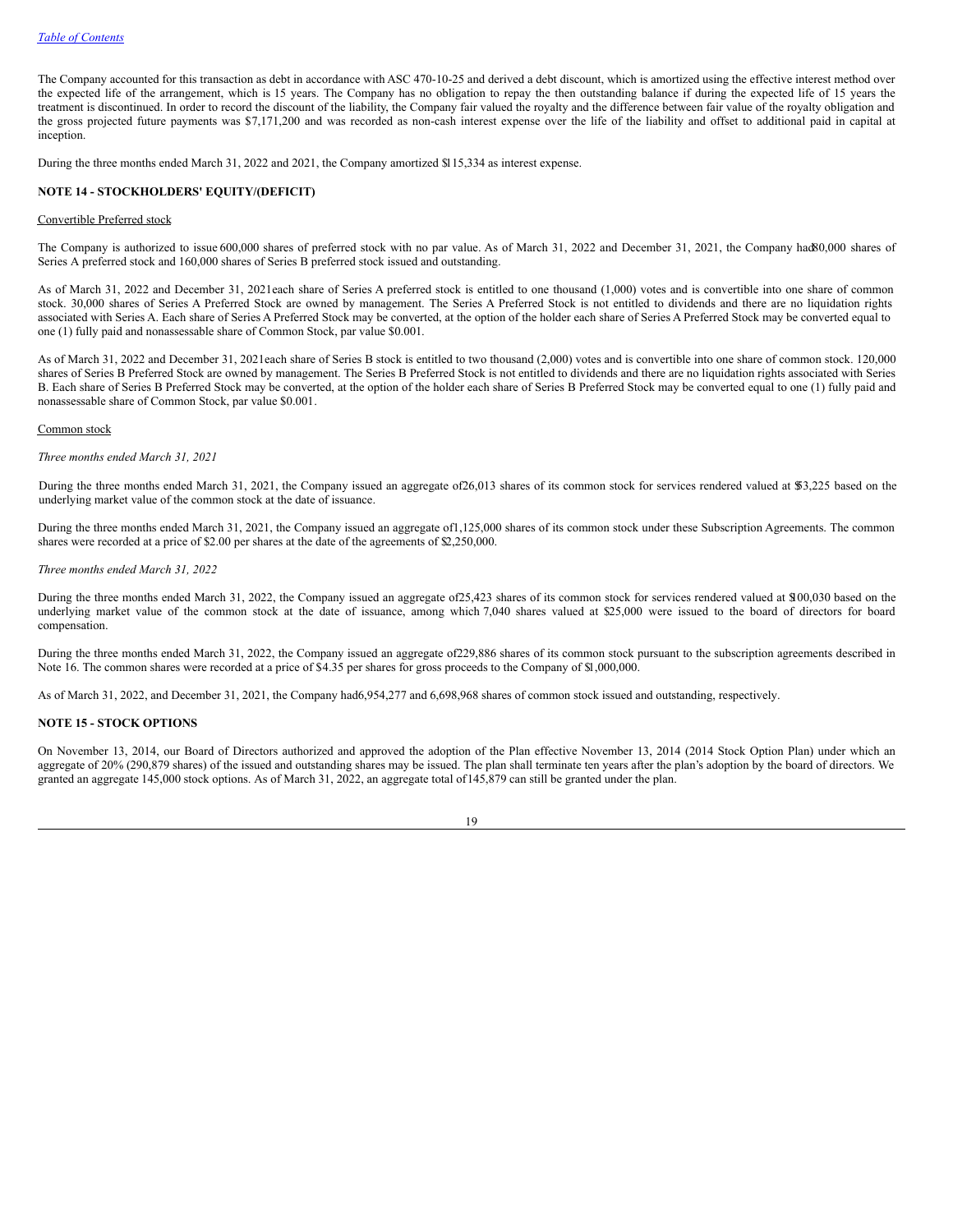On June 15, 2016, our board of Directors authorized and approved the adoption of the Equity Incentive Plan effective June 15, 2016 (2016 Equity Incentive Plan) under which an aggregate of 656,250 shares may be issued. The plan shall terminate ten years after the plan's adoption by the board of directors. We granted an aggregate of330,350 stock options. As March 31, 2022, an aggregate total of 325,900 options can still be granted under the plan.

On May 15, 2018, the Board of Directors approved and adopted the BioCorRx Inc. 2018 Equity Incentive Plan (2018 Stock Option Plan) under which an aggregate of 450,000 shares may be issued. The plan shall terminate ten years after the plan's adoption by the board of directors. The Company has granted an aggregate of380,008 stock options. As of March 31, 2022, an aggregate total of 69,992 options can still be granted under the plan.

During the three months ended March 31, 2022, the Company approved the grant of1,253 stock options to one consultant valued at \$3,893. The term of the options was three years, and the vesting period of is one year.

During the three months ended March 31, 2022, the Company approved the grant of15,474 stock options to one director valued at \$51,804. The term of the options was five years, and the options vested immediately.

Option valuation models require the input of highly subjective assumptions. The fair value of stock-based payment awards was estimated using the Black-Scholes option model with a volatility figure derived from using the Company's historical stock prices. The Company accounts for the expected life of options based on the contractual life of options for non-employees. For employees, the Company accounts for the expected life of options in accordance with the "simplified" method, which is used for "plain-vanilla" options, as defined in the accounting standards codification. The risk-free interest rate was determined from the implied yields of U.S. Treasury zero-coupon bonds with a remaining life consistent with the expected term of the options..

In applying the Black-Scholes option pricing model, the Company used the following assumptions in 2022:

| Risk-free interest rate | $0.91\% - 2.42\%$ |
|-------------------------|-------------------|
| Expected term (years)   | $3.00 - 5.00$     |
|                         | $130.15\%$ -      |
| Expected volatility     | 140.30%           |
| Expected dividends      | 0.00              |

The following table summarizes the stock option activity for the three months ended March 31, 2022:

|                                  |               | Weighted-<br>Weighted-<br>Average<br>Remaining<br>Average<br><b>Exercise</b><br>Contractual |      | Aggregate<br>Intrinsic |
|----------------------------------|---------------|---------------------------------------------------------------------------------------------|------|------------------------|
|                                  | <b>Shares</b> | Price                                                                                       | Term | Value                  |
| Outstanding at December 31, 2021 | 815.351       | 7.85                                                                                        | 4.9  | 795,115                |
| Grants                           | 16.727        | 3.89                                                                                        | 4.7  |                        |
| Outstanding at March 31, 2022    | 832,078       | 7.77                                                                                        | 4.7  | 514,706                |
| Exercisable at March 31, 2022    | 831.138       | 7.78                                                                                        | 4.7  | 514.706                |

The aggregate intrinsic value in the preceding tables represents the total pretax intrinsic value, based on options with an exercise price less than the Company's stock price of \$3.52 as of March 31, 2022, which would have been received by the option holders had those option holders exercised their options as of that date.

The following table presents information related to stock options at March 31, 2022:

| <b>Options Outstanding</b> |                          |               | <b>Options Exercisable</b>  |                                                          |                                            |                                                          |
|----------------------------|--------------------------|---------------|-----------------------------|----------------------------------------------------------|--------------------------------------------|----------------------------------------------------------|
|                            | <b>Exercise</b><br>Price |               | Number of<br><b>Options</b> | Weighted<br>Average<br><b>Remaining Life</b><br>In Years | Exercisable<br>Number of<br><b>Options</b> | Weighted<br>Average<br><b>Remaining Life</b><br>In Years |
|                            |                          | $0.01 - 2.50$ | 337,850                     | 4.2                                                      | 337,850                                    | 4.2                                                      |
|                            |                          | $2.51 - 5.00$ | 60,061                      | 3.4                                                      | 59,121                                     | 3.4                                                      |
|                            |                          | $5.01$ and up | 434,167                     | 5.2                                                      | 434,167                                    | 5.2                                                      |
|                            |                          |               | 832,078                     | 4.7                                                      | 831,138                                    | 4.7                                                      |

The stock-based compensation expense related to option grants was \$52,882 and \$5,029 during the three months ended March 31, 2022 and 2021, respectively.

As of March 31, 2022, stock-based compensation related to options of \$2,816 remains unamortized and is expected to be amortized over the weighted average remaining period of 9 months.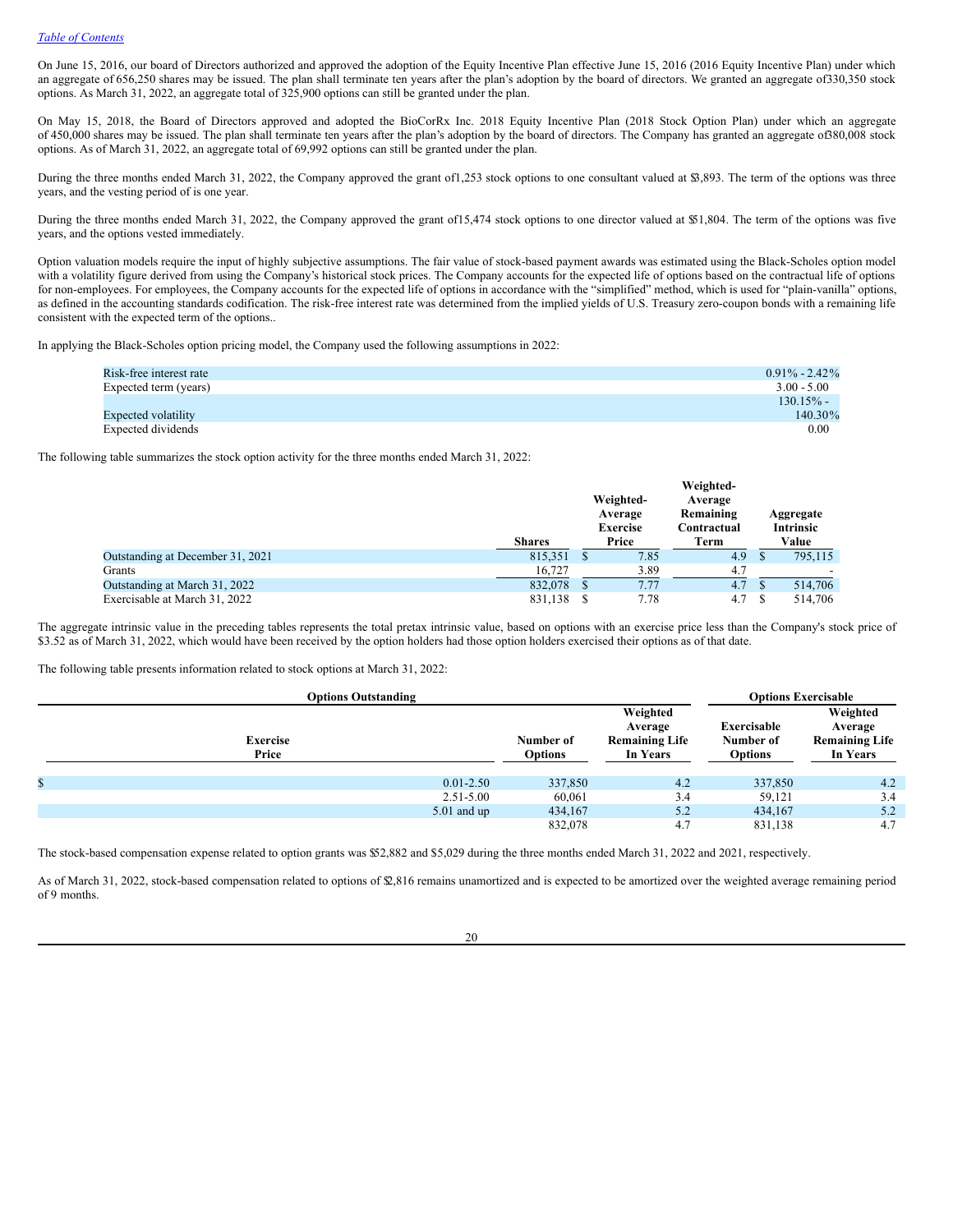## **NOTE 16 - RELATED PARTY TRANSACTIONS**

On July 28, 2016, the Company formed BioCorRx Pharmaceuticals, Inc. for the purpose of developing certain business lines. In connection with the formation, the newly formed sub issued 24.2% ownership to current or former officers of the Company, with the Company retaining 75.8%. In 2018, BioCorRx Pharmaceuticals, Inc. began limited operations and there were no operations prior to that.

On September 22, 2021, BioCorRx Inc. and BioCorRx Pharmaceuticals, Inc. entered into a Inter-Company License Agreement whereby the Company granted to BioCorRx Pharmaceuticals an exclusive, perpetual and sub-licensable license to use all patented or unpatented inventions, discoveries and other intellectual property owned by the Company related to BICX101, BICX102, BICX104 and any other naltrexone pellets (implants) being developed or that will be developed for FDA approval and commercialization in support of products in the fields of substance use disorder, weight loss and other indications identified including but not limited to pain management, obsessive compulsive disorders, and other addictive behaviors.

The licensing fee is payable by BioCorRx Pharmaceuticals starting in the calendar year of the first commercial sale of licensed products and is the percentage of gross sales (less certain amounts) equal to the Company's ownership interest in BioCorRx Pharmaceuticals. In addition, the Company will invoice BioCorRx Pharmaceuticals for certain management, administrative and corporate services, and facilities and equipment that the Company will provide to BioCorRx Pharmaceuticals. Expenses will be allocated based on actual utilization or appropriate and reasonable methods for the relevant expense.

On December 10, 2015, the Company entered into a royalty agreement with Alpine Creek Capital Partners LLC ("Alpine Creek"). The Company is in the business of selling a distinct implementation of the BioCorRx Recovery Program, a two-tiered comprehensive MAT program, which includes a counseling program, coupled with its proprietary Naltrexone Implant (the "Treatment"). On or about January 1, 2021, Mr. Galligan, acquired from Alpine Creek the rights to the subscription and royalty agreement by and between the Company and Alpine Creek.

In March 2019, the Company entered into two Subscription and Royalty Agreements ("Subscription and Royalty Agreements"). One was with Louis and Carolyn Lucido CRT LLC, managed by Mr. Lucido, a holder of between 10% and 15% of the Company's shares of common stock and a member of the Company's Board of Directors and the other one was with the J and R Galligan Revocable Trust, managed by Mr. Galligan, a member of the Company's Board of Directors. The Company received an aggregate gross proceeds of \$6,000,000 in April 2019 and \$210 royalty was due as of March 31, 2022 and December 31, 2021, under these two Subscription and Royalty Agreements.

On February 16, 2021, the Company entered into a Subscription Agreement (the "Lucido Subscription Agreement") with Louis C Lucido and Carolyn M. Lucido, or their Successors, as Trustee of the Lucido Family Trust, Dated May 23, 2017, managed by Mr. Lucido, a member of the Company's Board of Directors. Although the Lucido Subscription Agreement was dated February 16, 2021, it did not become effective until it was fully executed on February 23, 2021. Pursuant to the Lucido Subscription Agreement, Mr. Lucido purchased shares of the Company's common stock, par value \$ 0.001 per share, in the aggregate amount of \$1,125,000 at a purchase price of \$2.00 per share, for a total of 562,500 shares of Common Stock. The aggregate Purchase Price owed pursuant to the Lucido Subscription Agreement was paid in cash to the Company on February 26, 2021.

On February 16, 2021, the Company entered into a Subscription Agreement (the "Galligan Subscription Agreement") with The J and R Galligan Revocable Trust, managed by Mr. Galligan, a holder of between 10% and 15% of the Company's shares of common stock and a member of the Company's Board of Directors. Although the Galligan Subscription Agreement was dated February 16, 2021, it did not become effective until it was fully executed on February 23, 2021. The terms and conditions of the Galligan Subscription Agreement (including the number of shares of common stock purchased and the purchase price) are substantially the same as the Lucido Subscription Agreement.

On January 3, 2022, the Company entered into a Subscription Agreement (the "Lucido 2022 Subscription Agreement") with Louis C Lucido and Carolyn M. Lucido, or their Successors, as Trustee of the Lucido Family Trust, Dated May 23, 2017, managed by Mr. Lucido, a member of the Company's Board of Directors. Pursuant to the Lucido 2022 Subscription Agreement, Mr. Lucido purchased shares of the Company's common stock, par value \$ 0.001 per share, in the aggregate amount of \$500,000 at a purchase price of \$4.35 per share, for a total of 114,943 shares of Common Stock. The aggregate Purchase Price owed pursuant to the Lucido 2022 Subscription Agreement was paid in cash to the Company on January 12, 2022.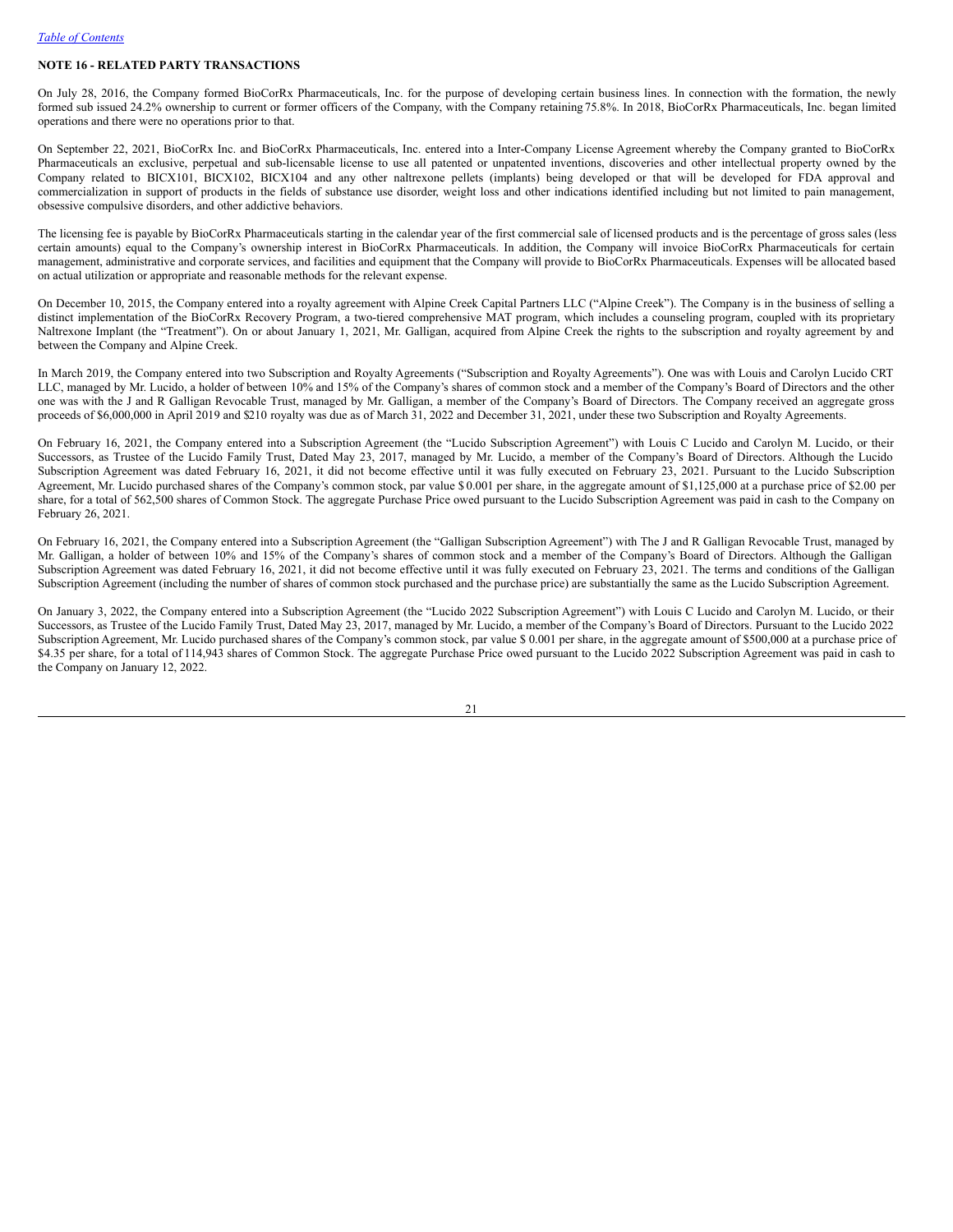On January 3, 2022, the Company entered into a Subscription Agreement (the "Galligan 2022 Subscription Agreement") with The J and R Galligan Revocable Trust, managed by Mr. Galligan, a holder of between 10% and 15% of the Company's shares of common stock and a member of the Company's Board of Directors. The terms and conditions of the Galligan 2022 Subscription Agreement (including the number of shares of common stock purchased and the purchase price) are substantially the same as the Lucido 2022 Subscription Agreement. As of March 31, 2022, the Company classified \$ 148,613 as restricted cash as they will exclusively be used for accrued and projected legal fees from Buchalter per the Subscription Agreement.

As of March 31, 2022 and December 31, 2021, the Company's related party payable was \$1,128,058 and \$1,014,892 , which comprised of compensation payable and interest payable to directors.

During the three months ended March 31, 2022 and 2021, the Company issued7,040 and 12,732, respectively, shares of common stock valued at \$25,000 and \$27,500, respectively, to directors.

During the three months ended March 31, 2022, the Company approved the grant of15,474 stock options to one director valued at \$51,804. The term of the options was five years, and the options vested immediately.

## **NOTE 17 - CONCENTRATIONS**

Financial instruments and related items, which potentially subject the Company to concentrations of credit risk, consist primarily of cash and trade receivables. The Company places its cash and temporary cash investments with high credit quality institutions. At times, such investments may be in excess of the FDIC insurance limit.

The Company's revenues earned from sale of products and services for the three months ended March 31, 2022 included42% from one customer of the Company's total revenues.

The Company's revenues earned from sale of products and services for the three months ended March 31, 2021 included85% from one customer of the Company's total revenues.

At March 31, 2022, one customer accounted for 78% of the Company's total accounts receivable with an amount of \$8,143. At December 31, 2021, one customer accounted for 100% of the Company's total accounts receivable with an amount of \$1,500.

## **NOTE 18 – NON-CONTROLLING INTEREST**

On July 28, 2016, the Company formed BioCorRx Pharmaceuticals, Inc., a Nevada Corporation, for the purpose of developing certain business lines. In connection with the formation, the, the newly formed sub issued 24.2% ownership to current or former officers of the Company with the Company retaining75.8%. From inception through December 31, 2017, there were no significant transactions. In 2018, BioCorRx Pharmaceuticals, Inc. began operations.

A reconciliation of the BioCorRx Pharmaceuticals, Inc. non-controlling loss attributable to the Company:

Net loss attributable to the non-controlling interest for the three months ended March 31, 2022:

| Net loss                                                     |       |
|--------------------------------------------------------------|-------|
| Average Non-controlling interest percentage of profit/losses | 24.2% |
| Net loss attributable to the non-controlling interest        |       |

The following table summarizes the changes in non-controlling interest for the three months ended March 31, 2022:

| Balance, December 31, 2021                            | (117,838) |
|-------------------------------------------------------|-----------|
| Net loss attributable to the non-controlling interest |           |
| Balance, March 31, 2022                               | (118,389) |

Net loss attributable to the non-controlling interest for the three months ended March 31, 2021:

| Net loss                                                     | (3.207 |
|--------------------------------------------------------------|--------|
| Average Non-controlling interest percentage of profit/losses | 24.2%  |
| Net loss attributable to the non-controlling interest        |        |

The following table summarizes the changes in non-controlling interest for the three months ended March 31, 2021:

| Balance. December 31, 2020                            | (115.454) |
|-------------------------------------------------------|-----------|
| Net loss attributable to the non-controlling interest | (776)     |
| Balance, March 31, 2021                               | (116,230) |

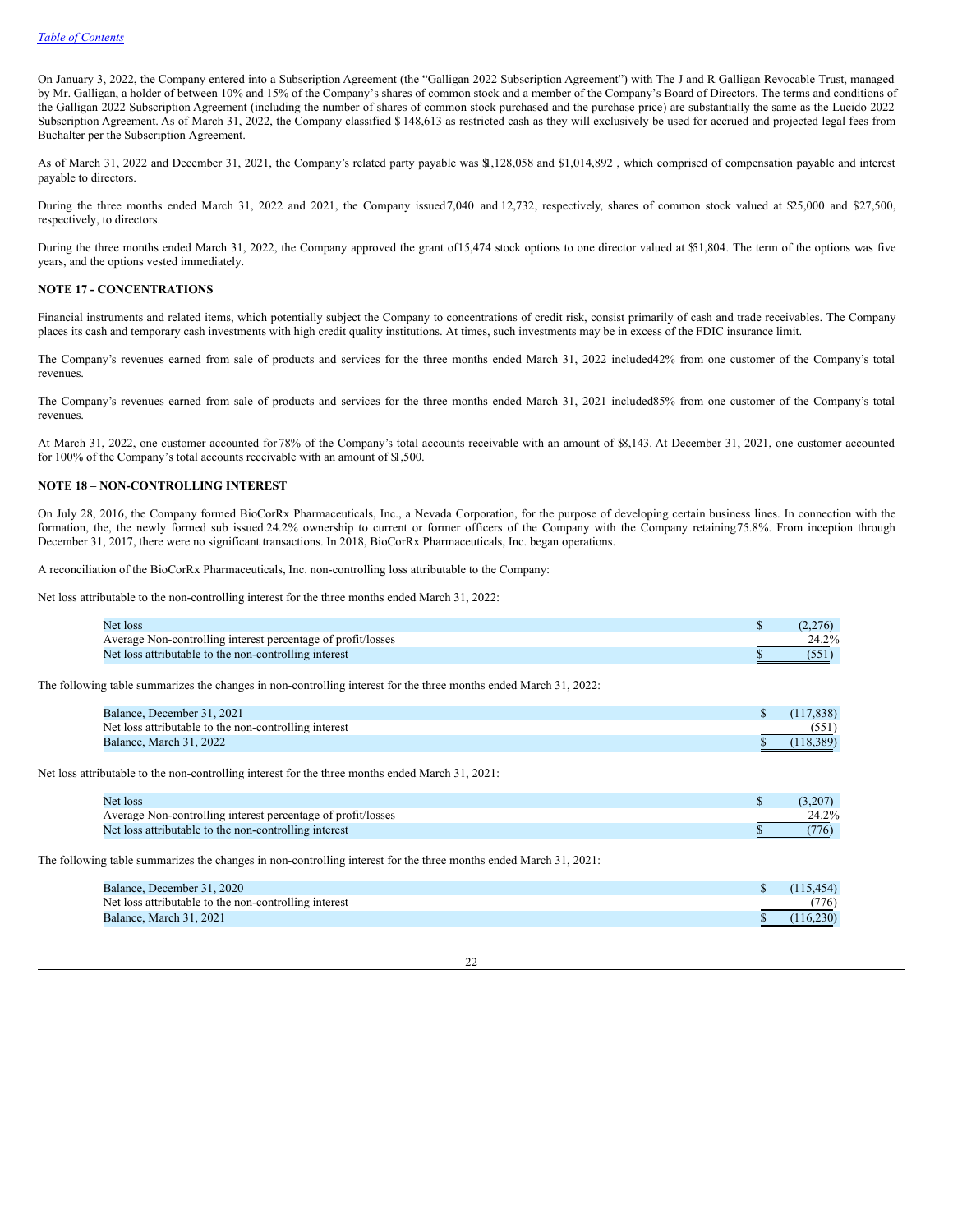## **NOTE 19 – COMMITMENTS AND CONTINGENCIES**

## Lucido Subscription and Royalty Agreement

On March 28, 2019, the Company entered into a Subscription and Royalty Agreement (the "Lucido Subscription and Royalty Agreement") with Louis and Carolyn Lucido CRT LLC, managed by Mr. Lucido, a holder of between 10% and 15% of the Company's shares of common stock and a member of the Company's Board of Directors.

Pursuant to the Lucido Subscription and Royalty Agreement: (i) Mr. Lucido purchased shares of the Company's common stock, par value \$0.001 per share (the "Common Stock"), in the aggregate amount of \$3,000,000 at a purchase price of \$15.00 per share (the "Purchase Price"), for a total of 200,000 shares of Common Stock; and (ii) the Company shall pay Lucido (a) a total of \$37.50 from the gross revenue derived from each of its weight loss treatments sold in the United States starting on the first ( $\frac{1}{3}$ ) day that the first unit of the treatment is sold (the "Initial Sales Date") and ending on the third  $(3^{rd})$  anniversary of the Initial Sales Date; and (b) a total of \$25.00 from the gross revenue derived from each of its weight loss treatments sold in the United States starting on the day following the third (3<sup>rd</sup>) anniversary of the Initial Sales Date and ending on the fifteenth (15<sup>th</sup>) anniversary of the Initial Sales Date (the "Royalty"). The Company will use no less than65% of the proceeds of the aggregate Purchase Price of the Lucido Subscription and Royalty Agreement exclusively to develop, launch and expand the Company's weight loss program (the "Business") including sales and marketing activities directly related to the Business, and shall be free to use up to 35% of the aggregate Purchase Price of the Lucido Subscription and Royalty Agreement for general working capital and administration, and for further product development. The Company received consent of Mr. Lucido to use more than 35% of the aggregate Purchase Price for general working capital and administration, and for further product development.

The Company issued 200,000 common shares to Lucido on March 28, 2019 and recorded the fair value of the shares in equity. The Company recorded a liability for the Royalty when the obligation began upon the receipt of proceeds in April 2019.

#### Galligan Subscription and Royalty Agreement

On April 1, 2019, the Company entered into a Subscription and Royalty Agreement (the "Galligan Subscription and Royalty Agreement" and, together with the Lucido Subscription and Royalty Agreement, the "Agreements") with the J and R Galligan Revocable Trust, managed by Mr. Galligan, a holder of between 10% and 15% of the Company's shares of common stock and a member of the Company's Board of Directors. Although the Galligan Subscription and Royalty Agreement was dated March 27, 2019, it did not become effective until it was fully executed on April 1, 2019. The terms and conditions of the Galligan Subscription and Royalty Agreement (including the amount of shares of Common Stock purchased, the Purchase Price, and the terms of the Royalty) are substantially the same as the Lucido Subscription and Royalty Agreement except that the Company will have complete discretion as to the exact amount of \$3,000,000 of the Galligan Subscription and Royalty Agreement to be allocated to the development and expansion of the Business.

The Company issued 200,000 common shares to Galligan on March 28, 2019 and recorded the fair value of the shares in equity. The Company recorded a liability for the Royalty when the obligation began upon the receipt of proceeds in April 2019.

#### *Royalty agreement*

## Alpine Creek Capital Partners LLC

On December 10, 2015, the Company entered into a royalty agreement with Alpine Creek Capital Partners LLC ("Alpine Creek"). The Company is in the business of selling a distinct implementation of the BioCorRx Recovery Program, a two-tiered comprehensive MAT program, which includes a counseling program, coupled with its proprietary Naltrexone Implant (the "Treatment").

In consideration for the payment, with the exception of treatments conducted in certain territories, the Company will payAlpine Creek fifty percent (50%) of the Company's gross profit for each Treatment sold in the United States that includes procurement of the Company's implant product until the Company has paid Alpine Creek \$ 1,215,000. In the event that the Company has not paid Alpine Creek \$1,215,000 within 24 months of the Effective Date, then the Company shall continue to pay Alpine Creek fifty percent (50%) for each Treatment following the Effective Date until the Company has paid Alpine Creek an aggregate of \$1,620,000, with the exception of treatments conducted in certain territories. The remaining total consideration is \$1,531,926 as of March 31, 2022. Upon the Company's satisfaction of these obligations, the Company shall pay Alpine Creek \$100 for each treatment sold in the United States that includes procurement of the Company's implant product, into perpetuity. As of March 31, 2022 and December 31, 2021, the amount of royalty due and owed is \$91.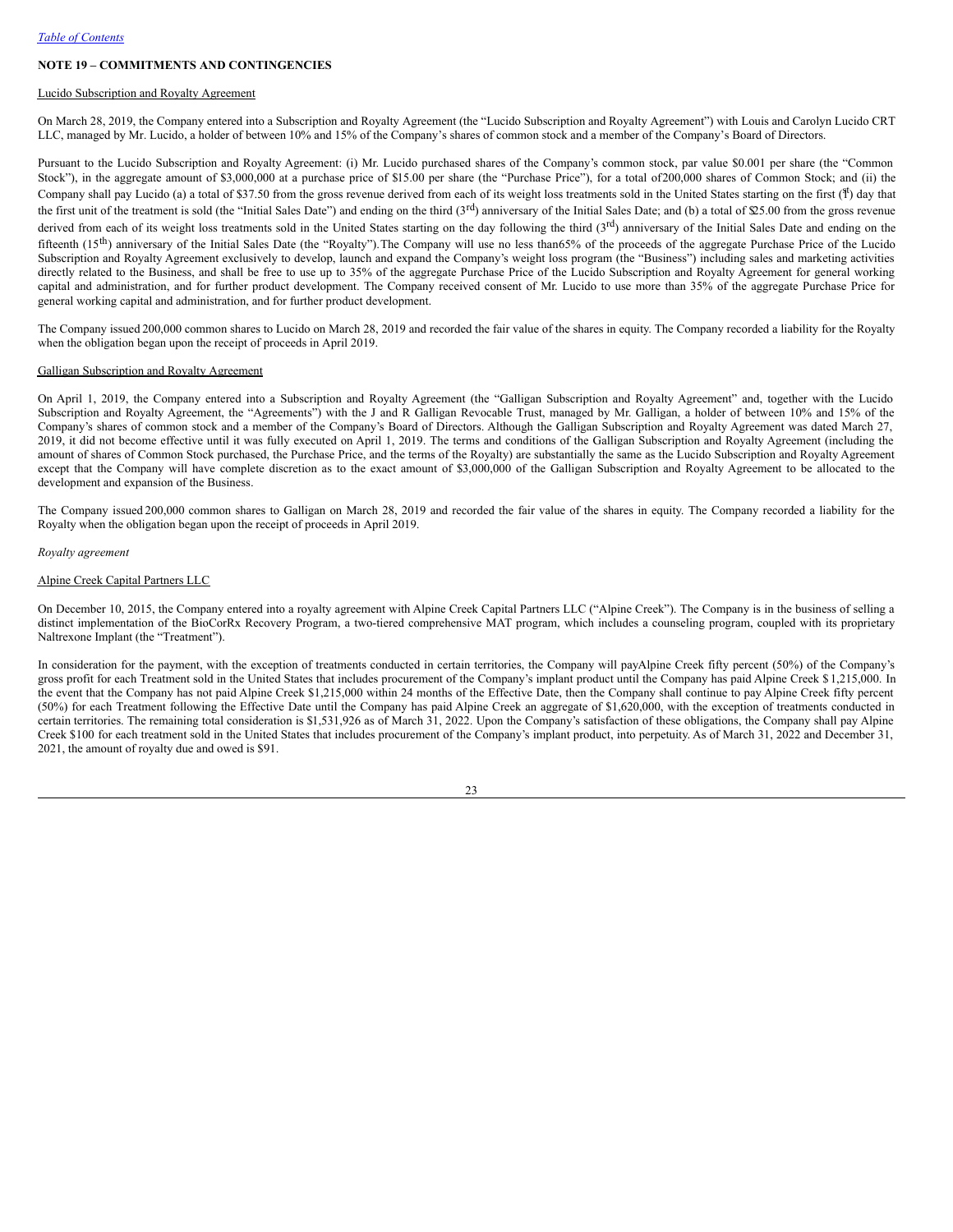#### *Table of [Contents](#page-1-0)*

On any other proprietary implant distribution, that excludes the "treatment", for alcohol and opioid addiction and for which no other payment is due, the Company shall pay 2.5% of the Company's gross profit for implant distribution not to exceed \$100 per sale. On or about January 1, 2021, Mr. Galligan acquired from Alpine Creek the rights to the royalty agreement by and between the Company and Alpine Creek. As of March 31, 2022 and December 31, 2021, there are no payments due.

#### BICX Holding Company LLC

Effective September 30, 2019, the Company entered into a Conversion Agreement (the "Conversion Agreement") with BICX Holding Company LLC ("BICX"), an entity controlled by Alpine Creek, pursuant to which the parties agreed to the conversion (the "Conversion") of the Senior Secured Convertible Promissory Note in the principal amount of \$4,160,000 (the "Note"), which was issued by the Company to the Investor on June 10, 2016, into2,227,575 shares of the Company's common stock (the "Conversion Shares").

In accordance with the Conversion Agreement, the Company cannot enter into any agreement to issue or announce the issuance or proposed issuance of any shares of common stock or common stock equivalents at an issuance price below \$2.00 per share.

Pursuant to the Conversion Agreement, BICX has agreed that the Total Interest Payment (as defined in the Conversion Agreement) that would have been due under the Note, in the amount of \$1,138,157, will be reflected on the Company's financial statements as an amount due and owing to the Investor to be repaid within twelve (12) months of the closing of the Public Offering, or if the Public Offering is terminated or abandoned prior to closing, then on or before such date that is no later than twelve (12) months from the date of such termination or abandonment.

## Charles River Laboratories, Inc.

On May 24, 2019, the Company entered into a Master Services Agreement (the "MSA") with Charles River Laboratories, Inc. ("Charles River"). Pursuant to the MSA, Charles River will be conducting studies with regard to BICX102. Studies will be conducted pursuant to Statements of Work entered into by the Company and Charles River.

On May 30, 2019, the Company and Charles River entered into two separate Statements of Work pursuant to which Charles River is conducting a total of six studies. The Company will pay Charles River the total amended consideration of \$3,024,476 for these six studies.

The remaining commitment to Charles River is \$28,936.

## Sinclair Research Center LLC

On February 18, 2020, the Company entered into a Master Services Agreement (the "MSA") with Sinclair Research Center LLC ("Sinclair"). Pursuant to the MSA, Sinclair will be conducting studies with regard to BICX102. Studies will be conducted pursuant to Statements of Work entered into by the Company and Sinclair.

On February 20, 2020 the Company and Sinclair entered into a Statement of Work pursuant to which Sinclair is conducting one study. The total consideration the Company will pay Sinclair for the study is \$894,600.

On May 8, 2020, the Company entered into a Statement of Work Amendment No. 2 pursuant to which Sinclair is providing additional services for the study. The total consideration the Company will pay Sinclair for Amendment No. 2 is \$314,600.

On June 4, 2020, the Company entered into a Statement of Work Amendment No. 3 pursuant to which Sinclair is providing additional services for the study. The total consideration the Company will pay Sinclair for Amendment No. 3 is \$41,600.

There is no remaining commitment to Sinclair.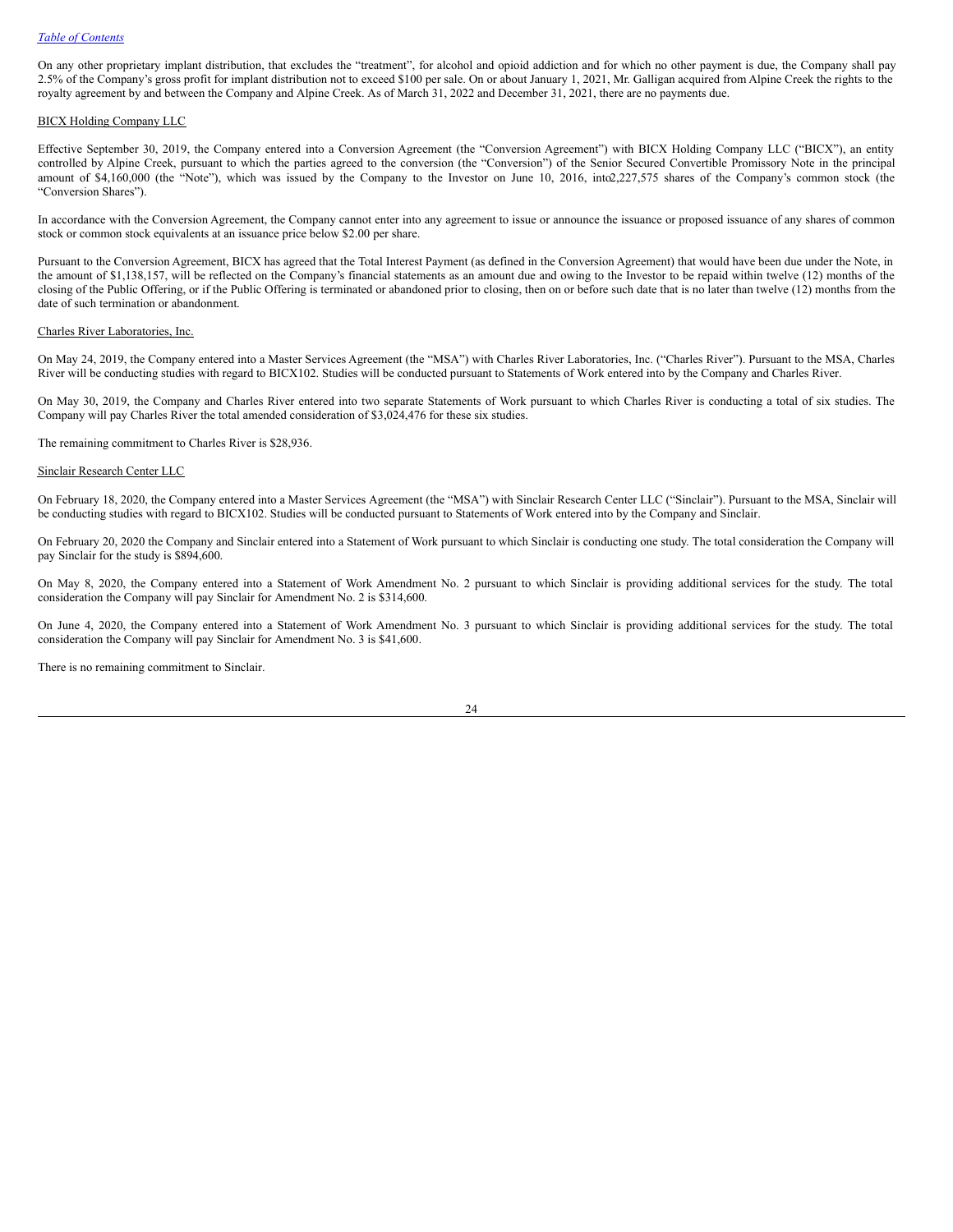## Orange County Research Center

On January 11, 2022, the Company entered into a Master Clinical Trial Agreement (the "MCTA") with Memorial Research Medical Clinic dba Orange County Research Center (the "OCRC"). Researchers at the OCRC will perform Phase 1 clinical trial with BICX104. The total consideration the Company will pay MCTA for the Phase 1 clinical trial is \$603,378.

Pursuant to a Task Order entered into in February 2022 the first payment owed to the OCRC equaling approximately \$15,000 will be due upon execution of the task order and prior to the starting of services. As of March 31, 2022, no payments were due to OCRC.

The MCTA will terminate upon either party giving 30 days' written notice (provided, in the case of the OCRC, it has performed all Task Orders or they have been terminated by the Company for good cause). The Company can suspend a clinical trial for any reason and the OCRC can suspend a clinical trial if it deems, using good medical judgment, it is appropriate to do so.

The total consideration paid to OCRC as of May 13, 2022 is \$10,700.

#### Agreements

As of May 14, 2021, the Company has entered into four consulting agreements. In compensation for services: (i) one consultant shall receive a renumeration amount of \$10,000-\$12,500 per month and has earned 1% of the Company's majority owned subsidiary, BioCorRx Pharmaceuticals as of May 7, 2021 based on FDA clearance of Company's IND application; consulting agreement terminated in April 2021 (ii) one consultant shall receive common stock equivalent to \$1,375 on the last day of each month; (iii) one consultant shall receive common stock equivalent to \$6,667 on the last day of each month; and (iv) one consultant shall receive a remuneration amount of \$3,500 per month.

As of December 31, 2021, the Company has entered into six scientific advisory board agreements. In compensation for services, each advisory board member shall receive common stock equivalent to \$5,000 on the last day of such quarter when meetings are held. During the three months ended March 31, 2022, the Company entered into a new advisory board agreement with one consultant, who was granted 1,253 stock options valued at \$3,893 as compensation for being on the advisory board. The term of the options was three years, and the vesting period of is one year. There was no meeting held during the three months ended March 31, 2022.

The Company initiated litigation in 2019 based on a claim that Pellecome and Dr. Orbeck utilized the Company's confidential information to advance their own weight loss product.

The Company dismissed this litigation without prejudice in July 2021. While Pellecome is entitled to attorney's fees, the court has not issued an order with regard to Pellecome's request for \$223,000 in such fees. The parties are presently involved in settlement communications regarding this amount. There can be no assurance that such a settlement will be reached.

## **NOTE 20 - SUBSEQUENT EVENTS**

As of May 12, 2022 the Company issued an aggregate of: (i)2,073 shares of its common stock for consulting services and valued at \$6,400.

On May 5, 2022, the Company, entered into a Subscription Agreement with an accredited investor. Pursuant to the Purchase Agreement, the Company to be issued and sold to the Purchaser (i) 110,619 shares of the Company's common stock, par value \$0.001 per share (the "Common Stock"), at a purchase price of \$2.26 per share and (ii) a warrant to purchase up to 165,929 shares of Common Stock (the "Warrant"). The Warrant has a term of three (3) years and exercise price of \$6.00 per share. The aggregate consideration paid to the Company under the Subscription Agreement was \$250,000.

On April 22, 2022, the Board of Directors of BioCorRx Inc. approved and adopted the BioCorRx Inc. 2022 Omnibus Securities and Incentive Plan. The plan provides for the grant of incentive share options, non qualified share options, performance unit awards, restricted share awards, restricted share unit awards, share appreciation rights, tandem share appreciation rights, unrestricted share awards or any combination of the foregoing to the Company's employees, directors and consultants. The maximum number of the Company's shares of common stock, par value \$0.001 per share, initially reserved and available for issuance under the 2022 Plan is695,000 shares.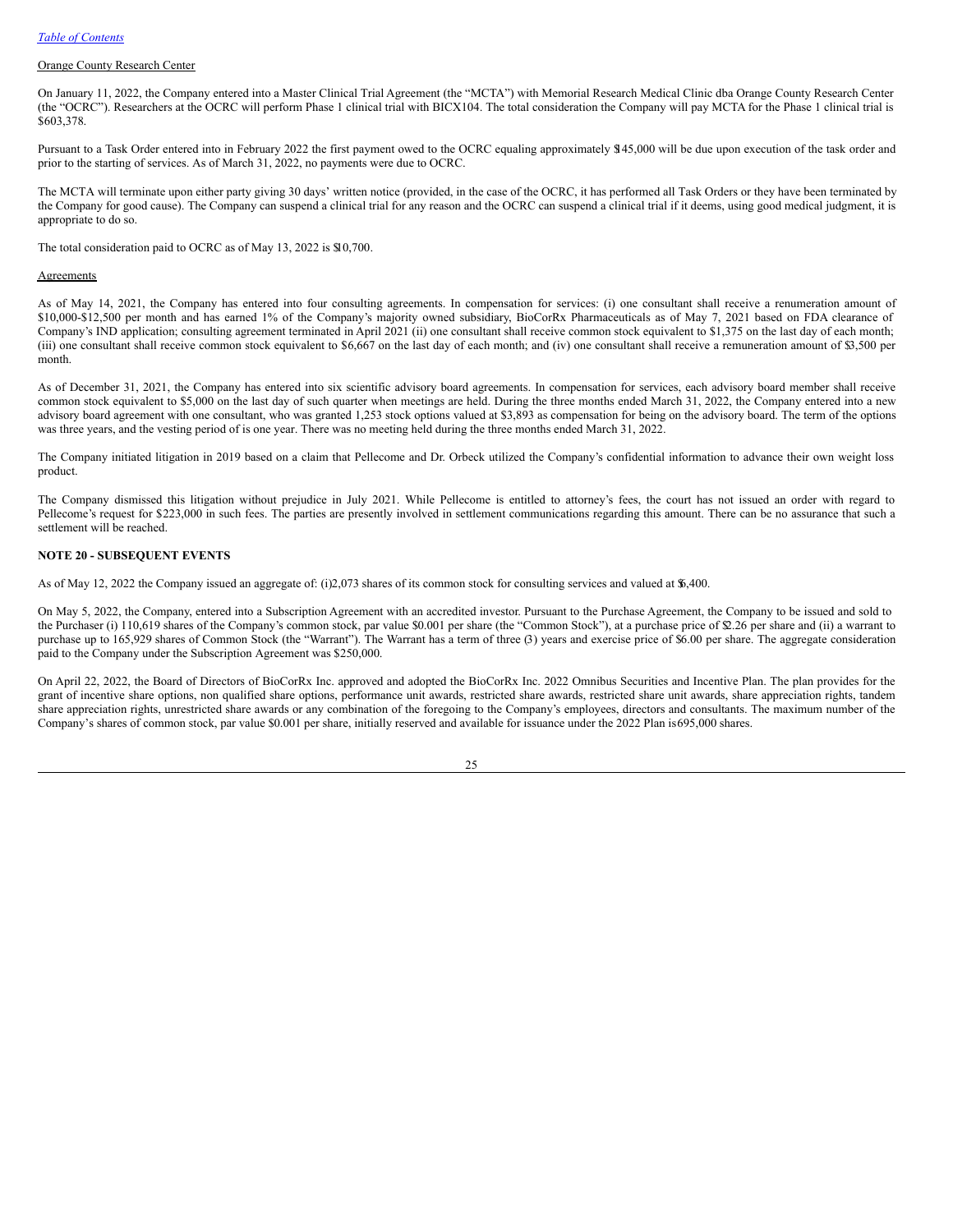#### <span id="page-25-0"></span>**ITEM 2. MANAGEMENT'S DISCUSSION AND ANALYSIS OF FINANCIAL CONDITION AND RESULTS OF OPERATIONS**

This Management's Discussion and Analysis of Financial Condition and Results of Operations includes a number of forward-looking statements that reflect Management's current views with respect to future events and financial performance. You can identify these statements by forward-looking words such as "may" "will," "expect," "anticipate," "believe," "estimate" and "continue," or similar words. Those statements include statements regarding the intent, belief or current expectations of us and members of its management team as well as the assumptions on which such statements are based. Prospective investors are cautioned that any such forward-looking statements are not guarantees of future performance and involve risk and uncertainties, and that actual results may differ materially from those contemplated by such forward-looking statements.

Readers are urged to carefully review and consider the various disclosures made by us in this report and in our other reports filed with the Securities and Exchange Commission. Important factors currently known to us could cause actual results to differ materially from those in forward-looking statements. We undertake no obligation to update or revise forward-looking statements to reflect changed assumptions, the occurrence of unanticipated events or changes in the future operating results over time. We believe that its assumptions are based upon reasonable data derived from and known about our business and operations and the business and operations of the Company. No assurances are made that actual results of operations or the results of our future activities will not differ materially from its assumptions. Factors that could cause differences include, but are not limited to, expected market demand for the Company's services, fluctuations in pricing for materials, and competition.

#### **Business Overview**

BioCorRx Inc., through its subsidiaries, develops and provides innovative treatment programs for substance abuse and related disorders. The BioCorRx® Recovery Program is a non-addictive, medication-assisted treatment (MAT) program for substance abuse that includes peer recovery support. The UnCraveRx™ Weight Loss Management Program is a medically assisted weight management program that is combined with a virtual platform application. The Company is also engaged in the research and development of sustained release naltrexone products for the treatment of addiction and other possible disorders. Specifically, the company is developing its product candidate (BICX101) a sustained release, injectable naltrexone for the treatment of opioid abuse and alcoholism. The company is also developing an implantable naltrexone treatment (BICX104) a long-acting naltrexone implant that can last several months for the treatment of opioid dependence and alcohol use disorders with the goal of future regulatory approval with the Food and Drug Administration.

The BioCorRx® Recovery Program is a comprehensive addiction program which includes peer support and Cognitive Behavioral Therapy (CBT) modules (typically completed in 16 sessions on average but not limited to), coupled with a naltrexone implant. CBT is an evidence based method that can be used to change thoughts, feelings, behaviors and improve overall life satisfaction. The implant is specifically compounded with a prescription from a medical doctor for each individual and is designed to release naltrexone into the body over multiple months. The naltrexone implant means a single administration, long acting naltrexone pellet(s) that consists of a naltrexone formulation in a biodegradable form that is suitable for subcutaneous implantation in a particular patient.

BioCorRx is not a licensed health care provider and does not provide health care services to patients. BioCorRx does not operate substance abuse clinics. BioCorRx makes the BioCorRx Recovery Program and UnCraveRx® Weight Loss Management Program available to health care providers to utilize when the health care provider determines it is medically appropriate and indicated for his or her patients. Any physician or medical professional is solely responsible for treatment options prescribed or recommended to his or her patients. At all times, such providers retain complete and exclusive authority, responsibility, supervision and control over their medical practice, their patients, the treatment that their patients receive and any decision to prescribe the implant to any of the provider's patients.

BioCorRx does not condition its license to health care providers accessing the implant on their making available the Counseling Program to the providers' patients although BioCorRx certainly encourages that providers do so.

BioCorRx has issued several license and distribution agreements to several unrelated third parties involving the establishment of alcoholism and opioid addiction rehabilitation and treatment centers and creating certain addiction rehabilitation programs. There are 15 licensed providers throughout the United States that offer the BioCorRx Recovery Program and 12 providers throughout the United States that offer the UnCraveRx® Weight Loss Management Program. The company's current focus will continue on wider distribution across the United States, branding of the BioCorRx Recovery Program and acquisition of healthcare related products and services. The Company is committed to continuing to provide excellent rehabilitation products and related services to healthcare providers nationwide as it expands the distribution of the BioCorRx Recovery Program and UnCraveRx® Weight Loss Management Program to a network of independent licensed clinics and licensed healthcare professionals.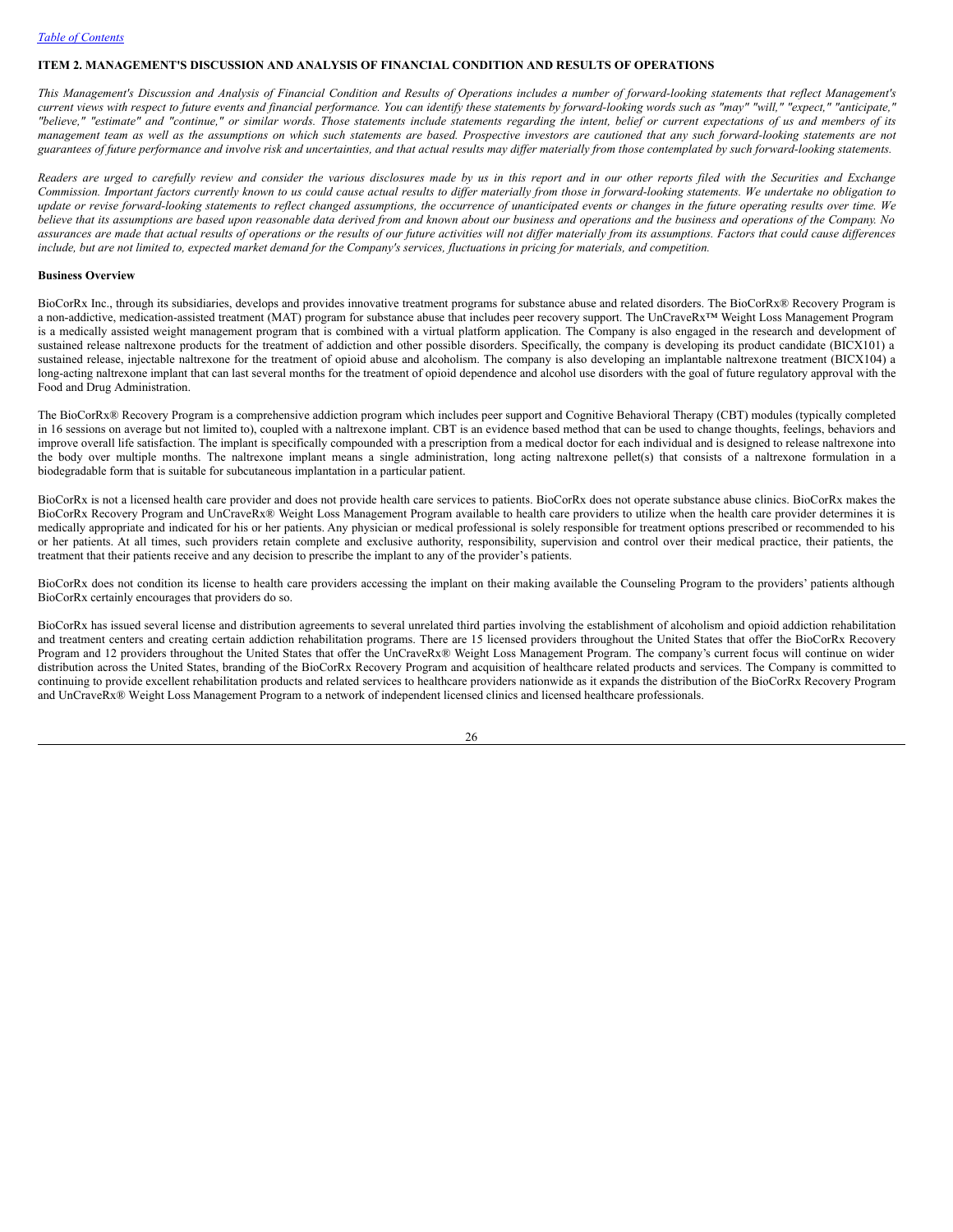The Company's subsidiary, BioCorRx Pharmaceuticals, is focused on acquiring and the development of products for the treatment of addiction and other possible disorders. Specifically, the company is developing injectable and implantable naltrexone with the goal of future regulatory approval with the Food and Drug Administration. The Company's pipeline includes BICX101 for the treatment of opioid addiction and alcoholism as well as BICX104 for the same indications.

In August 2017, the Company announced that it had decided to seek U.S. Food and Drug Administration (the "FDA") approval on BICX102 in advance of BICX101. Product candidate BICX102 is a long-acting naltrexone implant that can last several months being developed for opioid dependence and alcohol use disorders. The pre-IND meeting date for BICX102 took place on January 24, 2018. On February 12, 2018, the Company announced that the FDA deemed the 505(b)(2) pathway as an acceptable route for approval for BICX102; the Company plans to apply for dual indications, both opioid use disorder and alcohol use disorder, within the same application. A grant application was submitted to the National Institutes of Health on May 14, 2018 for funding the development and study plans for BICX102. On January 17, 2019, the Company received a Notice of Award from the United States Department of Health and Human Services for a grant from the National Institutes of Health ("NIH") in support of BICX102 from the National Institute on Drug Abuse. The grant provided for (i) \$2,842,430 in funding during the first year and (ii) \$2,831,838 during the second year subject to the terms and conditions specified in the grant, including satisfactory progress of project and the availability of funds. In January 2020, the Company was awarded a second year of funding from the National Institute on Drug Abuse ("NIDA") to support the development of a 3-month implantable depot pellet of naltrexone for the treatment of Opioid Use Disorder, which the Company refers to as BICX102. The grant provided for \$2,831,838 during the second year subject to the terms and conditions specified in the grant, including satisfactory progress of project and availability of funds. On August 27, 2021, the Company received a Notice of award from the United States Department of Health and Human Services for a grant from National Institute on Drug Abuse. The grant provides for \$3,453,367 in funding during the third year subject to the terms and conditions specified in the grant, including satisfactory progress of project and the availability of funds. On March 31, 2022, the Company received a Notice of award from the United States Department of Health and Human Services for a grant from National Institute on Drug Abuse. The grant provides for \$99,431 in additional funding during the third year subject to the terms and conditions specified in the grant, including satisfactory progress of project and the availability of funds. Grant receivables were \$209,350 and \$56,359 as of March 31, 2022 and December 31, 2021, respectively. Deferred revenues related to the grant were \$0 as of March 31, 2022 and December 31, 2021. \$346,393 and \$90,232 was recorded as grant income during the three months ended March 31, 2022 and 2021, respectively.

The UnCraveRx® Weight Loss Management Program is a comprehensive 3-month medically assisted weight management program that helps to reduce food cravings combined with on-demand virtual lifestyle support, fitness and nutrition.

If determined medically appropriate by a patient's treating physician and under his/her medical supervision, an anti-craving medication may be prescribed to help reduce food cravings. The benefits of using the anti-craving time released mediation is that it may aid in compliance. BioCorRx® does not sell, manufacture, or compound any drugs or pharmaceuticals for the program.

Training is required to assist the treating physician in making the best medical decision regarding the use of the anti-craving medication and determine whether the program is right for the patient.

## **Recent Developments**

In December 2019, a novel strain of coronavirus ("COVID-19") surfaced. The spread of COVID-19 around the world in the first quarter of 2020 has caused significant volatility in U.S. and international markets. There is significant uncertainty around the breadth and duration of business disruptions related to COVID-19, as well as its impact on the U.S. and international economies and, as such, the Company is unable to determine if it will have a material impact to its operations.

On January 3, 2022, the Company entered into a Subscription Agreement (the "Lucido 2022 Subscription Agreement") with Louis C Lucido and Carolyn M. Lucido, or their Successors, as Trustee of the Lucido Family Trust, Dated May 23, 2017, managed by Mr. Louis Lucido, a member of the Company's Board of Directors. Although the Lucido 2022 Subscription Agreement was dated January 3, 2022, it did not become effective until it was fully executed on January 3, 2022. Pursuant to the Lucido 2022 Subscription Agreement, Mr. Lucido purchased shares of the Company's common stock, par value \$0.001 per share, in the aggregate amount of \$500,000 at a purchase price of \$4.35 per share, for a total of 114,943 shares of Common Stock. The aggregate Purchase Price owed pursuant to the Lucido 2022 Subscription Agreement was paid in cash to the Company on January 12, 2022.

On January 3, 2022, the Company entered into a Subscription Agreement (the "Galligan 2022 Subscription Agreement") with The J and R Galligan Revocable Trust, managed by Mr. Joseph Galligan, a member of the Company's Board. Although the Galligan 2022 Subscription Agreement was dated January 3, 2022, it did not become effective until it was fully executed on January 3, 2022. The terms and conditions of the Galligan 2022 Subscription Agreement (including the number of shares of common stock purchased and the purchase price) are substantially the same as the Lucido 2022 Subscription Agreement.

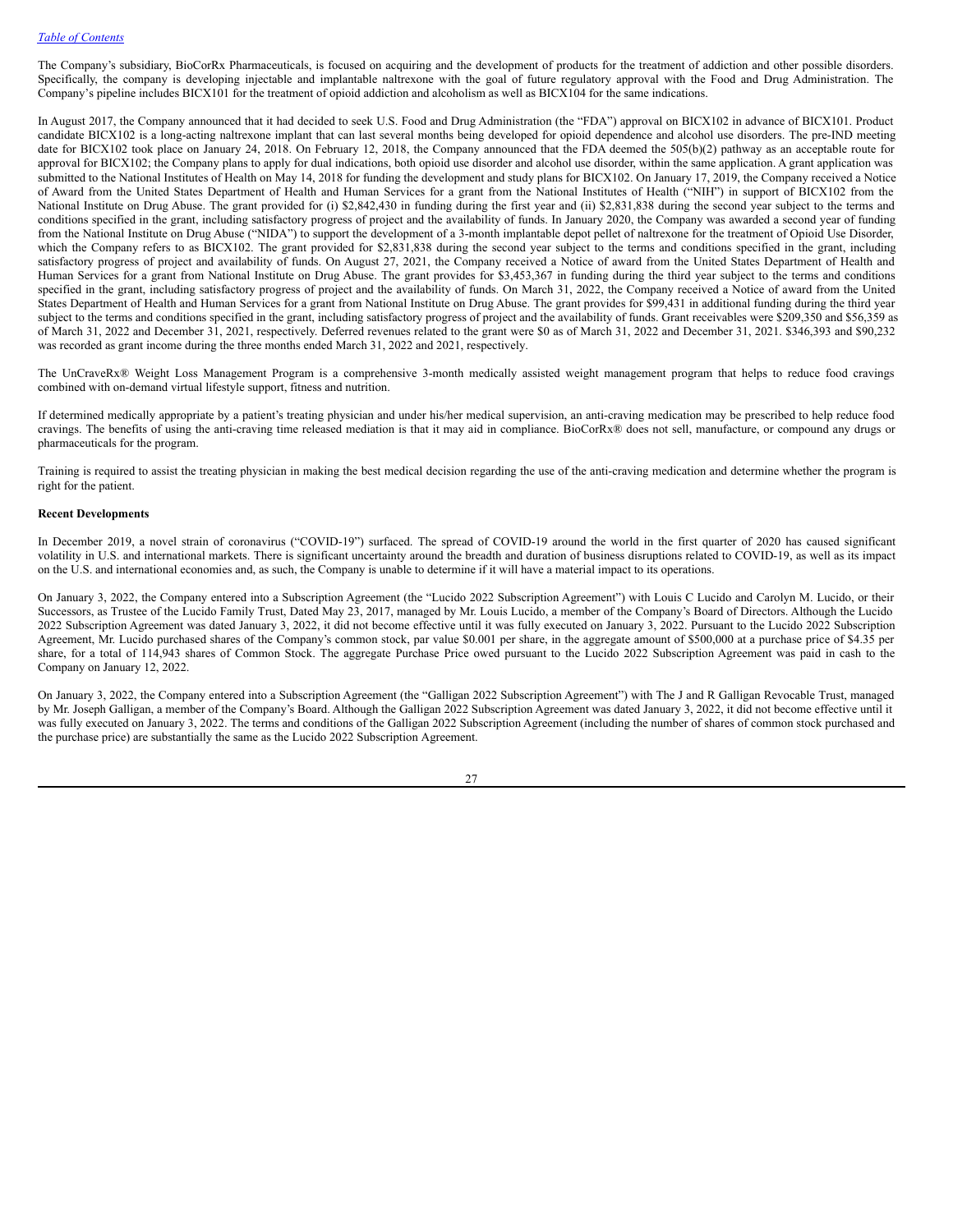#### *Table of [Contents](#page-1-0)*

#### **Results of Operations**

Three Months ended March 31, 2022 Compared with Three Months ended March 31, 2021

|                                        | 2022          | 2021          |
|----------------------------------------|---------------|---------------|
| Revenues, net                          | 20,518        | 10.124        |
| Total operating expenses               | (1, 145, 192) | (1,589,340)   |
| Interest expense, net                  | (166, 776)    | (123,308)     |
| Grant income                           | 346,393       | 90,232        |
| Other miscellaneous income             | -66           | 28,229        |
| Net loss                               | (944, 991)    | (1, 584, 063) |
| Non-controlling interest               | 551           | 776           |
| Net loss attributable to BioCorRx Inc. | (944, 440)    | (1, 583, 287) |

#### *Revenues*

Total net revenues for the three months ended March 31, 2022 were \$20,518 compared with \$10,124 for the three months ended March 31, 2021, reflecting an increase of 102.7%. Sales/access fees for the three months ended March 31, 2022 and 2021 were \$6,950 and \$0, respectively, reflecting an increase of \$6,950. The primary reason for the increase in 2022 is directly related to the increased number of patients treated at licensed clinics. Distribution rights income for the three months ended March 31, 2022 and 2021 were \$8,626 and \$9,125, respectively, reflecting a decrease of \$499. The primary reason for the decrease in distribution rights income was due to the deferred revenues from certain licenses were fully amortized. Membership/program fees for the three months ended March 31, 2022 and 2021 were \$4,942 and \$999, respectively. The primary reason for the increase in 2022 was due to the increased customers of the Company's UnCraveRx™ Weight Loss Management Program launched in October 2019.

#### *Total Operating Expenses*

Total operating expenses for the three months ended March 31, 2022 and 2021 were \$1,145,192 and \$1,589,340, respectively, reflecting a decrease of \$444,148. The reasons for the decrease in 2022 are primarily due to a decrease of \$460,388 in research and development expense and conclusion of the preclinical studies of BICX102, from \$658,237 for the three months ended March 31, 2021 to \$197,849 for the three months ended March 31, 2022 and a decrease of \$96,218 in accounting and legal fees due to less legal services used in 2022 in connection with the drafting and filing of the Company's SEC filings, from \$214,410 for the three months ended March 31, 2021 to \$118,192 for the three months ended March 31, 2022, partially offset by an increase of \$94,658 in stock-based compensation related to both directors and service providers due to new issuance of stock options in 2022 from \$58,254 for the three months ended March 31, 2021 to \$152,912 for the three months ended March 31, 2022 and an increase of \$30,157 in consulting fees due to increased consulting services, from \$177,730 for the three months ended March 31, 2021 to \$207,887 for the three months ended March 31, 2022.

#### *Interest Expense*

Interest expense for the three months ended March 31, 2022 and 2021 were \$166,776 and \$123,308, respectively. The increase is mainly due to the issuance of note payables with a stated interest rate of 25% per annum.

#### *Grant Income*

During the three months ended March 31, 2022, the Company recognized grant income of \$346,393 as compared to \$90,232 for the comparable period last year. The larger grant income in 2022 was due to that on May 7, 2021, the FDA cleared the Company's Investigational New Drug Application (IND) application for BICX104. On August 27, 2021, the Company received a Notice of award from the United States Department of Health and Human Services for a grant from National Institute on Drug Abuse. The grant provides for \$3,453,367 in funding during the third year subject to the terms and conditions specified in the grant, including satisfactory progress of project and the availability of funds. The funds are available to reimburse the Company for certain incurred direct costs and 17% of indirect costs. Indirect costs are costs that are not directly related to the project itself but are required to conduct the research and are critical to the success of the project and organization as a whole.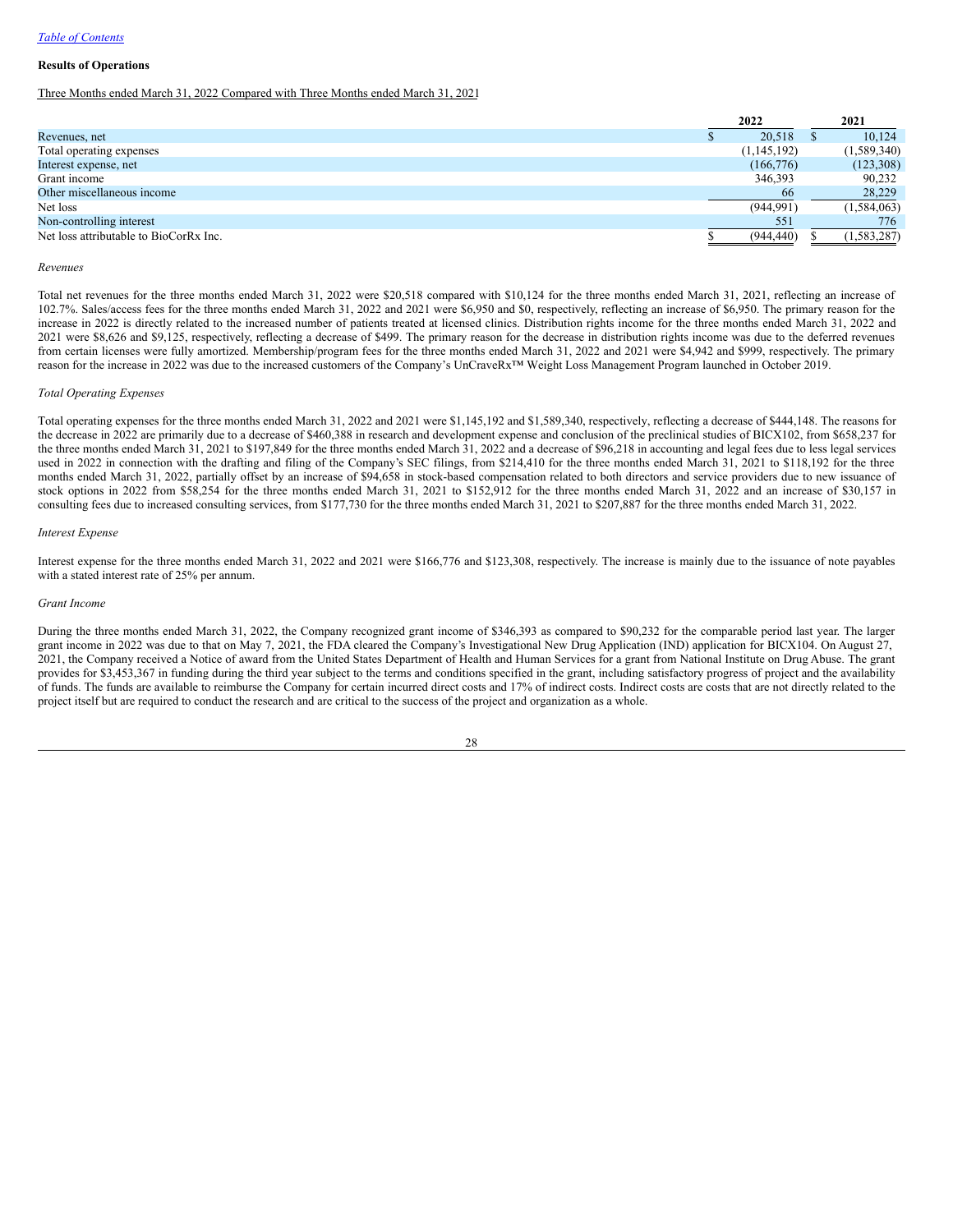*Net Loss*

For the three months ended March 31, 2022, the Company experienced a net loss of \$944,991 compared with a net loss of \$1,584,063 for the three months ended March 31, 2021. The decrease in net loss is primarily due to the higher grant income and lower operating expenses incurred in 2022.

## **Liquidity and Capital Resources**

As of March 31, 2022, the Company had cash and restricted cash of \$213,166. The following table provides a summary of the Company's net cash flows from operating, investing, and financing activities.

|                                               | 2022      | 2021      |
|-----------------------------------------------|-----------|-----------|
| Net cash used in operating activities         | (872.672) | (930,089) |
| Net cash used in investing activities         | -         | (2,017)   |
| Net cash provided by financing activities     | 0.00000   | 2,250,000 |
| Net increase in cash                          | 127.328   | 1.317.894 |
| Cash and restricted cash, beginning of period | 85.838    | 592,053   |
| Cash and restricted cash, end of period       | 213.166   | 1,909,947 |

The Company has historically sought and continue to seek financing from private sources to move its business plan forward. In order to satisfy the financial commitments, the Company had relied upon private party financing that has inherent risks in terms of availability and adequacy of funding. During the three months ended March 31, 2022 and 2021, the Company received \$1,000,000 and \$2,250,000, respectively, proceeds from common stock subscription agreement.

On September 9, 2021, the Company issued an unsecured promissory note payable to one third party for \$200,000 due June 8, 2022, with a stated interest rate of 25% per annum. The balance outstanding as of March 31, 2022 and December 31, 2021 is \$200,000. If the Company fails to make any payment due under the terms of the promissory note, the Company shall issue a warrant to the third party to which the number of common shares that the third party has the right to purchase equals 48,309 common shares. The warrant shall have a term of three years with an exercise price of \$4.14 and shall be equitably adjusted to offset the effect of any stock splits and similar events.

On September 9, 2021, the Company issued an unsecured promissory note payable to Kent Emry for \$500,000 due June 8, 2022, with a stated interest rate of 25% per annum. The balance outstanding as of March 31, 2022 and December 31, 2021 is \$500,000. If the Company fails to make any payment due under the terms of the promissory note, the Company shall issue a warrant to Kent Emry to which the number of common shares that Kent Emry has the right to purchase equals 119,617 common shares. The warrant shall have a term of three years with an exercise price of \$4.14 and shall be equitably adjusted to offset the effect of any stock splits and similar events.

For the next twelve months, the Company anticipates that it will need to supplement its revenues with additional capital investment or debt to ensure that the Company will have adequate cash to provide the minimum operating cash requirements to continue as a going concern. There can be no guarantee or assurance that the Company can raise adequate capital from outside sources. If the Company is unable to raise funds when required or on acceptable terms, it has to significantly scale back, or discontinue its operations.

## *Net Cash Flow from Operating Activities*

Net cash used in operating activities was \$872,672 for the three months ended March 31, 2022 compared to \$930,089 used in operating activities for the three months ended March 31, 2021. The decrease was primarily due to a decrease in net loss.

## *Net Cash Flow from Investing Activities*

Net cash used in investing activities for the three months ended March 31, 2022 was \$0 compared to \$2,017 used in investing activities for the three months ended March 31, 2021. The decrease was primarily due to purchase on equipment during the three months ended March 31, 2021.

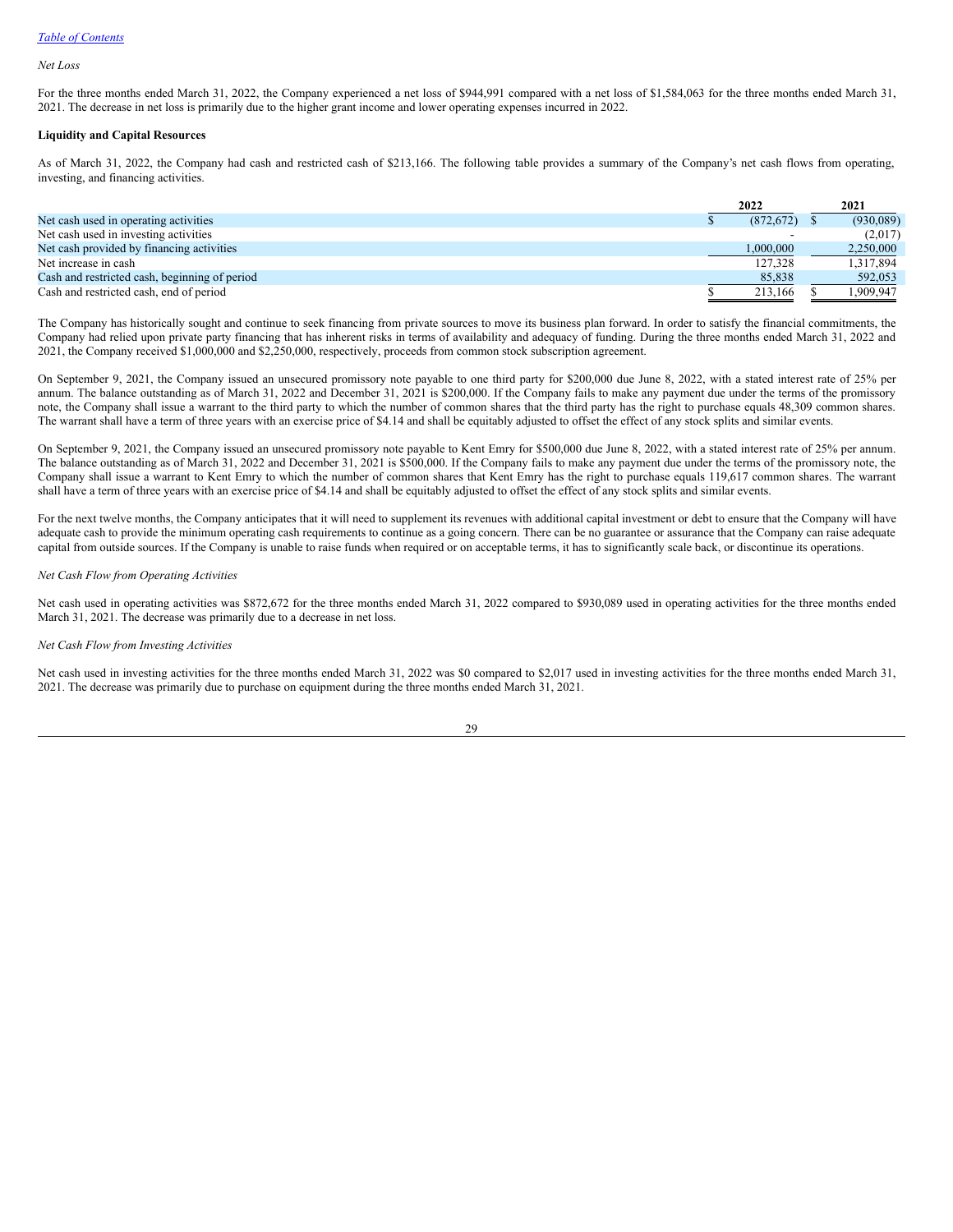## *Net Cash Flow from Financing Activities*

Net cash provided by financing activities decreased by \$1,250,000, from \$2,250,000 provided by financing activities for the three months ended March 31, 2021 to \$1,000,000 cash provided by financing activities for the three months ended March 31, 2022. The Company issued 229,886 shares of common stock for proceeds of \$1,000,000 during the three months ended March 31, 2022. The Company issued 1,125,000 shares of common stock for proceeds of \$2,250,000 during the three months ended March 31, 2021.

#### **Going Concern**

The Company's financial statements are prepared in accordance with generally accepted accounting principles applicable to a going concern. This contemplates the realization of assets and the liquidation of liabilities in the normal course of business. As of March 31, 2022, the Company had a working capital deficit of \$3,825,109, and an accumulated deficit of \$70,911,132. The Company has not yet generated any significant revenues, and has incurred net losses since inception. These conditions raise substantial doubt about the Company's ability to continue as a going concern for the next twelve-month period since the date of the financial statements were issued.

The Company believes that its current cash on hand will not be sufficient to fund its projected operating requirements for the next twelve months since the date of the issuance of the financial statements.

The Company will be dependent upon the raising of additional capital through placement of its common stock in order to implement the Company's business plan or by using outside financing. There can be no assurance that the Company will be successful in these situations in order to continue as a going concern. The Company is funding its operations by additional borrowings and some shareholder advances.

#### **Off Balance Sheet Arrangements**

The Company does not have any off balance sheet arrangements that have or are reasonably likely to have a current or future effect on its financial condition, changes in financial condition, sales or expenses, results of operations, liquidity or capital expenditures, or capital resources that are material to an investment in its securities.

#### **Critical Accounting Policies**

See the Company's discussion under Note 2-Signifciant Accounting Policies in its financial statements.

## <span id="page-29-0"></span>**ITEM 3. QUANTITATIVE AND QUALITATIVE DISCLOSURES ABOUT MARKET RISK**

Not required under Regulation S-K for "smaller reporting companies."

## <span id="page-29-1"></span>**ITEM 4. CONTROLS AND PROCEDURES**

Disclosure Controls and Procedures

We have adopted and maintain disclosure controls and procedures that are designed to provide reasonable assurance that information required to be disclosed in the reports filed under the Exchange Act, such as this Quarterly Report on Form 10-Q, is collected, recorded, processed, summarized and reported within the time periods specified in the rules of the SEC. Our disclosure controls and procedures are also designed to ensure that such information is accumulated and communicated to management to allow timely decisions regarding required disclosure. Based upon the most recent evaluation of internal controls over financial reporting, our Chief Executive Officer (our principal executive officer) and our Chief Financial Officer (our principal financial officer) identified material weaknesses in our internal control over financial reporting. The material weaknesses identified to date include (i) policies and procedures which are not yet adequately documented, (ii) insufficient GAAP experience regarding complex transactions and reporting, and (iii) insufficient number of staff to maintain optimal segregation of duties and levels of oversight. As of March 31, 2022, based on evaluation of our disclosure controls and procedures, management concluded that our disclosure controls and procedures were not effective.

Notwithstanding the material weaknesses described above, our management, including the Chief Executive Officer and Chief Financial Officer, has concluded that financial statements, and other financial information included in this Quarterly Report, fairly present in all material respects our financial condition, results of operations, and cash flows as of and for the periods presented in this quarterly report.

Changes in Internal Controls over Financial Reporting

There has been no change in our internal control over financial reporting (as defined in Rules 13a-15(f) and 15d-15(f) of the Exchange Act) that occurred during the quarter ended March 31, 2022 that has materially affected, or is reasonably likely to materially affect, our internal control over financial reporting.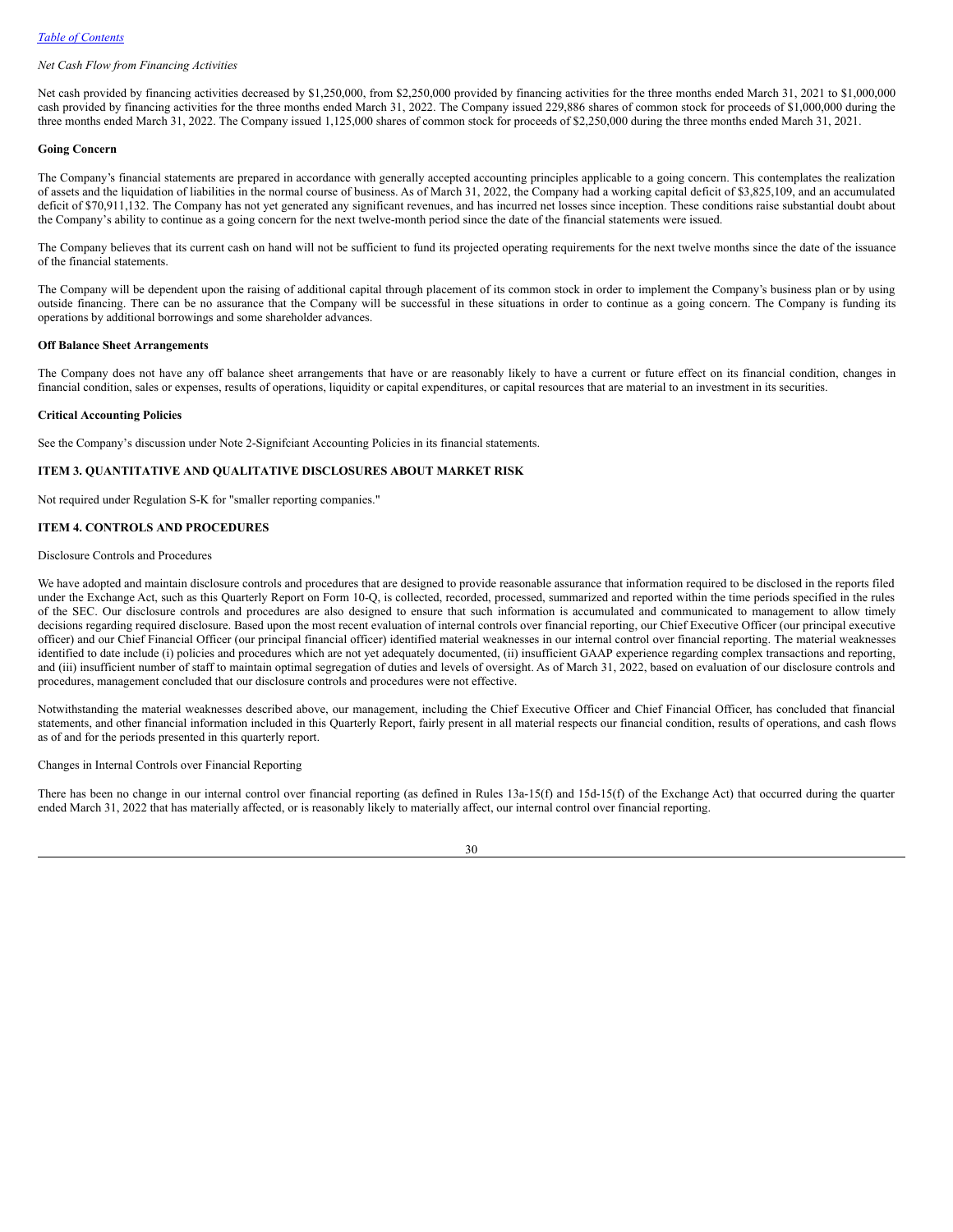## <span id="page-30-0"></span>**PART II - OTHER INFORMATION**

## <span id="page-30-1"></span>**ITEM 1. LEGAL PROCEEDINGS**

(1) The Company initiated litigation in 2019 based on a claim that Pellecome and Dr. Orbeck utilized the Company's confidential information to advance their own weight loss product.

The Company dismissed this litigation without prejudice in July 2021. While Pellecome is entitled to attorney's fees, the court has not issued an order with regard to Pellecome's request for \$223,000 in such fees. The parties are presently involved in settlement communications regarding this amount. There can be no assurance that such a settlement will be reached.

#### <span id="page-30-2"></span>**ITEM 1A. RISK FACTORS**

Not required under Regulation S-K for "smaller reporting companies."

## <span id="page-30-3"></span>**ITEM 2. UNREGISTERED SALES OF EQUITY SECURITIES AND USE OF PROCEEDS**

There were no unregistered sales of the Company's equity securities during the quarter ended March 31, 2022 that were not previously reported in a Current Report on Form 8-K except as follows:

During the three months ended March 31, 2022, the Company issued an aggregate of 25,423 shares of its common stock for services rendered valued at \$100,030 based on the underlying market value of the common stock at the date of issuance, among which 7,040 shares valued at \$25,000 were issued to the board of directors for board compensation.

During the three months ended March 31, 2022, the Company issued an aggregate of 229,886 shares of its common stock pursuant to the subscription agreements described in Note 16. The common shares were recorded at a price of \$4.35 per shares for gross proceeds to the Company of \$1,000,000.

## <span id="page-30-4"></span>**ITEM 3. DEFAULTS UPON SENIOR SECURITIES**

None

## **ITEM 4. MINE SAFETY DISCLOSURES.**

Not applicable.

## <span id="page-30-5"></span>**ITEM 5. OTHER INFORMATION.**

Not Applicable.

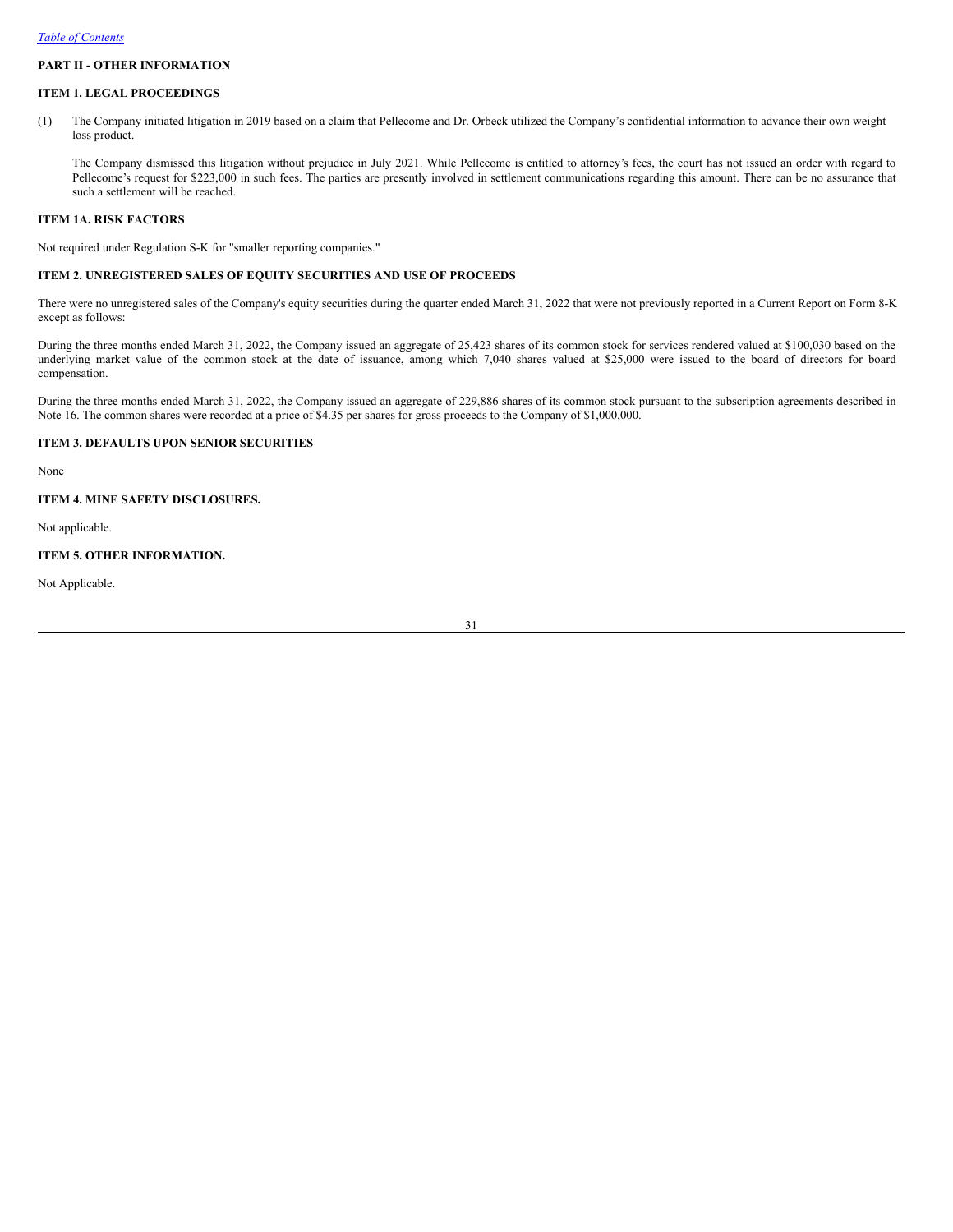## <span id="page-31-0"></span>**ITEM 6. EXHIBITS.**

| Form of Subscription Agreement by and between BioCorRx Inc. and each of the Lucido and Galligan Trusts initially effective January 12, 2022 (filed as        |
|--------------------------------------------------------------------------------------------------------------------------------------------------------------|
| Exhibit 10.1 to the Current Report on Form 8-K filed with the SEC on January 19, 2022)                                                                       |
| Certifications of Chief Executive Officer pursuant to Rule 13a-14(a) or 15d-14(a) under the Securities Exchange Act of 1934, as amended, as adopted pursuant |
| to Section 302 of the Sarbanes-Oxley Act of 2002 <sup>**</sup>                                                                                               |
| Certifications of Chief Financial Officer pursuant to Rule 13a-14(a) or 15d-14(a) under the Securities Exchange Act of 1934, as amended, as adopted pursuant |
| to Section 302 of the Sarbanes-Oxley Act of 2002 <sup>**</sup>                                                                                               |
| Certifications of Chief Executive Officer pursuant to 18 U.S.C. SEC. 1350 (Section 906 of Sarbanes-Oxley Act of 2002) +                                      |
| Certifications of Chief Financial Officer pursuant to 18 U.S.C. SEC. 1350 (Section 906 of Sarbanes-Oxley Act of 2002) +                                      |
| Inline XBRL Instance Document (the instance document does not appear in the Interactive Data File because its XBRL tags are embedded within the Inline       |
| XBRL document).                                                                                                                                              |
| Inline XBRL Taxonomy Extension Schema Document.                                                                                                              |
| Inline XBRL Taxonomy Extension Calculation Linkbase Document.                                                                                                |
| Inline XBRL Taxonomy Extension Definition Linkbase Document.                                                                                                 |
| Inline XBRL Taxonomy Extension Labels Linkbase Document.                                                                                                     |
| Inline XBRL Taxonomy Extension Presentation Linkbase Document.                                                                                               |
| Cover Page Interactive Data File (formatted as inline XBRL and contained in Exhibit 101).                                                                    |
|                                                                                                                                                              |
|                                                                                                                                                              |

\*\* Filed herewith.

+ In accordance with SEC Release 33-8238, Exhibits 32.1 and 32.2 are being furnished and not filed.

32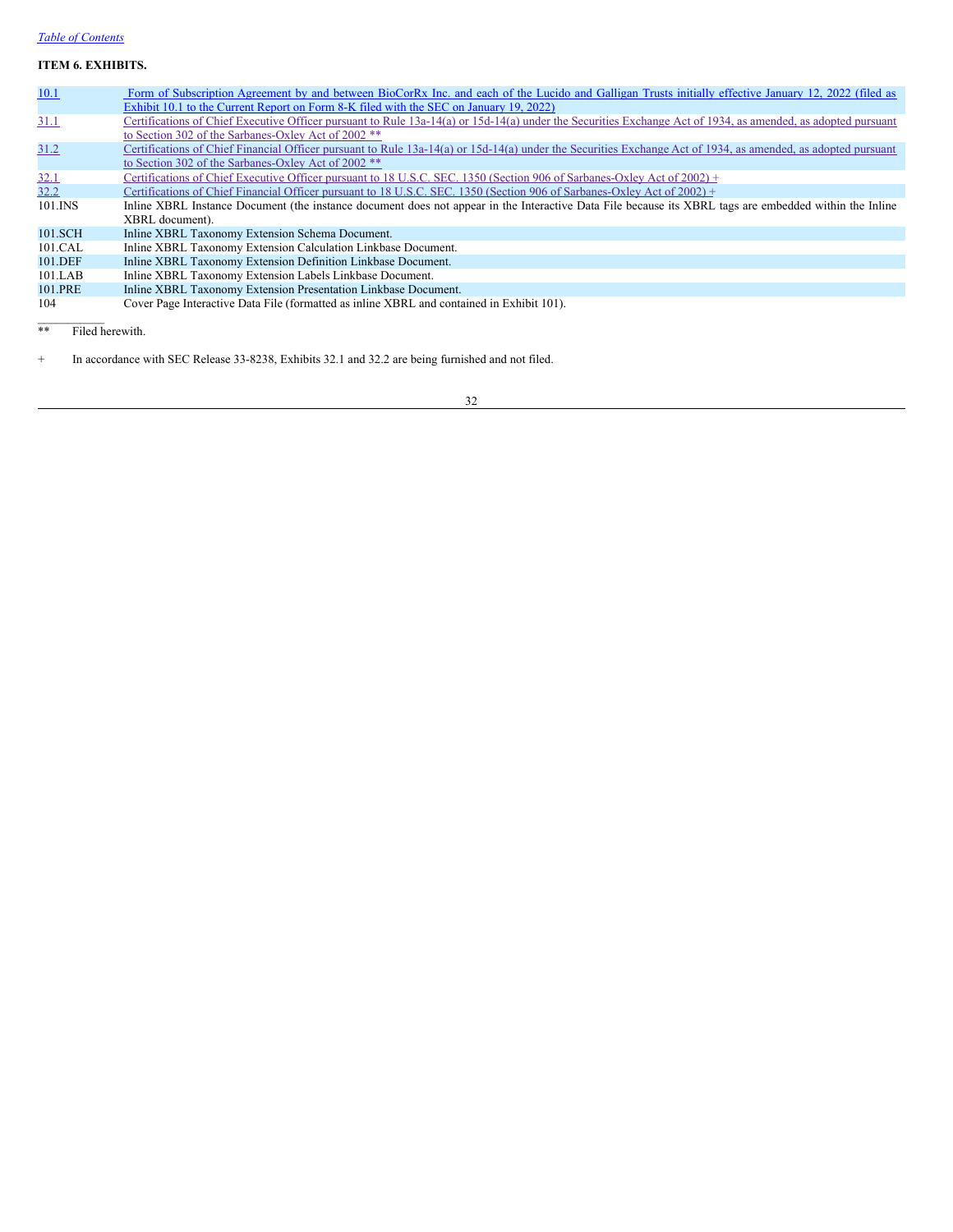## <span id="page-32-0"></span>**SIGNATURES**

Pursuant to the requirements of the Securities Exchange Act of 1934, the registrant has duly caused this report to be signed on its behalf by the undersigned thereunto duly authorized.

## **BIOCORRX INC.**

Date: May 16, 2022 By: */s/ Lourdes Felix* Lourdes Felix Chief Executive Officer and Chief Financial Officer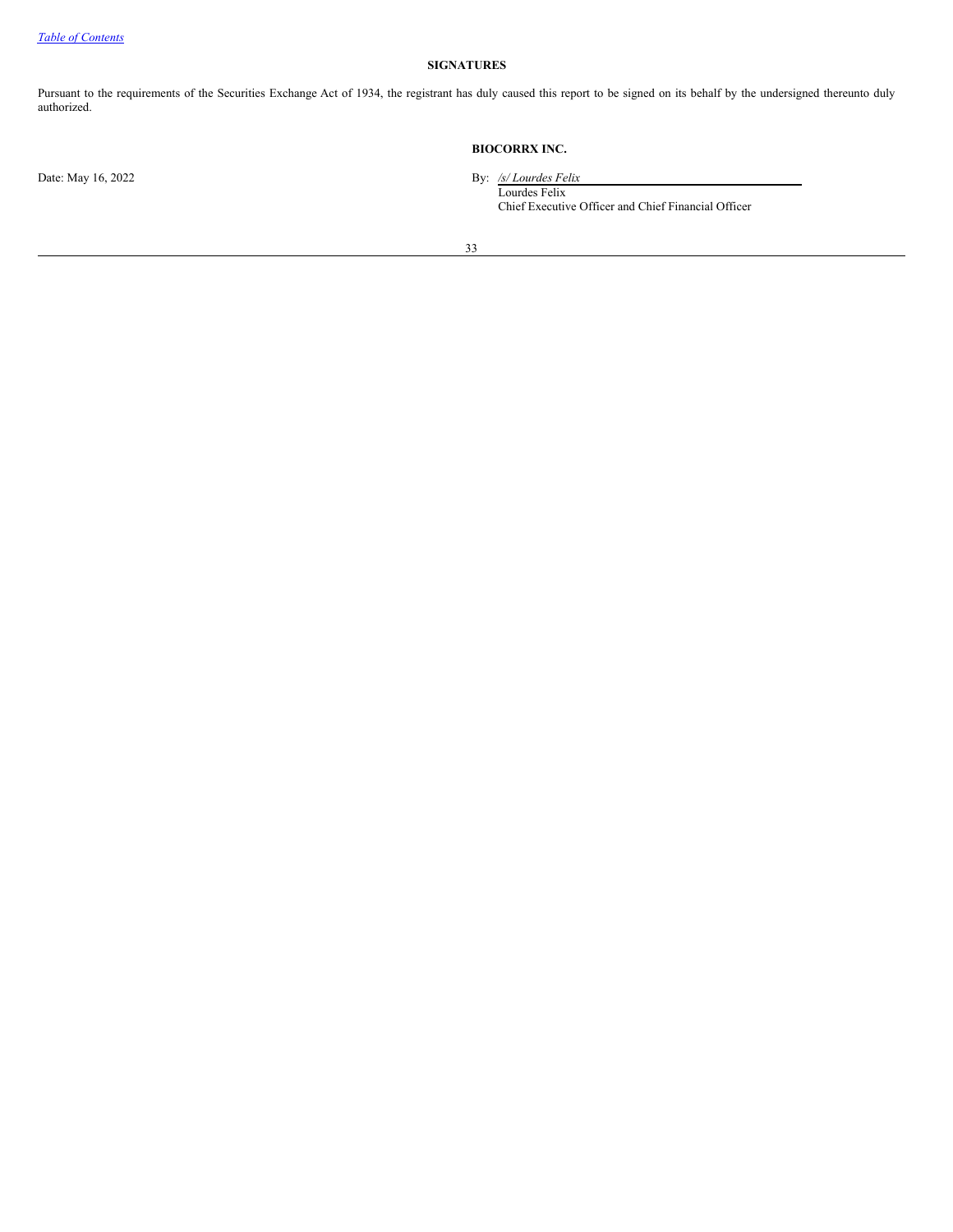<span id="page-33-0"></span>I, Lourdes Felix, certify that:

- 1. I have reviewed this quarterly report on Form 10-Q of BioCorRx Inc.;
- 2. Based on my knowledge, this report does not contain any untrue statement of a material fact or omit to state a material fact necessary to make the statements made, in light of the circumstances under which such statements were made, not misleading with respect to the period covered by this report;
- 3. Based on my knowledge, the financial statements, and other financial information included in this report, fairly present in all material respects the financial condition, results of operations and cash flows of the registrant as of, and for, the periods presented in this report;
- 4. The registrant's other certifying officer and I are responsible for establishing and maintaining disclosure controls and procedures (as defined in Exchange Act Rules 13a-15(e) and 15d-15(e)) and internal control over financial reporting (as defined in Exchange Act Rules 13a-15(f) and 15d-15(f)) for the registrant and have:
	- (a) Designed such disclosure controls and procedures, or caused such disclosure controls and procedures to be designed under our supervision to ensure that material information relating to the registrant, including its consolidated subsidiaries, is made known to us by others within those entities, particularly during the period in which this report is being prepared;
	- (b) Designed such internal control over financial reporting, or caused such internal control over financial reporting to be designed under our supervision, to provide reasonable assurance regarding the reliability of financial reporting and the preparation of financial statements for external purposes in accordance with generally accepted accounting principles;
	- (c) Evaluated the effectiveness of the registrant's disclosure controls and procedures and presented in this report our conclusions about the effectiveness of the disclosure controls and procedures, as of the end of the period covered by this report based on such evaluation; and
	- (d) Disclosed in this report any change in the registrant's internal control over financial reporting that occurred during the registrant's most recent fiscal quarter (the registrant's fourth fiscal quarter in the case of an annual report) that has materially affected, or is reasonably likely to materially affect, the registrant's internal control over financial reporting; and
- 5. The registrant's other certifying officer and I have disclosed, based on our most recent evaluation of internal control over financial reporting, to the registrant's auditors and the audit committee of the registrant's board of directors (or persons performing the equivalent functions):
	- (a) All significant deficiencies and material weaknesses in the design or operation of internal control over financial reporting which are reasonable likely to adversely affect the registrant's ability to record, process, summarize and report financial information; and
	- (b) Any fraud, whether or not material, that involves management or other employees who have a significant role in the registrant's internal controls over financial reporting.

Date: May 16, 2022 By: */s/ Lourdes Felix*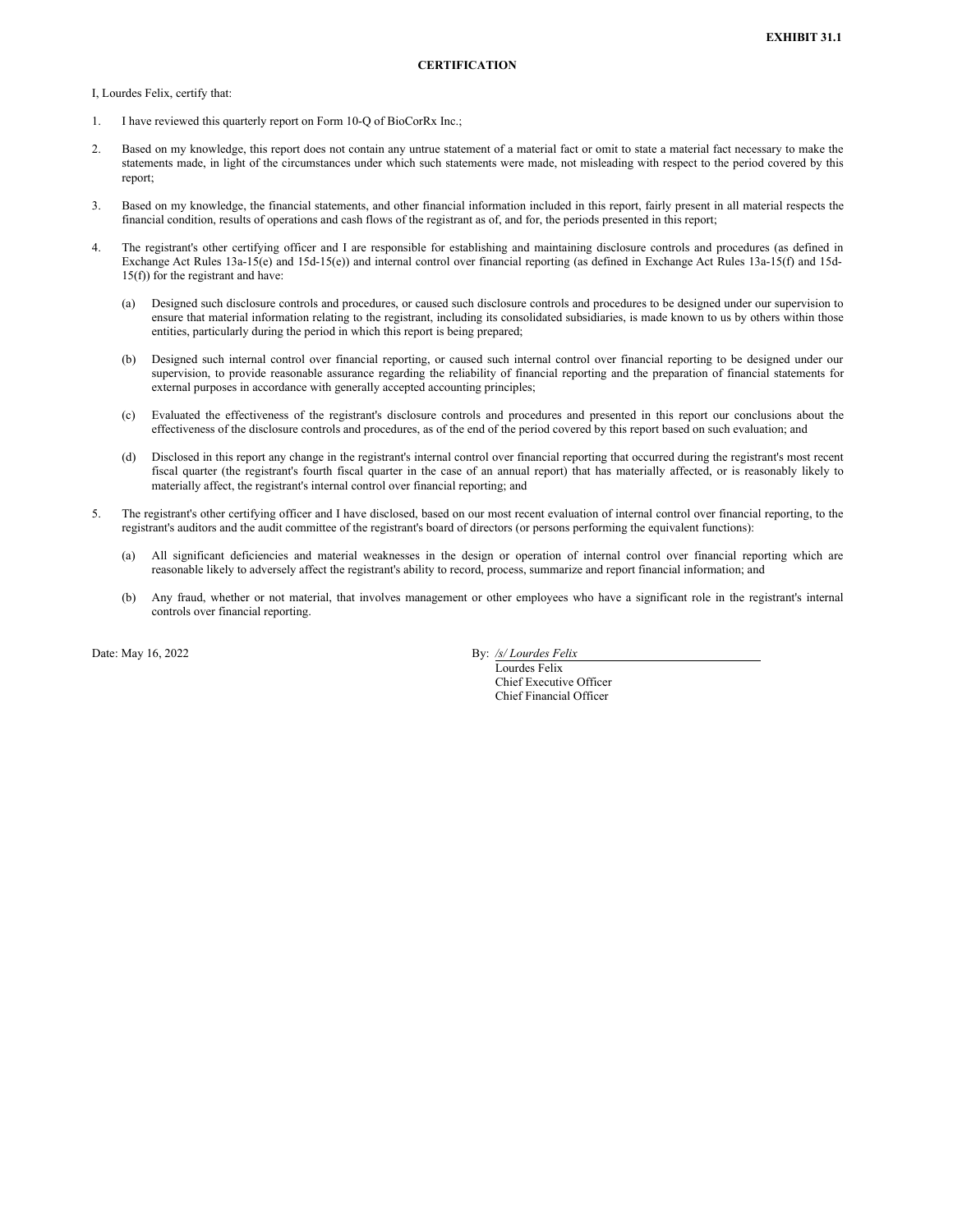<span id="page-34-0"></span>I, Lourdes Felix, certify that:

- 1. I have reviewed this quarterly report on Form 10-Q of BioCorRx Inc.;
- 2. Based on my knowledge, this report does not contain any untrue statement of a material fact or omit to state a material fact necessary to make the statements made, in light of the circumstances under which such statements were made, not misleading with respect to the period covered by this report;
- 3. Based on my knowledge, the financial statements, and other financial information included in this report, fairly present in all material respects the financial condition, results of operations and cash flows of the registrant as of, and for, the periods presented in this report;
- 4. The registrant's other certifying officer and I are responsible for establishing and maintaining disclosure controls and procedures (as defined in Exchange Act Rules 13a-15(e) and 15d-15(e)) and internal control over financial reporting (as defined in Exchange Act Rules 13a-15(f) and 15d-15(f)) for the registrant and have:
	- (a) Designed such disclosure controls and procedures, or caused such disclosure controls and procedures to be designed under our supervision to ensure that material information relating to the registrant, including its consolidated subsidiaries, is made known to us by others within those entities, particularly during the period in which this report is being prepared;
	- (b) Designed such internal control over financial reporting, or caused such internal control over financial reporting to be designed under our supervision, to provide reasonable assurance regarding the reliability of financial reporting and the preparation of financial statements for external purposes in accordance with generally accepted accounting principles;
	- (c) Evaluated the effectiveness of the registrant's disclosure controls and procedures and presented in this report our conclusions about the effectiveness of the disclosure controls and procedures, as of the end of the period covered by this report based on such evaluation; and
	- (d) Disclosed in this report any change in the registrant's internal control over financial reporting that occurred during the registrant's most recent fiscal quarter (the registrant's fourth fiscal quarter in the case of an annual report) that has materially affected, or is reasonably likely to materially affect, the registrant's internal control over financial reporting; and
- 5. The registrant's other certifying officer and I have disclosed, based on our most recent evaluation of internal control over financial reporting, to the registrant's auditors and the audit committee of the registrant's board of directors (or persons performing the equivalent functions):
	- (a) All significant deficiencies and material weaknesses in the design or operation of internal control over financial reporting which are reasonable likely to adversely affect the registrant's ability to record, process, summarize and report financial information; and
	- (b) Any fraud, whether or not material, that involves management or other employees who have a significant role in the registrant's internal controls over financial reporting.

Date: May 16, 2022 By: */s/ Lourdes Felix*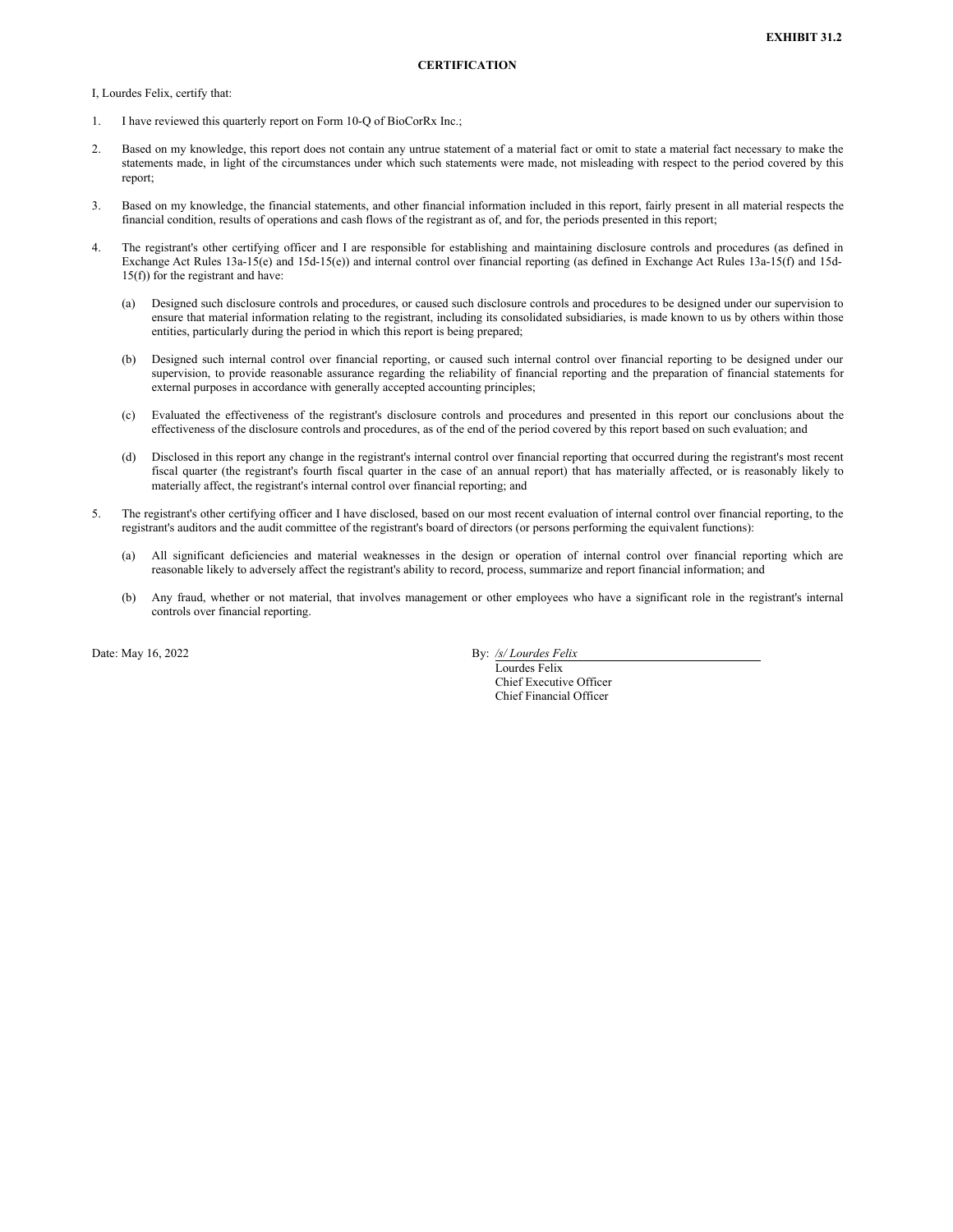#### **CERTIFICATIONS OF CHIEF EXECUTIVE OFFICER PURSUANT TO 18 U.S.C. SECTION 1350, AS ADOPTED PURSUANT TO SECTION 906 OF THE SARBANES-OXLEY ACT OF 2002**

<span id="page-35-0"></span>I, Lourdes Felix, certify, pursuant to 18 U.S.C. Section 1350, as adopted pursuant to Section 906 of the Sarbanes-Oxley Act of 2002, that the Quarterly Report of BioCorRx Inc. on Form 10-Q for the quarter ended March 31, 2022 fully complies with the requirements of Section 13(a) or 15(d) of the Securities Exchange Act of 1934 and that information contained in this Quarterly Report on Form 10-Q fairly presents in all material respects the financial condition and results of operations of BioCorRx Inc.

Date: May 16, 2022 By: */s/ Lourdes Felix*